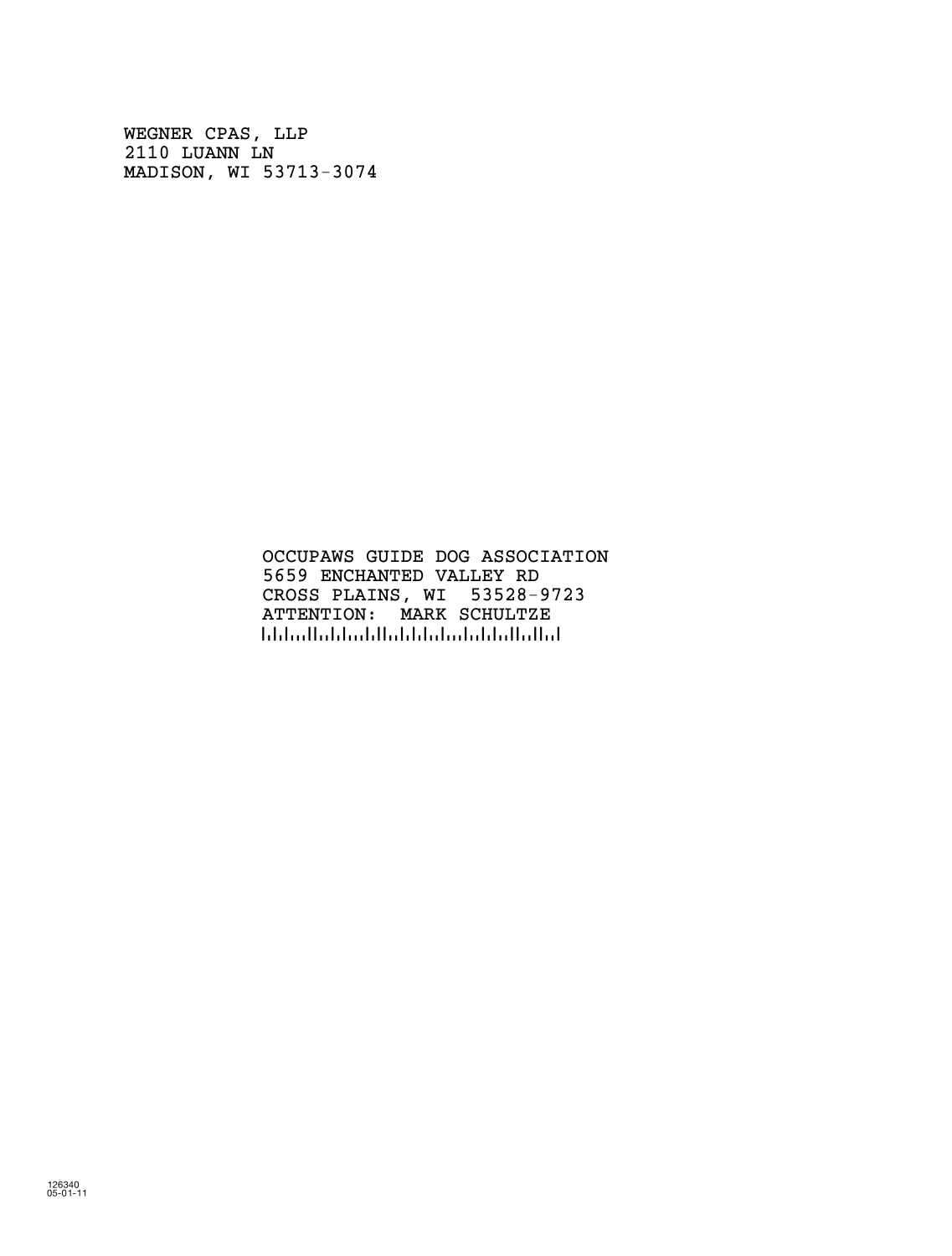|  |  | PUBLIC DISCLOSURE COPY - STATE REGISTRATION NO. 11884-800 |  |
|--|--|-----------------------------------------------------------|--|
|  |  |                                                           |  |

**Under section 501(c), 527, or 4947(a)(1) of the Internal Revenue Code (except black lung benefit trust or private foundation) Construction Construction Construction Construction 990** Return of Organization Exempt From Income Tax <br>Under section 501(c), 527, or 4947(a)(1) of the Internal Revenue Code (except black lung **2011** 

| The organization may have to use a copy of this return to satisfy state reporting requirements.

Department of the Treasury Internal Revenue Service

Form



|                         |                                  | A For the 2011 calendar year, or tax year beginning                                                                                                                        | and ending |                                                                                       |                                                             |  |  |
|-------------------------|----------------------------------|----------------------------------------------------------------------------------------------------------------------------------------------------------------------------|------------|---------------------------------------------------------------------------------------|-------------------------------------------------------------|--|--|
|                         | <b>B</b> Check if<br>applicable: | C Name of organization                                                                                                                                                     |            | D Employer identification number                                                      |                                                             |  |  |
|                         | Address<br>change                | OCCUPAWS GUIDE DOG ASSOCIATION                                                                                                                                             |            |                                                                                       |                                                             |  |  |
|                         | Name<br>change                   | Doing Business As                                                                                                                                                          |            |                                                                                       | 20-5172386                                                  |  |  |
|                         | Initial<br>return                | Number and street (or P.O. box if mail is not delivered to street address)                                                                                                 | Room/suite | E Telephone number                                                                    |                                                             |  |  |
|                         | Termin-<br>ated                  | 5659 ENCHANTED VALLEY RD                                                                                                                                                   |            |                                                                                       | $608 - 695 - 4700$                                          |  |  |
|                         | Amended<br>return                | City or town, state or country, and $ZIP + 4$                                                                                                                              |            | G Gross receipts \$                                                                   | 117,815.                                                    |  |  |
|                         | Applica-<br>tion                 | CROSS PLAINS, WI<br>53528-9723                                                                                                                                             |            | $H(a)$ is this a group return                                                         |                                                             |  |  |
|                         | pending                          | F Name and address of principal officer: MARK SCHULTZE                                                                                                                     |            | $\sqrt{\mathsf{Yes}\mathord{\;\mathbb{X}}\mathord{\;\mathsf{No}}}$<br>for affiliates? |                                                             |  |  |
|                         |                                  | SAME AS C ABOVE                                                                                                                                                            |            | <b>H(b)</b> Are all affiliates included? $\Box$ <b>Yes</b>                            | ∫ No                                                        |  |  |
|                         |                                  | Tax-exempt status: $X \overline{301(c)(3)}$<br>$501(c)$ (<br>$4947(a)(1)$ or<br>$\sqrt{\bullet}$ (insert no.)                                                              | 527        |                                                                                       | If "No," attach a list. (see instructions)                  |  |  |
|                         |                                  | J Website: WWW.OCCUPAWS.ORG                                                                                                                                                |            | $H(c)$ Group exemption number $\blacktriangleright$                                   |                                                             |  |  |
|                         |                                  | $\vert X \vert$ Association<br>K Form of organization: $\lfloor$<br>Corporation<br>Trust<br>Other $\blacktriangleright$                                                    |            |                                                                                       | L Year of formation: $2005$ M State of legal domicile: $WI$ |  |  |
|                         | Part I                           | <b>Summary</b>                                                                                                                                                             |            |                                                                                       |                                                             |  |  |
|                         | 1                                | Briefly describe the organization's mission or most significant activities: OCCUPAWS GUIDE DOG ASSOCIATION                                                                 |            |                                                                                       |                                                             |  |  |
|                         |                                  | HAS EXPANDED TO 30 PUPPIES IN TRAINING AND HAS PLACED ELEVEN GUIDE                                                                                                         |            |                                                                                       |                                                             |  |  |
| Governance              | 2                                | Check this box $\blacktriangleright$ $\Box$ if the organization discontinued its operations or disposed of more than 25% of its net assets.                                |            |                                                                                       |                                                             |  |  |
|                         | з                                |                                                                                                                                                                            |            | 3                                                                                     | 11<br>11                                                    |  |  |
|                         | 4                                |                                                                                                                                                                            |            |                                                                                       | 2                                                           |  |  |
| <b>Activities &amp;</b> | 5                                |                                                                                                                                                                            |            | 5                                                                                     | 100                                                         |  |  |
|                         | 6                                |                                                                                                                                                                            |            | 6                                                                                     |                                                             |  |  |
|                         |                                  |                                                                                                                                                                            |            | 7a                                                                                    | О.<br>$\overline{0}$ .                                      |  |  |
|                         |                                  |                                                                                                                                                                            |            | 7 <sub>b</sub>                                                                        |                                                             |  |  |
|                         |                                  |                                                                                                                                                                            |            | <b>Prior Year</b><br>138,869.                                                         | <b>Current Year</b><br>94,627.                              |  |  |
| Revenue                 | 8                                |                                                                                                                                                                            |            | 2,500.                                                                                | 3,462.                                                      |  |  |
|                         | 9                                | Program service revenue (Part VIII, line 2g)                                                                                                                               |            | 192.                                                                                  |                                                             |  |  |
|                         | 10<br>11                         |                                                                                                                                                                            |            | 5,129.                                                                                | 179.<br>1,896.                                              |  |  |
|                         | 12                               | Other revenue (Part VIII, column (A), lines 5, 6d, 8c, 9c, 10c, and 11e)                                                                                                   |            | 146,690.                                                                              | 100, 164.                                                   |  |  |
|                         | 13                               | Total revenue - add lines 8 through 11 (must equal Part VIII, column (A), line 12)<br>Grants and similar amounts paid (Part IX, column (A), lines 1-3)                     |            | 0.                                                                                    | 0.                                                          |  |  |
|                         | 14                               |                                                                                                                                                                            |            | $\overline{\mathfrak{o}}$ .                                                           | $\overline{0}$ .                                            |  |  |
|                         | 15                               | Salaries, other compensation, employee benefits (Part IX, column (A), lines 5-10)                                                                                          |            | 33,764.                                                                               | 48,399.                                                     |  |  |
| Expenses                |                                  |                                                                                                                                                                            |            | 0.                                                                                    | 0.                                                          |  |  |
|                         |                                  | <b>b</b> Total fundraising expenses (Part IX, column (D), line 25) $\bullet$                                                                                               | 2,880.     |                                                                                       |                                                             |  |  |
|                         | 17                               |                                                                                                                                                                            |            | 64,964.                                                                               | 42,845.                                                     |  |  |
|                         |                                  | 18 Total expenses. Add lines 13-17 (must equal Part IX, column (A), line 25)                                                                                               |            | 98,728.                                                                               | 91, 244.                                                    |  |  |
|                         | 19                               |                                                                                                                                                                            |            | 47,962.                                                                               | 8,920.                                                      |  |  |
|                         |                                  |                                                                                                                                                                            |            | <b>Beginning of Current Year</b>                                                      | <b>End of Year</b>                                          |  |  |
| Net Assets or           | 20                               | Total assets (Part X, line 16)                                                                                                                                             |            | 57,420.                                                                               | 66,411.                                                     |  |  |
|                         | 21                               | Total liabilities (Part X, line 26)                                                                                                                                        |            | 1,145.                                                                                | 1,216.                                                      |  |  |
|                         | 22                               |                                                                                                                                                                            |            | 56, 275.                                                                              | 65, 195.                                                    |  |  |
|                         | <b>Part II</b>                   | <b>Signature Block</b>                                                                                                                                                     |            |                                                                                       |                                                             |  |  |
|                         |                                  | Under penalties of perjury, I declare that I have examined this return, including accompanying schedules and statements, and to the best of my knowledge and belief, it is |            |                                                                                       |                                                             |  |  |

true, correct, and complete. Declaration of preparer (other than officer) is based on all information of which preparer has any knowledge.

| Sign<br>Here    | Signature of officer<br>MARK SCHULTZE,<br>TREASURER<br>Type or print name and title                                                                             |                      | Date                                                |  |  |  |  |
|-----------------|-----------------------------------------------------------------------------------------------------------------------------------------------------------------|----------------------|-----------------------------------------------------|--|--|--|--|
| Paid            | Print/Type preparer's name<br>GLENN MILLER, CPA                                                                                                                 | Preparer's signature | Date<br>PIIN<br>Check<br>P00086726<br>self-emploved |  |  |  |  |
| Preparer        | WEGNER CPAS, LLP<br>$F$ irm's name                                                                                                                              |                      | $39 - 0974031$<br>Firm's $EIN$                      |  |  |  |  |
| Use Only        | Firm's address 2110 LUANN LN                                                                                                                                    |                      |                                                     |  |  |  |  |
|                 | MADISON, WI 53713-3074<br>Phone no. $608 - 274 - 4020$                                                                                                          |                      |                                                     |  |  |  |  |
|                 | $\mathbf{X}$ Yes<br><b>No</b><br>May the IRS discuss this return with the preparer shown above? (see instructions)                                              |                      |                                                     |  |  |  |  |
| 132001 01-23-12 | LHA For Paperwork Reduction Act Notice, see the separate instructions.<br>COURDITE O ROB ODOANTEARTON MICCION CRAFINENT CONTENTIARION<br>$\alpha$ mman $\alpha$ |                      | Form 990 (2011)                                     |  |  |  |  |

SEE SCHEDULE O FOR ORGANIZATION MISSION STATEMENT CONTINUATION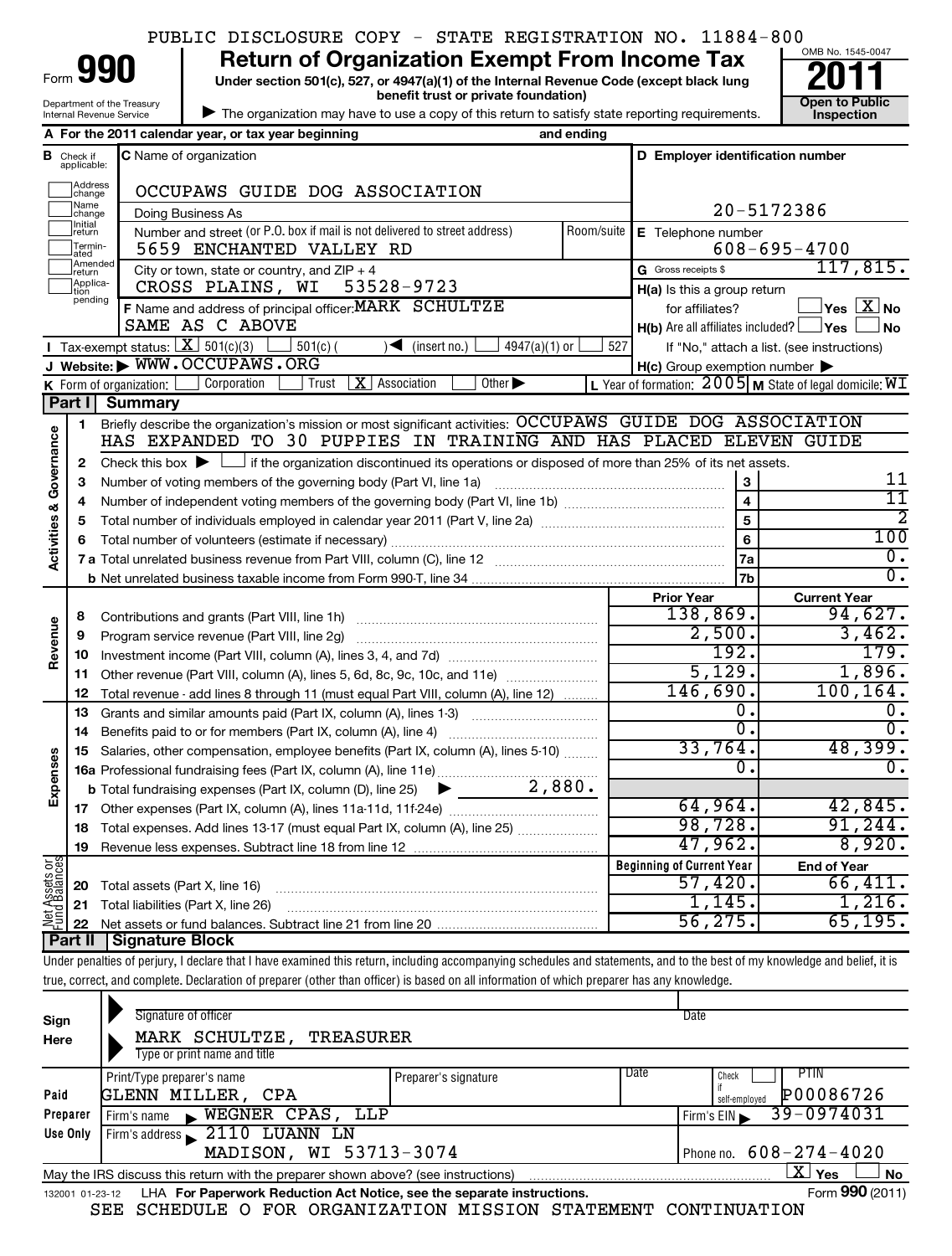|              | OUR MISSION IS TO PLACE FULLY TRAINED GUIDE DOGS OF EXCELLENT HEALTH                                                                                                                                                                                                               |
|--------------|------------------------------------------------------------------------------------------------------------------------------------------------------------------------------------------------------------------------------------------------------------------------------------|
|              | AND TEMPERAMENT WITH WISCONSIN AND CONTIGUOUS STATE RESIDENTS<br>(ADULTS<br>WHO HAVE VISUAL IMPAIRMENTS AT NO CHARGE.<br>AND CHILDREN)                                                                                                                                             |
| $\mathbf{2}$ | Did the organization undertake any significant program services during the year which were not listed on                                                                                                                                                                           |
|              | $Yes$ $\boxed{\text{X}}$ No<br>If "Yes," describe these new services on Schedule O.                                                                                                                                                                                                |
| 3            | $Yes \  \  \boxed{X} No$<br>Did the organization cease conducting, or make significant changes in how it conducts, any program services?<br>If "Yes," describe these changes on Schedule O.                                                                                        |
| 4            | Describe the organization's program service accomplishments for each of its three largest program services, as measured by expenses.<br>Section 501(c)(3) and 501(c)(4) organizations and section 4947(a)(1) trusts are required to report the amount of grants and allocations to |
| 4a           | others, the total expenses, and revenue, if any, for each program service reported.<br>3,462.<br>$84, 640$ . including grants of \$<br>) (Expenses \$<br>) (Revenue \$<br>(Code:<br>OCCUPAWS GUIDE DOG ASSOCIATION ACQUIRES, RAISES, TRAINS, AND PLACES                            |
|              | GUIDE DOGS AND CHILDREN'S VISUAL COMPANION DOGS WITH VISUALLY IMPAIRED<br>ADULTS AND CHILDREN IN WISCONSIN AND CONTIGUOUS STATE RESIDENTS.<br>IN                                                                                                                                   |
|              | 2011, WE PLACED THREE ADULT GUIDE DOGS AND ONE CHILDREN'S VISUAL                                                                                                                                                                                                                   |
|              | COMPANION DOG AND PROVIDED REVIEW TRAINING TO ELEVEN TEAMS THAT                                                                                                                                                                                                                    |
|              | RECEIVED DOGS IN PREVIOUS YEARS.<br>WE ALSO SPOKE TO HUNDREDS OF PEOPLE                                                                                                                                                                                                            |
|              | AT SERVICE GROUPS, SCOUT MEETINGS, BUSINESSES, 4-H GROUPS, HUMANE                                                                                                                                                                                                                  |
|              | SOCIETIES, THE WISCONSIN COUNCIL FOR THE BLIND, AND OTHER ORGANIZATIONS                                                                                                                                                                                                            |
|              | ABOUT VISUAL IMPAIRMENTS AND GUIDE DOGS.                                                                                                                                                                                                                                           |
|              |                                                                                                                                                                                                                                                                                    |
|              |                                                                                                                                                                                                                                                                                    |
|              |                                                                                                                                                                                                                                                                                    |
| 4b           | ) (Expenses \$<br>) (Revenue \$<br>(Code:<br>including grants of \$                                                                                                                                                                                                                |
|              |                                                                                                                                                                                                                                                                                    |
|              |                                                                                                                                                                                                                                                                                    |
|              |                                                                                                                                                                                                                                                                                    |
|              |                                                                                                                                                                                                                                                                                    |
|              |                                                                                                                                                                                                                                                                                    |
|              |                                                                                                                                                                                                                                                                                    |
|              |                                                                                                                                                                                                                                                                                    |
|              |                                                                                                                                                                                                                                                                                    |
|              |                                                                                                                                                                                                                                                                                    |
|              |                                                                                                                                                                                                                                                                                    |
|              |                                                                                                                                                                                                                                                                                    |
|              |                                                                                                                                                                                                                                                                                    |
|              |                                                                                                                                                                                                                                                                                    |
| 4с           | (Code:<br>including grants of \$<br>Revenue \$<br>(Expenses \$                                                                                                                                                                                                                     |
|              |                                                                                                                                                                                                                                                                                    |
|              |                                                                                                                                                                                                                                                                                    |
|              |                                                                                                                                                                                                                                                                                    |
|              |                                                                                                                                                                                                                                                                                    |
|              |                                                                                                                                                                                                                                                                                    |
|              |                                                                                                                                                                                                                                                                                    |
|              |                                                                                                                                                                                                                                                                                    |
|              |                                                                                                                                                                                                                                                                                    |
| 4d           | Other program services (Describe in Schedule O.)<br>Expenses \$<br>including grants of \$<br>(Revenue \$                                                                                                                                                                           |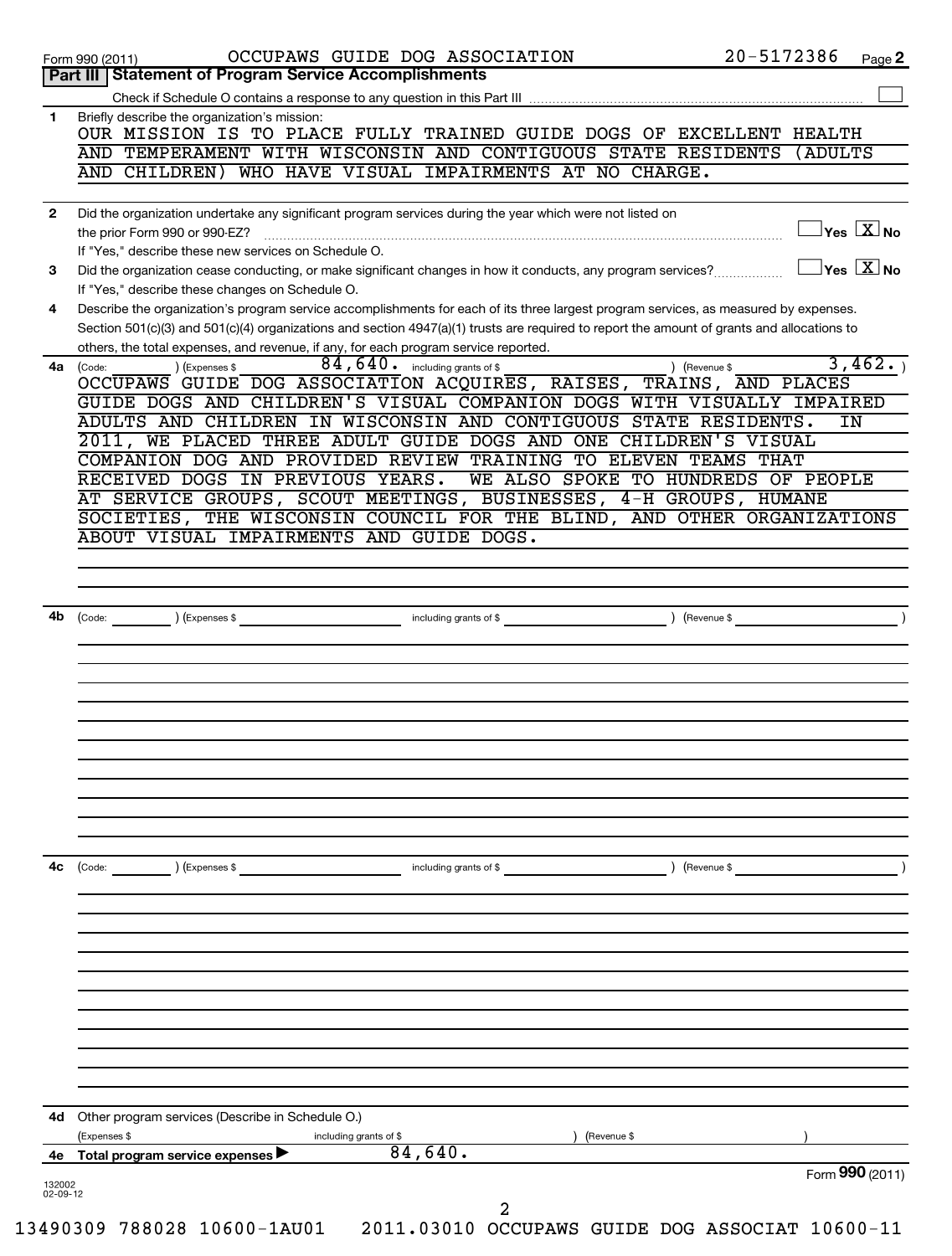|    |                                                                                                                                                                                                                   |                 | Yes                     | No                      |
|----|-------------------------------------------------------------------------------------------------------------------------------------------------------------------------------------------------------------------|-----------------|-------------------------|-------------------------|
| 1. | Is the organization described in section 501(c)(3) or $4947(a)(1)$ (other than a private foundation)?                                                                                                             |                 |                         |                         |
|    | If "Yes," complete Schedule A                                                                                                                                                                                     | 1               | х                       |                         |
| 2  |                                                                                                                                                                                                                   | $\mathbf{z}$    | $\overline{\textbf{x}}$ |                         |
| 3  | Did the organization engage in direct or indirect political campaign activities on behalf of or in opposition to candidates for<br>public office? If "Yes," complete Schedule C, Part I                           | 3               |                         | x                       |
| 4  | Section 501(c)(3) organizations. Did the organization engage in lobbying activities, or have a section 501(h) election in effect                                                                                  |                 |                         |                         |
|    |                                                                                                                                                                                                                   | 4               |                         | х                       |
| 5  | Is the organization a section 501(c)(4), 501(c)(5), or 501(c)(6) organization that receives membership dues, assessments, or                                                                                      |                 |                         |                         |
|    |                                                                                                                                                                                                                   | 5               |                         |                         |
| 6  | Did the organization maintain any donor advised funds or any similar funds or accounts for which donors have the right to                                                                                         |                 |                         | x                       |
|    | provide advice on the distribution or investment of amounts in such funds or accounts? If "Yes," complete Schedule D, Part I                                                                                      | 6               |                         |                         |
| 7  | Did the organization receive or hold a conservation easement, including easements to preserve open space,<br>the environment, historic land areas, or historic structures? If "Yes," complete Schedule D, Part II | $\overline{7}$  |                         | х                       |
| 8  | Did the organization maintain collections of works of art, historical treasures, or other similar assets? If "Yes," complete                                                                                      |                 |                         |                         |
|    | Schedule D, Part III                                                                                                                                                                                              | 8               |                         | х                       |
| 9  | Did the organization report an amount in Part X, line 21; serve as a custodian for amounts not listed in Part X; or provide                                                                                       |                 |                         |                         |
|    | credit counseling, debt management, credit repair, or debt negotiation services? If "Yes," complete Schedule D, Part IV                                                                                           | 9               |                         | х                       |
| 10 | Did the organization, directly or through a related organization, hold assets in temporarily restricted endowments, permanent                                                                                     |                 |                         |                         |
|    |                                                                                                                                                                                                                   | 10              |                         | x                       |
| 11 | If the organization's answer to any of the following questions is "Yes," then complete Schedule D, Parts VI, VII, VIII, IX, or X                                                                                  |                 |                         |                         |
|    | as applicable.<br>a Did the organization report an amount for land, buildings, and equipment in Part X, line 10? If "Yes," complete Schedule D,                                                                   |                 |                         |                         |
|    | Part VI                                                                                                                                                                                                           | 11a             |                         | х                       |
|    | <b>b</b> Did the organization report an amount for investments - other securities in Part X, line 12 that is 5% or more of its total                                                                              |                 |                         |                         |
|    |                                                                                                                                                                                                                   | 11b             |                         | x                       |
|    | c Did the organization report an amount for investments - program related in Part X, line 13 that is 5% or more of its total                                                                                      |                 |                         |                         |
|    |                                                                                                                                                                                                                   | 11c             |                         | x                       |
|    | d Did the organization report an amount for other assets in Part X, line 15 that is 5% or more of its total assets reported in                                                                                    |                 |                         |                         |
|    |                                                                                                                                                                                                                   | 11d             |                         | X                       |
|    | e Did the organization report an amount for other liabilities in Part X, line 25? If "Yes," complete Schedule D, Part X                                                                                           | 11e             |                         | x                       |
| f. | Did the organization's separate or consolidated financial statements for the tax year include a footnote that addresses                                                                                           |                 |                         |                         |
|    | the organization's liability for uncertain tax positions under FIN 48 (ASC 740)? If "Yes," complete Schedule D, Part X                                                                                            | 11f             |                         | х                       |
|    | 12a Did the organization obtain separate, independent audited financial statements for the tax year? If "Yes," complete                                                                                           |                 | х                       |                         |
|    | Schedule D, Parts XI, XII, and XIII<br><b>b</b> Was the organization included in consolidated, independent audited financial statements for the tax year?                                                         | 12a             |                         |                         |
|    | If "Yes," and if the organization answered "No" to line 12a, then completing Schedule D, Parts XI, XII, and XIII is optional                                                                                      | 12 <sub>b</sub> |                         | х                       |
| 13 | Is the organization a school described in section 170(b)(1)(A)(ii)? If "Yes," complete Schedule E                                                                                                                 | 13              |                         | $\overline{\texttt{x}}$ |
|    | 14a Did the organization maintain an office, employees, or agents outside of the United States?                                                                                                                   | 14a             |                         | X                       |
|    | <b>b</b> Did the organization have aggregate revenues or expenses of more than \$10,000 from grantmaking, fundraising, business,                                                                                  |                 |                         |                         |
|    | investment, and program service activities outside the United States, or aggregate foreign investments valued at \$100,000                                                                                        |                 |                         |                         |
|    |                                                                                                                                                                                                                   | 14b             |                         | х                       |
| 15 | Did the organization report on Part IX, column (A), line 3, more than \$5,000 of grants or assistance to any organization                                                                                         |                 |                         |                         |
|    |                                                                                                                                                                                                                   | 15              |                         | х                       |
| 16 | Did the organization report on Part IX, column (A), line 3, more than \$5,000 of aggregate grants or assistance to individuals                                                                                    |                 |                         |                         |
|    |                                                                                                                                                                                                                   | 16              |                         | х                       |
| 17 | Did the organization report a total of more than \$15,000 of expenses for professional fundraising services on Part IX,                                                                                           | 17              |                         | х                       |
| 18 | Did the organization report more than \$15,000 total of fundraising event gross income and contributions on Part VIII, lines                                                                                      |                 |                         |                         |
|    |                                                                                                                                                                                                                   | 18              | х                       |                         |
| 19 | Did the organization report more than \$15,000 of gross income from gaming activities on Part VIII, line 9a? If "Yes,"                                                                                            |                 |                         |                         |
|    |                                                                                                                                                                                                                   | 19              |                         | X                       |
|    | 20a Did the organization operate one or more hospital facilities? If "Yes," complete Schedule H                                                                                                                   | <b>20a</b>      |                         | х                       |
|    |                                                                                                                                                                                                                   | 20 <sub>b</sub> |                         |                         |

Form (2011) **990**

132003 01-23-12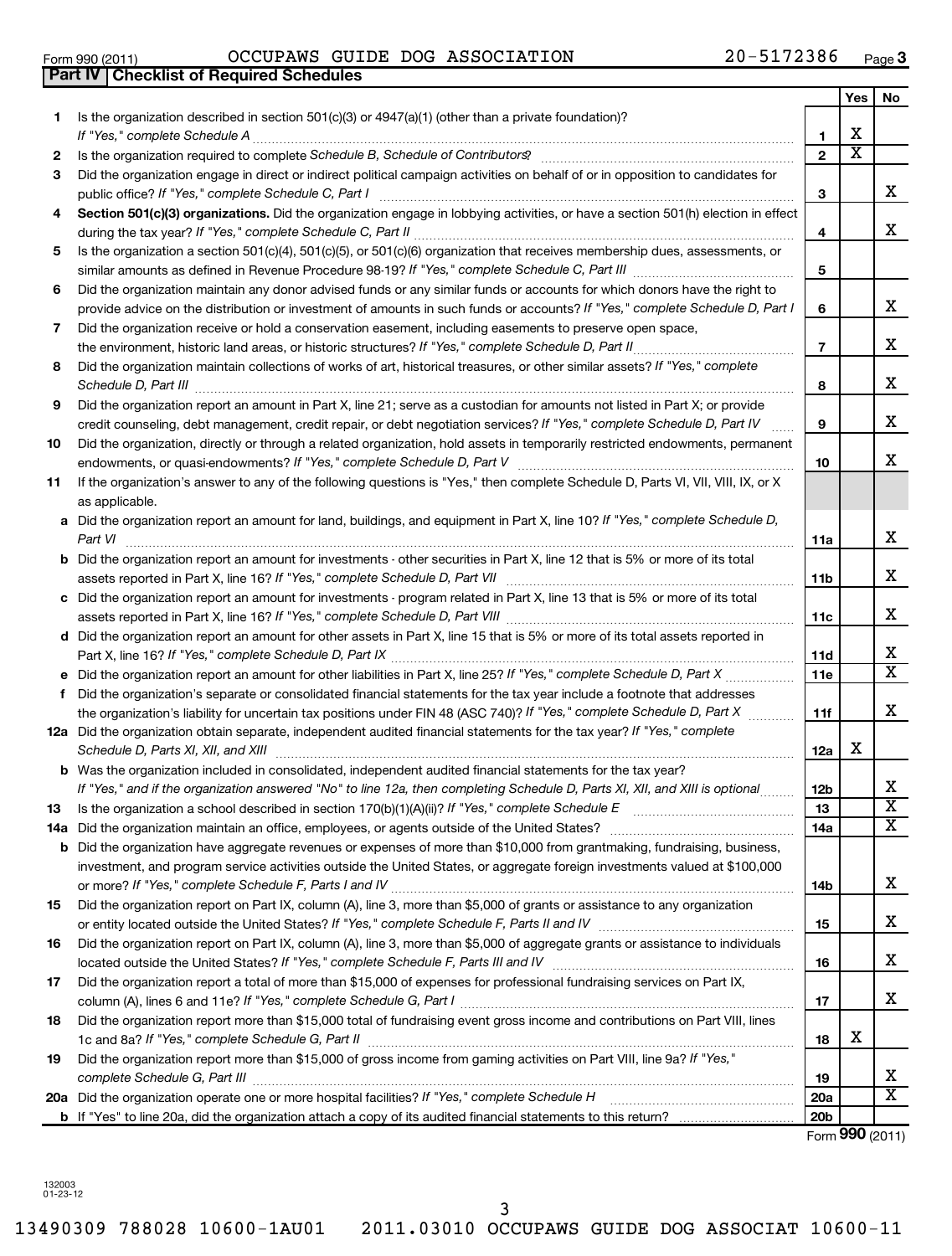Form 990 (2011)  $OCCUPANS$  GUIDE DOG ASSOCIATION  $20-5172386$  Page

*(continued)* **Part IV Checklist of Required Schedules**

|     |                                                                                                                                                                                                    |     | Yes | No                           |
|-----|----------------------------------------------------------------------------------------------------------------------------------------------------------------------------------------------------|-----|-----|------------------------------|
| 21  | Did the organization report more than \$5,000 of grants and other assistance to any government or organization in the                                                                              |     |     |                              |
|     |                                                                                                                                                                                                    | 21  |     | х                            |
| 22  | Did the organization report more than \$5,000 of grants and other assistance to individuals in the United States on Part IX,<br>column (A), line 2? If "Yes," complete Schedule I, Parts I and III | 22  |     | x                            |
| 23  | Did the organization answer "Yes" to Part VII, Section A, line 3, 4, or 5 about compensation of the organization's current                                                                         |     |     |                              |
|     | and former officers, directors, trustees, key employees, and highest compensated employees? If "Yes," complete                                                                                     |     |     |                              |
|     | Schedule J                                                                                                                                                                                         | 23  |     | x                            |
|     | 24a Did the organization have a tax-exempt bond issue with an outstanding principal amount of more than \$100,000 as of the                                                                        |     |     |                              |
|     | last day of the year, that was issued after December 31, 2002? If "Yes," answer lines 24b through 24d and complete                                                                                 |     |     |                              |
|     | Schedule K. If "No", go to line 25                                                                                                                                                                 | 24a |     | x                            |
| b   | Did the organization invest any proceeds of tax-exempt bonds beyond a temporary period exception?                                                                                                  | 24b |     |                              |
| с   | Did the organization maintain an escrow account other than a refunding escrow at any time during the year to defease                                                                               |     |     |                              |
|     |                                                                                                                                                                                                    | 24c |     |                              |
|     |                                                                                                                                                                                                    | 24d |     |                              |
|     | 25a Section 501(c)(3) and 501(c)(4) organizations. Did the organization engage in an excess benefit transaction with a                                                                             |     |     |                              |
|     |                                                                                                                                                                                                    | 25a |     | x                            |
|     | <b>b</b> Is the organization aware that it engaged in an excess benefit transaction with a disqualified person in a prior year, and                                                                |     |     |                              |
|     | that the transaction has not been reported on any of the organization's prior Forms 990 or 990-EZ? If "Yes," complete                                                                              |     |     |                              |
|     | Schedule L, Part I                                                                                                                                                                                 | 25b |     | х                            |
| 26  | Was a loan to or by a current or former officer, director, trustee, key employee, highly compensated employee, or disqualified                                                                     |     |     |                              |
|     |                                                                                                                                                                                                    | 26  |     | x                            |
| 27  | Did the organization provide a grant or other assistance to an officer, director, trustee, key employee, substantial                                                                               |     |     |                              |
|     | contributor or employee thereof, a grant selection committee member, or to a 35% controlled entity or family member                                                                                |     |     |                              |
|     |                                                                                                                                                                                                    | 27  |     | х                            |
| 28  | Was the organization a party to a business transaction with one of the following parties (see Schedule L, Part IV                                                                                  |     |     |                              |
|     | instructions for applicable filing thresholds, conditions, and exceptions):                                                                                                                        |     |     |                              |
| a   | A current or former officer, director, trustee, or key employee? If "Yes," complete Schedule L, Part IV                                                                                            | 28a |     | х                            |
| b   | A family member of a current or former officer, director, trustee, or key employee? If "Yes," complete Schedule L, Part IV                                                                         | 28b |     | $\overline{\textbf{x}}$      |
|     | c An entity of which a current or former officer, director, trustee, or key employee (or a family member thereof) was an officer,                                                                  |     |     |                              |
|     | director, trustee, or direct or indirect owner? If "Yes," complete Schedule L, Part IV                                                                                                             | 28c |     | х<br>$\overline{\textbf{x}}$ |
| 29  |                                                                                                                                                                                                    | 29  |     |                              |
| 30  | Did the organization receive contributions of art, historical treasures, or other similar assets, or qualified conservation                                                                        |     |     | x                            |
|     |                                                                                                                                                                                                    | 30  |     |                              |
| 31  | Did the organization liquidate, terminate, or dissolve and cease operations?                                                                                                                       | 31  |     | x                            |
| 32  | Did the organization sell, exchange, dispose of, or transfer more than 25% of its net assets? If "Yes," complete                                                                                   |     |     |                              |
|     | Schedule N, Part II                                                                                                                                                                                | 32  |     | X                            |
| 33  | Did the organization own 100% of an entity disregarded as separate from the organization under Regulations                                                                                         |     |     |                              |
|     |                                                                                                                                                                                                    | 33  |     | x                            |
| 34  | Was the organization related to any tax-exempt or taxable entity?                                                                                                                                  |     |     |                              |
|     |                                                                                                                                                                                                    | 34  |     | х                            |
| 35а |                                                                                                                                                                                                    | 35a |     | $\overline{\textbf{x}}$      |
| b   | Did the organization receive any payment from or engage in any transaction with a controlled entity within the meaning of                                                                          |     |     |                              |
|     |                                                                                                                                                                                                    | 35b |     | х                            |
| 36  | Section 501(c)(3) organizations. Did the organization make any transfers to an exempt non-charitable related organization?                                                                         |     |     |                              |
|     |                                                                                                                                                                                                    | 36  |     | х                            |
| 37  | Did the organization conduct more than 5% of its activities through an entity that is not a related organization                                                                                   |     |     |                              |
|     |                                                                                                                                                                                                    | 37  |     | х                            |
| 38  | Did the organization complete Schedule O and provide explanations in Schedule O for Part VI, lines 11 and 19?                                                                                      |     |     |                              |
|     |                                                                                                                                                                                                    | 38  | х   |                              |

Form (2011) **990**

132004 01-23-12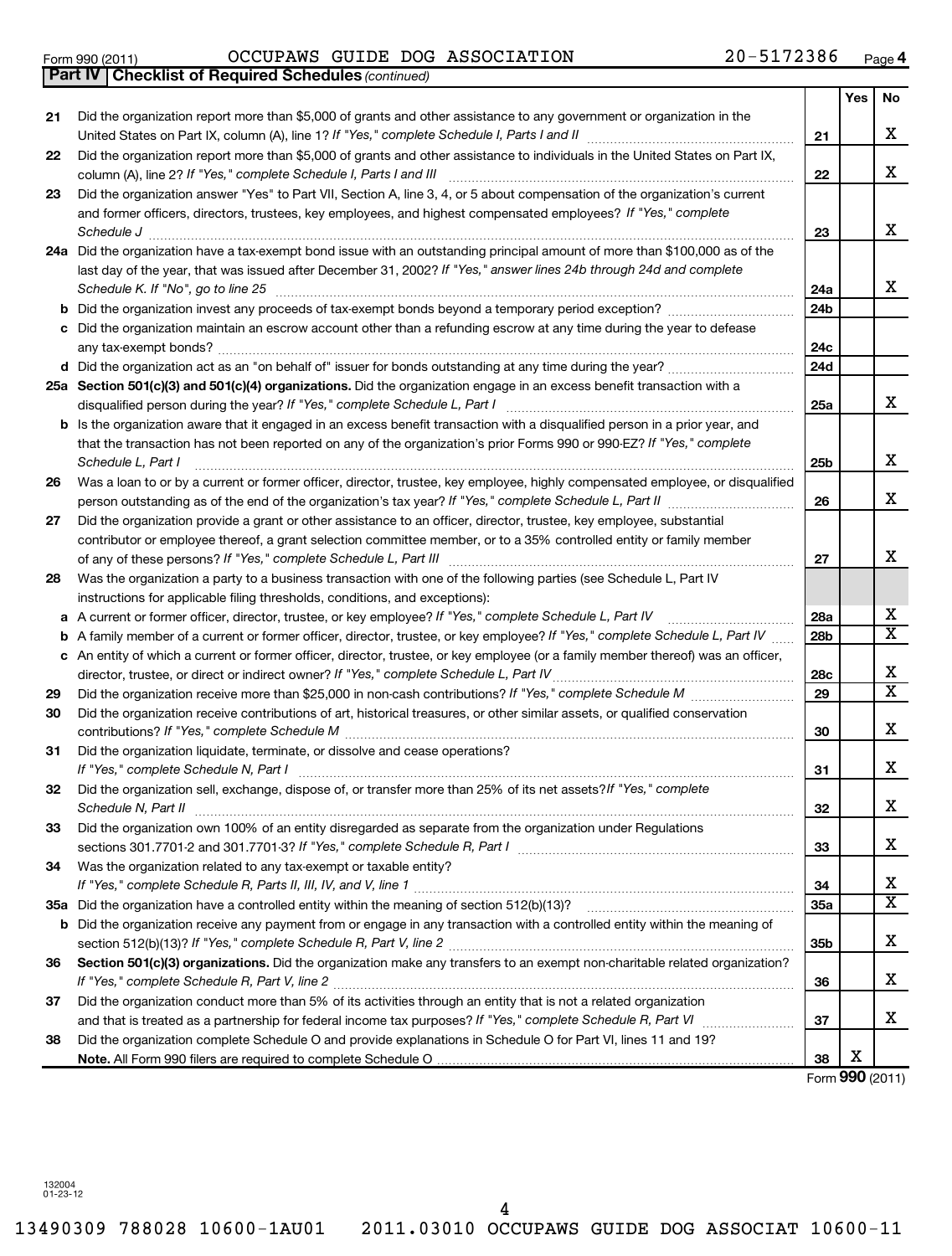|    | Check if Schedule O contains a response to any question in this Part V                                                                                                                                                           |                |       |    |
|----|----------------------------------------------------------------------------------------------------------------------------------------------------------------------------------------------------------------------------------|----------------|-------|----|
|    |                                                                                                                                                                                                                                  |                | Yes l | No |
|    | 0<br>1a                                                                                                                                                                                                                          |                |       |    |
| b  | $\overline{0}$<br>1 <sub>b</sub><br>Enter the number of Forms W-2G included in line 1a. Enter -0- if not applicable                                                                                                              |                |       |    |
| c  | Did the organization comply with backup withholding rules for reportable payments to vendors and reportable gaming                                                                                                               |                |       |    |
|    |                                                                                                                                                                                                                                  | 1c             |       |    |
|    | 2a Enter the number of employees reported on Form W-3, Transmittal of Wage and Tax Statements,                                                                                                                                   |                |       |    |
|    | $\overline{2}$<br>filed for the calendar year ending with or within the year covered by this return<br>2a                                                                                                                        |                |       |    |
|    |                                                                                                                                                                                                                                  | 2 <sub>b</sub> | x     |    |
|    | Note. If the sum of lines 1a and 2a is greater than 250, you may be required to e-file (see instructions)                                                                                                                        |                |       |    |
|    |                                                                                                                                                                                                                                  | За             |       | x. |
|    | <b>b</b> If "Yes," has it filed a Form 990-T for this year? If "No," provide an explanation in Schedule O                                                                                                                        | 3 <sub>b</sub> |       |    |
|    | 4a At any time during the calendar year, did the organization have an interest in, or a signature or other authority over, a                                                                                                     |                |       |    |
|    | financial account in a foreign country (such as a bank account, securities account, or other financial account)?                                                                                                                 | 4a             |       | x  |
|    | <b>b</b> If "Yes," enter the name of the foreign country:                                                                                                                                                                        |                |       |    |
|    | See instructions for filing requirements for Form TD F 90-22.1, Report of Foreign Bank and Financial Accounts.                                                                                                                   |                |       |    |
|    |                                                                                                                                                                                                                                  | 5a             |       | х  |
|    |                                                                                                                                                                                                                                  | 5 <sub>b</sub> |       | х  |
|    |                                                                                                                                                                                                                                  | 5c             |       |    |
|    | 6a Does the organization have annual gross receipts that are normally greater than \$100,000, and did the organization solicit                                                                                                   |                |       |    |
|    |                                                                                                                                                                                                                                  | 6a             |       | x  |
|    | b If "Yes," did the organization include with every solicitation an express statement that such contributions or gifts                                                                                                           |                |       |    |
|    | were not tax deductible?                                                                                                                                                                                                         | 6b             |       |    |
| 7  | Organizations that may receive deductible contributions under section 170(c).<br>Did the organization receive a payment in excess of \$75 made partly as a contribution and partly for goods and services provided to the payor? | 7a             |       | X. |
| а  |                                                                                                                                                                                                                                  | 7b             |       |    |
|    | c Did the organization sell, exchange, or otherwise dispose of tangible personal property for which it was required                                                                                                              |                |       |    |
|    |                                                                                                                                                                                                                                  | 7c             |       | x  |
|    | 7d                                                                                                                                                                                                                               |                |       |    |
|    | e Did the organization receive any funds, directly or indirectly, to pay premiums on a personal benefit contract?                                                                                                                | 7е             |       | х  |
| Ť  |                                                                                                                                                                                                                                  | 7f             |       | х  |
| g  | If the organization received a contribution of qualified intellectual property, did the organization file Form 8899 as required?                                                                                                 | 7g             |       |    |
|    | h If the organization received a contribution of cars, boats, airplanes, or other vehicles, did the organization file a Form 1098-C?                                                                                             | 7h             |       |    |
| 8  | Sponsoring organizations maintaining donor advised funds and section $509(a)(3)$ supporting organizations. Did the supporting                                                                                                    |                |       |    |
|    | organization, or a donor advised fund maintained by a sponsoring organization, have excess business holdings at any time during the year?                                                                                        | 8              |       |    |
| 9  | Sponsoring organizations maintaining donor advised funds.                                                                                                                                                                        |                |       |    |
|    |                                                                                                                                                                                                                                  | 9a             |       |    |
| b  |                                                                                                                                                                                                                                  | 9b             |       |    |
| 10 | Section 501(c)(7) organizations. Enter:                                                                                                                                                                                          |                |       |    |
| а  | 10a<br>Initiation fees and capital contributions included on Part VIII, line 12 <i>manual contribution</i> fees and capital contributions included on Part VIII, line 12                                                         |                |       |    |
| b  | Gross receipts, included on Form 990, Part VIII, line 12, for public use of club facilities<br>10 <sub>b</sub>                                                                                                                   |                |       |    |
| 11 | Section 501(c)(12) organizations. Enter:                                                                                                                                                                                         |                |       |    |
| а  | 11a                                                                                                                                                                                                                              |                |       |    |
|    | b Gross income from other sources (Do not net amounts due or paid to other sources against                                                                                                                                       |                |       |    |
|    | 11b<br>12a Section 4947(a)(1) non-exempt charitable trusts. Is the organization filing Form 990 in lieu of Form 1041?                                                                                                            |                |       |    |
|    | 12b                                                                                                                                                                                                                              | 12a            |       |    |
| 13 | <b>b</b> If "Yes," enter the amount of tax-exempt interest received or accrued during the year<br>Section 501(c)(29) qualified nonprofit health insurance issuers.                                                               |                |       |    |
|    |                                                                                                                                                                                                                                  | 13а            |       |    |
|    | Note. See the instructions for additional information the organization must report on Schedule O.                                                                                                                                |                |       |    |
|    | <b>b</b> Enter the amount of reserves the organization is required to maintain by the states in which the                                                                                                                        |                |       |    |
|    | 13 <sub>b</sub>                                                                                                                                                                                                                  |                |       |    |
|    | 13с                                                                                                                                                                                                                              |                |       |    |
|    | 14a Did the organization receive any payments for indoor tanning services during the tax year?                                                                                                                                   | 14a            |       | x  |
|    |                                                                                                                                                                                                                                  | 14b            |       |    |

Form 990 (2011)  $OCCUPANS$  GUIDE DOG ASSOCIATION  $20-5172386$  Page

**Part V** Statements Regarding Other IRS Filings and Tax Compliance

|  |  | Form 990 (2011) |
|--|--|-----------------|
|--|--|-----------------|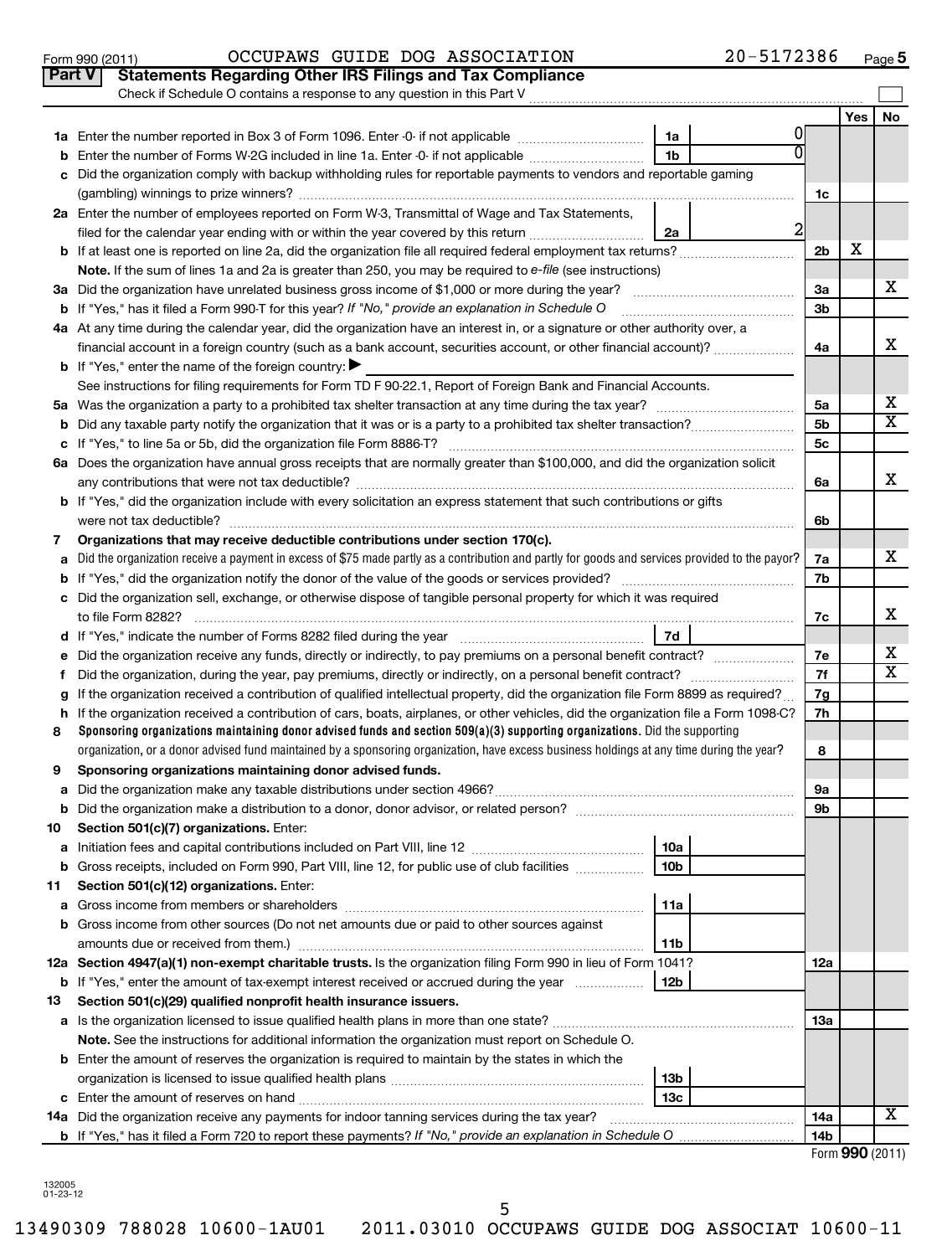#### Form 990 (2011)  $OCCUPANS$  GUIDE DOG ASSOCIATION  $20-5172386$  Page

**6**

| Part VI   Governance, Management, and Disclosure For each "Yes" response to lines 2 through 7b below, and for a "No" respons <sup>,</sup> |  |
|-------------------------------------------------------------------------------------------------------------------------------------------|--|
| to line 8a, 8b, or 10b below, describe the circumstances, processes, or changes in Schedule O. See instructions.                          |  |

|          |                                                                                                                                                                                                                                |          |                 |            | $\overline{\mathbf{x}}$ |
|----------|--------------------------------------------------------------------------------------------------------------------------------------------------------------------------------------------------------------------------------|----------|-----------------|------------|-------------------------|
|          | <b>Section A. Governing Body and Management</b>                                                                                                                                                                                |          |                 |            |                         |
|          |                                                                                                                                                                                                                                |          |                 | Yes        | No                      |
|          | 1a Enter the number of voting members of the governing body at the end of the tax year                                                                                                                                         | 11<br>1a |                 |            |                         |
|          | If there are material differences in voting rights among members of the governing body, or if the governing                                                                                                                    |          |                 |            |                         |
|          | body delegated broad authority to an executive committee or similar committee, explain in Schedule O.                                                                                                                          |          |                 |            |                         |
|          | <b>b</b> Enter the number of voting members included in line 1a, above, who are independent                                                                                                                                    | 11<br>1b |                 |            |                         |
| 2        | Did any officer, director, trustee, or key employee have a family relationship or a business relationship with any other                                                                                                       |          |                 |            |                         |
|          | officer, director, trustee, or key employee?                                                                                                                                                                                   |          | $\mathbf{2}$    | х          |                         |
| 3        | Did the organization delegate control over management duties customarily performed by or under the direct supervision                                                                                                          |          |                 |            |                         |
|          |                                                                                                                                                                                                                                |          | 3               |            | х                       |
| 4        | Did the organization make any significant changes to its governing documents since the prior Form 990 was filed?                                                                                                               |          | 4               |            | $\overline{\mathbf{X}}$ |
| 5        |                                                                                                                                                                                                                                |          | 5               |            | $\overline{\mathbf{x}}$ |
| 6        | Did the organization have members or stockholders?                                                                                                                                                                             |          | 6               |            | X                       |
| 7а       | Did the organization have members, stockholders, or other persons who had the power to elect or appoint one or                                                                                                                 |          |                 |            |                         |
|          | more members of the governing body?                                                                                                                                                                                            |          | 7a              |            | x                       |
|          | b Are any governance decisions of the organization reserved to (or subject to approval by) members, stockholders, or                                                                                                           |          |                 |            |                         |
|          | persons other than the governing body?                                                                                                                                                                                         |          | 7b              |            | x                       |
| 8        | Did the organization contemporaneously document the meetings held or written actions undertaken during the year by the following:                                                                                              |          |                 |            |                         |
|          | a The governing body?                                                                                                                                                                                                          |          | 8а              | х          |                         |
|          | <b>b</b> Each committee with authority to act on behalf of the governing body?                                                                                                                                                 |          | 8b              |            | х                       |
| 9        | Is there any officer, director, trustee, or key employee listed in Part VII, Section A, who cannot be reached at the                                                                                                           |          |                 |            |                         |
|          | organization's mailing address? If "Yes," provide the names and addresses in Schedule O                                                                                                                                        |          | 9               |            | x                       |
|          | Section B. Policies (This Section B requests information about policies not required by the Internal Revenue Code.)                                                                                                            |          |                 |            |                         |
|          |                                                                                                                                                                                                                                |          |                 | <b>Yes</b> | No                      |
|          |                                                                                                                                                                                                                                |          | 10a             |            | x                       |
|          | <b>b</b> If "Yes," did the organization have written policies and procedures governing the activities of such chapters, affiliates,                                                                                            |          |                 |            |                         |
|          |                                                                                                                                                                                                                                |          | 10 <sub>b</sub> |            |                         |
|          | 11a Has the organization provided a complete copy of this Form 990 to all members of its governing body before filing the form?                                                                                                |          | 11a             | х          |                         |
|          | <b>b</b> Describe in Schedule O the process, if any, used by the organization to review this Form 990.                                                                                                                         |          |                 |            |                         |
|          | 12a Did the organization have a written conflict of interest policy? If "No," go to line 13                                                                                                                                    |          | 12a             | х          |                         |
| b        |                                                                                                                                                                                                                                |          | 12 <sub>b</sub> | х          |                         |
|          | c Did the organization regularly and consistently monitor and enforce compliance with the policy? If "Yes," describe                                                                                                           |          |                 |            |                         |
|          | in Schedule O how this was done                                                                                                                                                                                                |          | 12c             | х          |                         |
| 13       | Did the organization have a written whistleblower policy?                                                                                                                                                                      |          | 13              |            | $\overline{\text{X}}$   |
| 14       | Did the organization have a written document retention and destruction policy?                                                                                                                                                 |          | 14              | х          |                         |
| 15       | Did the process for determining compensation of the following persons include a review and approval by independent                                                                                                             |          |                 |            |                         |
|          | persons, comparability data, and contemporaneous substantiation of the deliberation and decision?                                                                                                                              |          |                 |            |                         |
|          | a The organization's CEO, Executive Director, or top management official manufactured content content of the organization's CEO, Executive Director, or top management official manufactured content of the state of the state |          | 15a             |            | x                       |
|          |                                                                                                                                                                                                                                |          | 15b             |            | $\overline{\textbf{x}}$ |
|          | If "Yes" to line 15a or 15b, describe the process in Schedule O (see instructions).                                                                                                                                            |          |                 |            |                         |
|          | <b>16a</b> Did the organization invest in, contribute assets to, or participate in a joint venture or similar arrangement with a                                                                                               |          |                 |            |                         |
|          | taxable entity during the year?                                                                                                                                                                                                |          | 16a             |            | x                       |
|          | <b>b</b> If "Yes," did the organization follow a written policy or procedure requiring the organization to evaluate its participation                                                                                          |          |                 |            |                         |
|          | in joint venture arrangements under applicable federal tax law, and take steps to safeguard the organization's                                                                                                                 |          |                 |            |                         |
|          | exempt status with respect to such arrangements?                                                                                                                                                                               |          | 16b             |            |                         |
|          | <b>Section C. Disclosure</b>                                                                                                                                                                                                   |          |                 |            |                         |
|          | List the states with which a copy of this Form 990 is required to be filed $\blacktriangleright\texttt{WI}$                                                                                                                    |          |                 |            |                         |
| 17<br>18 | Section 6104 requires an organization to make its Forms 1023 (or 1024 if applicable), 990, and 990-T (Section 501(c)(3)s only) available                                                                                       |          |                 |            |                         |
|          | for public inspection. Indicate how you made these available. Check all that apply.                                                                                                                                            |          |                 |            |                         |
|          |                                                                                                                                                                                                                                |          |                 |            |                         |

| 19 Describe in Schedule O whether (and if so, how), the organization made its governing documents, conflict of interest policy, and financial |
|-----------------------------------------------------------------------------------------------------------------------------------------------|
| statements available to the public during the tax year.                                                                                       |

| 20 State the name, physical address, and telephone number of the person who possesses the books and records of the organization: |
|----------------------------------------------------------------------------------------------------------------------------------|
| MARK SCHULTZE - 608-695-4700                                                                                                     |

|                    | 5659 ENCHANTED VALLEY RD, CROSS PLAINS, |  |  | WI | 53528-9723: |  |
|--------------------|-----------------------------------------|--|--|----|-------------|--|
| 132006<br>01-23-12 |                                         |  |  |    |             |  |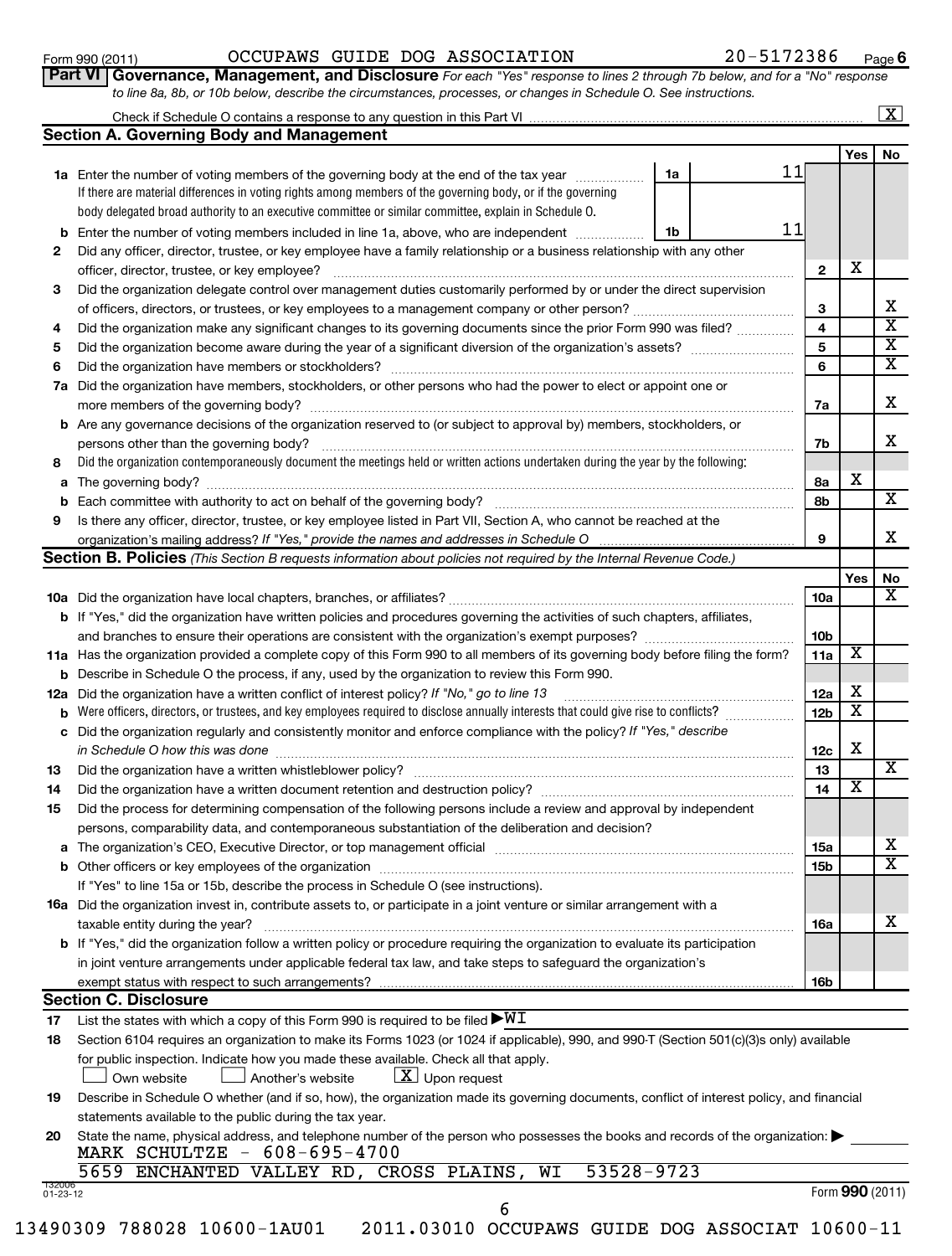#### **Section A. Officers, Directors, Trustees, Key Employees, and Highest Compensated Employees** Check if Schedule O contains a response to any question in this Part VII **Part VII Compensation of Officers, Directors, Trustees, Key Employees, Highest Compensated Employees, and Independent Contractors**  $\sim$

**1a**  Complete this table for all persons required to be listed. Report compensation for the calendar year ending with or within the organization's tax year.

**•** List all of the organization's current officers, directors, trustees (whether individuals or organizations), regardless of amount of compensation. Enter -0- in columns  $(D)$ ,  $(E)$ , and  $(F)$  if no compensation was paid.

**•** List all of the organization's **current** key employees, if any. See instructions for definition of "key employee."

 $\bullet$  List the organization's five  $\tt current$  highest compensated employees (other than an officer, director, trustee, or key employee) who received reportable compensation (Box 5 of Form W-2 and/or Box 7 of Form 1099-MISC) of more than \$100,000 from the organization and any related organizations .

 $\bullet$  List all of the organization's former officers, key employees, and highest compensated employees who received more than \$100,000 of reportable compensation from the organization and any related organizations.

**•** List all of the organization's former directors or trustees that received, in the capacity as a former director or trustee of the organization, more than \$10,000 of reportable compensation from the organization and any related organizations.

List persons in the following order: individual trustees or directors; institutional trustees; officers; key employees; highest compensated employees; and former such persons.

 $\boxed{\textbf{X}}$  Check this box if neither the organization nor any related organization compensated any current officer, director, or trustee.

| (A)                     | (B)                                                                     | (C)<br>Position                |                                                                                                 |             |              |                                 |        | (D)                                    | (E)                                        | (F)                                                                      |  |  |
|-------------------------|-------------------------------------------------------------------------|--------------------------------|-------------------------------------------------------------------------------------------------|-------------|--------------|---------------------------------|--------|----------------------------------------|--------------------------------------------|--------------------------------------------------------------------------|--|--|
| Name and Title          | Average<br>hours per<br>week                                            |                                | (do not check more than one<br>box, unless person is both an<br>officer and a director/trustee) |             |              |                                 |        | Reportable<br>compensation<br>from     | Reportable<br>compensation<br>from related | Estimated<br>amount of<br>other                                          |  |  |
|                         | (describe<br>hours for<br>related<br>organizations<br>in Schedule<br>O) | Individual trustee or director | Institutional trustee                                                                           | Officer     | Key employee | Highest compensated<br>employee | Former | the<br>organization<br>(W-2/1099-MISC) | organizations<br>(W-2/1099-MISC)           | compensation<br>from the<br>organization<br>and related<br>organizations |  |  |
| (1)<br>BARBARA SCHULTZE |                                                                         |                                |                                                                                                 |             |              |                                 |        |                                        |                                            |                                                                          |  |  |
| PRESIDENT               | 30.00                                                                   | $\mathbf X$                    |                                                                                                 | X           |              |                                 |        | $\mathbf 0$ .                          | $\mathbf 0$                                | $\mathbf 0$ .                                                            |  |  |
| MARLETTE LARSEN<br>(2)  |                                                                         |                                |                                                                                                 |             |              |                                 |        |                                        |                                            |                                                                          |  |  |
| VICE PRESIDENT          | 15.00                                                                   | $\mathbf X$                    |                                                                                                 | $\mathbf X$ |              |                                 |        | 0.                                     | $\mathbf 0$                                | $\mathbf 0$ .                                                            |  |  |
| (3)<br>AMY ACKER        |                                                                         |                                |                                                                                                 |             |              |                                 |        |                                        |                                            |                                                                          |  |  |
| <b>SECRETARY</b>        | 10.00                                                                   | X                              |                                                                                                 | $\mathbf X$ |              |                                 |        | 0.                                     | $\mathbf 0$                                | $\mathbf 0$ .                                                            |  |  |
| MARK SCHULTZE<br>(4)    |                                                                         |                                |                                                                                                 |             |              |                                 |        |                                        |                                            |                                                                          |  |  |
| <b>TREASURER</b>        | 25.00                                                                   | $\mathbf X$                    |                                                                                                 | X           |              |                                 |        | 0.                                     | 0.                                         | $\mathbf 0$ .                                                            |  |  |
| (5)<br>PAM REICH        |                                                                         |                                |                                                                                                 |             |              |                                 |        |                                        |                                            |                                                                          |  |  |
| <b>DIRECTOR</b>         | 5.00                                                                    | X                              |                                                                                                 |             |              |                                 |        | $\mathbf 0$ .                          | $\mathbf 0$                                | $\mathbf 0$ .                                                            |  |  |
| (6)<br>DESIRAE PAUSMA   |                                                                         |                                |                                                                                                 |             |              |                                 |        |                                        |                                            |                                                                          |  |  |
| <b>DIRECTOR</b>         | 10.00                                                                   | X                              |                                                                                                 |             |              |                                 |        | 0.                                     | 0.                                         | $\mathbf 0$ .                                                            |  |  |
| (7)<br>DAVID TOLMIE     |                                                                         |                                |                                                                                                 |             |              |                                 |        |                                        |                                            |                                                                          |  |  |
| <b>DIRECTOR</b>         | 5.00                                                                    | X                              |                                                                                                 |             |              |                                 |        | 0.                                     | $\mathbf 0$                                | $\mathbf 0$ .                                                            |  |  |
| ARIANNA KEIL<br>(8)     |                                                                         |                                |                                                                                                 |             |              |                                 |        |                                        |                                            |                                                                          |  |  |
| <b>DIRECTOR</b>         | 5.00                                                                    | $\mathbf X$                    |                                                                                                 |             |              |                                 |        | 0.                                     | $\mathbf 0$                                | $\mathbf 0$ .                                                            |  |  |
| (9)<br>THERESA MOE      |                                                                         |                                |                                                                                                 |             |              |                                 |        |                                        |                                            |                                                                          |  |  |
| <b>DIRECTOR</b>         | 5.00                                                                    | $\mathbf X$                    |                                                                                                 |             |              |                                 |        | $\mathbf 0$ .                          | $\mathbf 0$                                | $\mathbf 0$ .                                                            |  |  |
| (10) MICHELLE RICHARDS  |                                                                         |                                |                                                                                                 |             |              |                                 |        |                                        |                                            |                                                                          |  |  |
| <b>DIRECTOR</b>         | 5.00                                                                    | X                              |                                                                                                 |             |              |                                 |        | $\mathbf 0$ .                          | $\mathbf 0$                                | $\mathbf 0$ .                                                            |  |  |
|                         |                                                                         |                                |                                                                                                 |             |              |                                 |        |                                        |                                            |                                                                          |  |  |
|                         |                                                                         |                                |                                                                                                 |             |              |                                 |        |                                        |                                            |                                                                          |  |  |
|                         |                                                                         |                                |                                                                                                 |             |              |                                 |        |                                        |                                            |                                                                          |  |  |
|                         |                                                                         |                                |                                                                                                 |             |              |                                 |        |                                        |                                            |                                                                          |  |  |
|                         |                                                                         |                                |                                                                                                 |             |              |                                 |        |                                        |                                            |                                                                          |  |  |
|                         |                                                                         |                                |                                                                                                 |             |              |                                 |        |                                        |                                            |                                                                          |  |  |
|                         |                                                                         |                                |                                                                                                 |             |              |                                 |        |                                        |                                            |                                                                          |  |  |
| 132007 01-23-12         |                                                                         |                                |                                                                                                 |             |              |                                 |        |                                        |                                            | Form 990 (2011)                                                          |  |  |

13490309 788028 10600-1AU01 2011.03010 OCCUPAWS GUIDE DOG ASSOCIAT 10600-11

Form (2011) **990**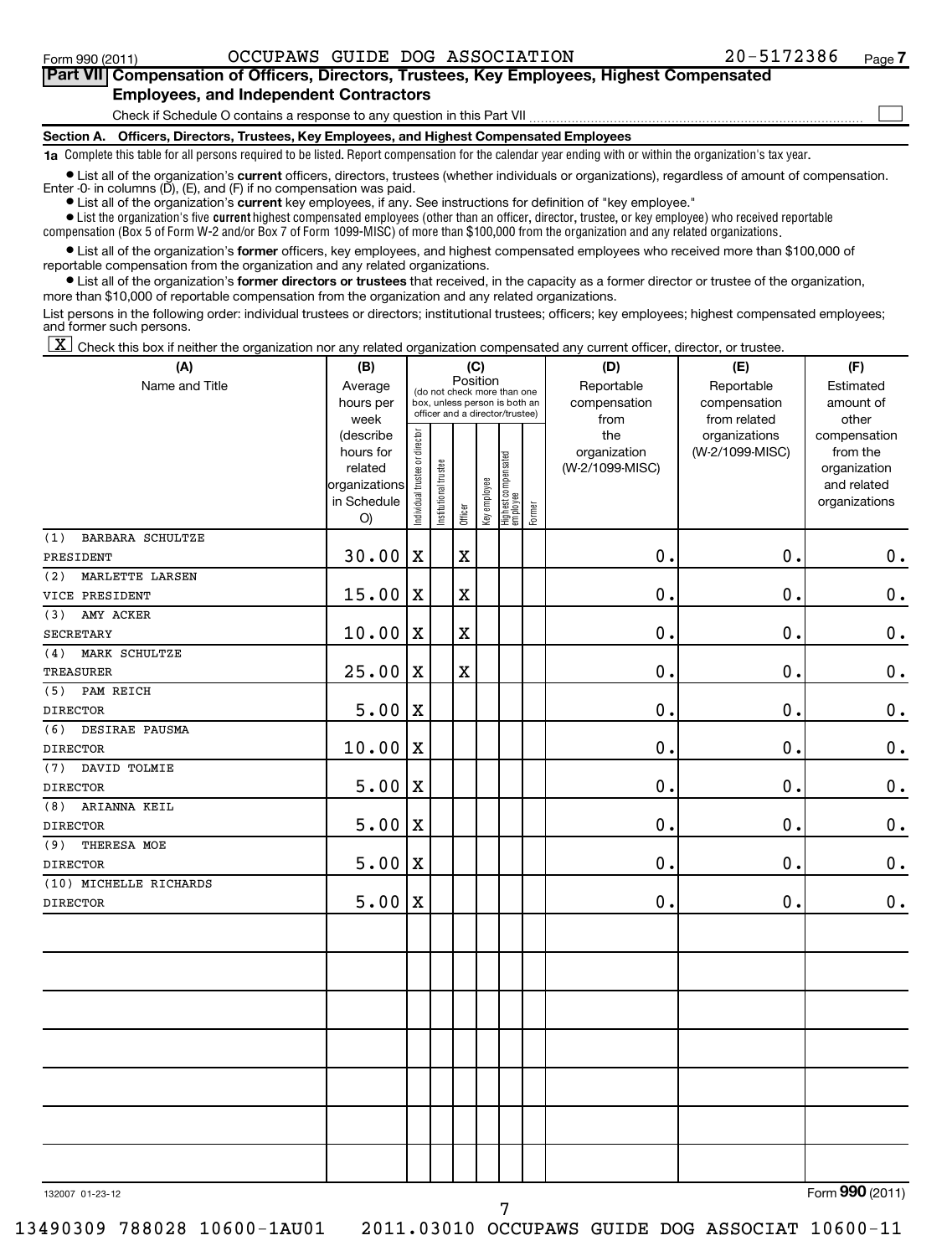| OCCUPAWS GUIDE DOG ASSOCIATION<br>Form 990 (2011)                                                                                                                                                                                                                                                                                                                  |                                                                           |                                                                                                                    |                       |         |              |                                           |                                                   |                                                          | 20-5172386                       |                                                                          |              | Page 8                                                   |
|--------------------------------------------------------------------------------------------------------------------------------------------------------------------------------------------------------------------------------------------------------------------------------------------------------------------------------------------------------------------|---------------------------------------------------------------------------|--------------------------------------------------------------------------------------------------------------------|-----------------------|---------|--------------|-------------------------------------------|---------------------------------------------------|----------------------------------------------------------|----------------------------------|--------------------------------------------------------------------------|--------------|----------------------------------------------------------|
| <b>Part VII</b><br>Section A. Officers, Directors, Trustees, Key Employees, and Highest Compensated Employees (continued)                                                                                                                                                                                                                                          |                                                                           |                                                                                                                    |                       |         |              |                                           |                                                   |                                                          |                                  |                                                                          |              |                                                          |
| (A)<br>Name and title                                                                                                                                                                                                                                                                                                                                              | (B)<br>Average<br>hours per<br>week                                       | (C)<br>Position<br>(do not check more than one<br>box, unless person is both an<br>officer and a director/trustee) |                       |         |              | (D)<br>Reportable<br>compensation<br>from | (E)<br>Reportable<br>compensation<br>from related |                                                          |                                  | (F)<br>Estimated<br>amount of<br>other                                   |              |                                                          |
|                                                                                                                                                                                                                                                                                                                                                                    | (describe<br>hours for<br>related<br> organizations <br>in Schedule<br>O) | Individual trustee or director                                                                                     | Institutional trustee | Officer | Key employee | Highest compensated<br>employee           | Former                                            | the<br>organization<br>(W-2/1099-MISC)                   | organizations<br>(W-2/1099-MISC) | compensation<br>from the<br>organization<br>and related<br>organizations |              |                                                          |
|                                                                                                                                                                                                                                                                                                                                                                    |                                                                           |                                                                                                                    |                       |         |              |                                           |                                                   |                                                          |                                  |                                                                          |              |                                                          |
|                                                                                                                                                                                                                                                                                                                                                                    |                                                                           |                                                                                                                    |                       |         |              |                                           |                                                   |                                                          |                                  |                                                                          |              |                                                          |
|                                                                                                                                                                                                                                                                                                                                                                    |                                                                           |                                                                                                                    |                       |         |              |                                           |                                                   |                                                          |                                  |                                                                          |              |                                                          |
|                                                                                                                                                                                                                                                                                                                                                                    |                                                                           |                                                                                                                    |                       |         |              |                                           |                                                   |                                                          |                                  |                                                                          |              |                                                          |
|                                                                                                                                                                                                                                                                                                                                                                    |                                                                           |                                                                                                                    |                       |         |              |                                           |                                                   |                                                          |                                  |                                                                          |              |                                                          |
|                                                                                                                                                                                                                                                                                                                                                                    |                                                                           |                                                                                                                    |                       |         |              |                                           |                                                   |                                                          |                                  |                                                                          |              |                                                          |
| c Total from continuation sheets to Part VII, Section A                                                                                                                                                                                                                                                                                                            |                                                                           |                                                                                                                    |                       |         |              |                                           |                                                   | $\overline{0}$ .<br>$\overline{0}$ .<br>$\overline{0}$ . |                                  | $\overline{0}$ .<br>$\overline{0}$ .<br>$\overline{0}$ .                 |              | $\overline{0}$ .<br>$\overline{0}$ .<br>$\overline{0}$ . |
| Total number of individuals (including but not limited to those listed above) who received more than \$100,000 of reportable<br>2<br>compensation from the organization                                                                                                                                                                                            |                                                                           |                                                                                                                    |                       |         |              |                                           |                                                   |                                                          |                                  |                                                                          | Yes          | 0<br><b>No</b>                                           |
| Did the organization list any former officer, director, or trustee, key employee, or highest compensated employee on<br>3                                                                                                                                                                                                                                          |                                                                           |                                                                                                                    |                       |         |              |                                           |                                                   |                                                          |                                  | 3                                                                        |              | x                                                        |
| For any individual listed on line 1a, is the sum of reportable compensation and other compensation from the organization<br>and related organizations greater than \$150,000? If "Yes," complete Schedule J for such individual<br>Did any person listed on line 1a receive or accrue compensation from any unrelated organization or individual for services<br>5 |                                                                           |                                                                                                                    |                       |         |              |                                           |                                                   |                                                          |                                  | 4                                                                        |              | x                                                        |
| rendered to the organization? If "Yes," complete Schedule J for such person                                                                                                                                                                                                                                                                                        |                                                                           |                                                                                                                    |                       |         |              |                                           |                                                   |                                                          |                                  | 5                                                                        |              | x.                                                       |
| <b>Section B. Independent Contractors</b><br>Complete this table for your five highest compensated independent contractors that received more than \$100,000 of compensation from<br>1                                                                                                                                                                             |                                                                           |                                                                                                                    |                       |         |              |                                           |                                                   |                                                          |                                  |                                                                          |              |                                                          |
| the organization. Report compensation for the calendar year ending with or within the organization's tax year.<br>(A)                                                                                                                                                                                                                                              |                                                                           |                                                                                                                    |                       |         |              |                                           |                                                   | (B)                                                      |                                  |                                                                          | (C)          |                                                          |
| Name and business address                                                                                                                                                                                                                                                                                                                                          |                                                                           |                                                                                                                    | <b>NONE</b>           |         |              |                                           |                                                   | Description of services                                  |                                  |                                                                          | Compensation |                                                          |
|                                                                                                                                                                                                                                                                                                                                                                    |                                                                           |                                                                                                                    |                       |         |              |                                           |                                                   |                                                          |                                  |                                                                          |              |                                                          |
|                                                                                                                                                                                                                                                                                                                                                                    |                                                                           |                                                                                                                    |                       |         |              |                                           |                                                   |                                                          |                                  |                                                                          |              |                                                          |
|                                                                                                                                                                                                                                                                                                                                                                    |                                                                           |                                                                                                                    |                       |         |              |                                           |                                                   |                                                          |                                  |                                                                          |              |                                                          |
| Total number of independent contractors (including but not limited to those listed above) who received more than<br>2<br>\$100,000 of compensation from the organization                                                                                                                                                                                           |                                                                           |                                                                                                                    |                       |         |              | 0                                         |                                                   |                                                          |                                  |                                                                          |              |                                                          |

132008 01-23-12

Form (2011) **990**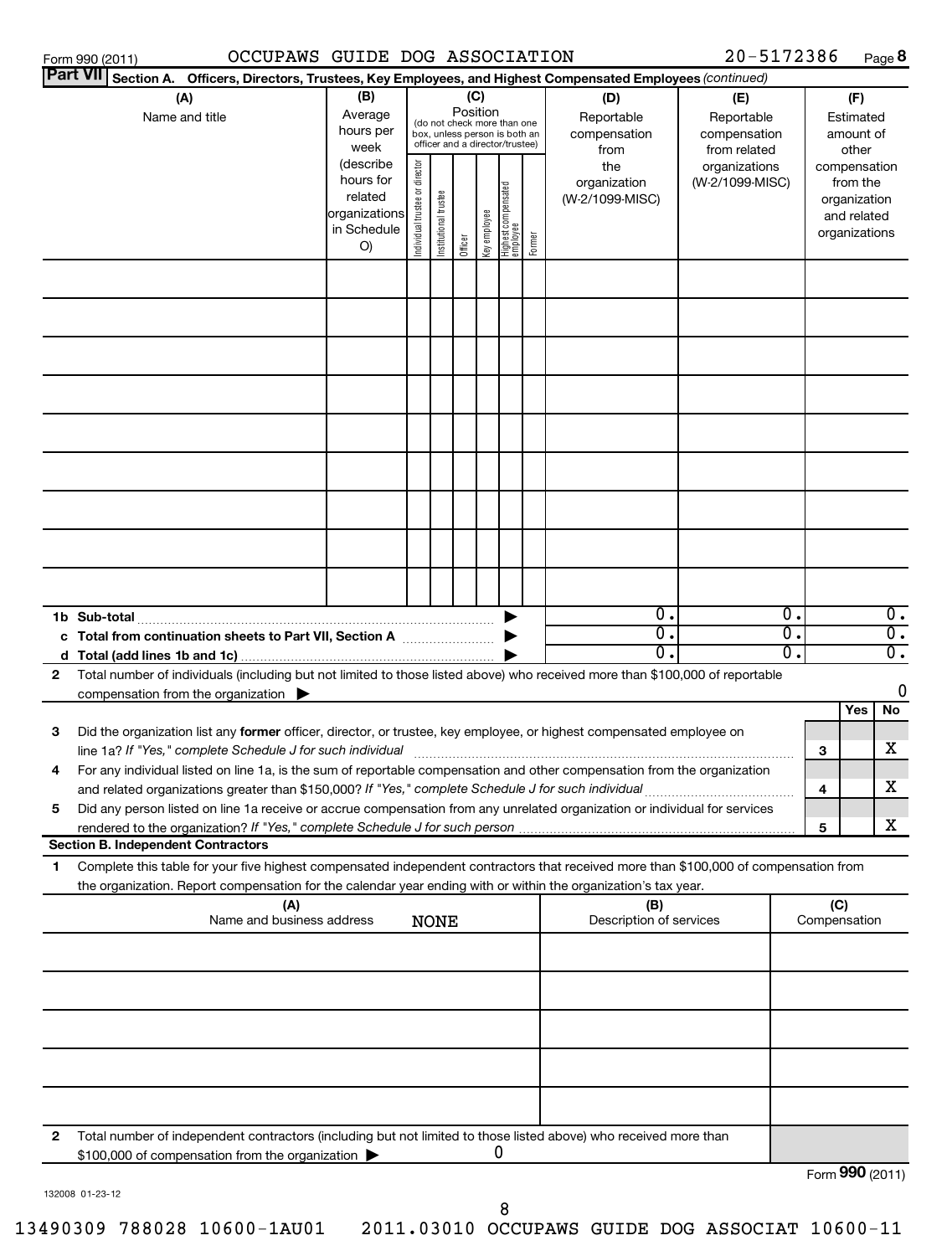#### Form 990 (2011) OCCUPAWS GUIDE DOG ASSOCIATION 20-5172386 Page

**9**

|                                                           | <b>Part VIII</b> | <b>Statement of Revenue</b>                                                                                                                                                                                                                                                               |                                                                      |                                |                      |                                                 |                                         |                                                                              |
|-----------------------------------------------------------|------------------|-------------------------------------------------------------------------------------------------------------------------------------------------------------------------------------------------------------------------------------------------------------------------------------------|----------------------------------------------------------------------|--------------------------------|----------------------|-------------------------------------------------|-----------------------------------------|------------------------------------------------------------------------------|
|                                                           |                  |                                                                                                                                                                                                                                                                                           |                                                                      |                                | (A)<br>Total revenue | (B)<br>Related or<br>exempt function<br>revenue | (C)<br>Unrelated<br>business<br>revenue | (D)<br>Revenue<br>excluded from<br>tax under<br>sections 512,<br>513, or 514 |
| Contributions, Gifts, Grants<br>and Other Similar Amounts | е                | 1 a Federated campaigns<br><b>b</b> Membership dues<br>c Fundraising events<br>d Related organizations<br>Government grants (contributions)<br>f All other contributions, gifts, grants, and<br>similar amounts not included above<br>g Noncash contributions included in lines 1a-1f: \$ | 1a<br>1 <sub>b</sub><br>1 <sub>c</sub><br>1 <sub>d</sub><br>1e<br>1f | 13,142.<br>81,485.<br>7,760.   |                      |                                                 |                                         |                                                                              |
|                                                           |                  |                                                                                                                                                                                                                                                                                           |                                                                      |                                | 94,627.              |                                                 |                                         |                                                                              |
| Program Service<br>Revenue                                | b                | 2 a ADOPTION FEES<br><u> 1989 - Johann John Stone, markin sanadi (</u>                                                                                                                                                                                                                    |                                                                      | <b>Business Code</b><br>900099 | 3,462.               | 3,462.                                          |                                         |                                                                              |
|                                                           | с                |                                                                                                                                                                                                                                                                                           |                                                                      |                                |                      |                                                 |                                         |                                                                              |
|                                                           | d                | <u> 1989 - Johann Stein, marwolaethau a bhann an t-Amhain an t-Amhain an t-Amhain an t-Amhain an t-Amhain an t-A</u>                                                                                                                                                                      |                                                                      |                                |                      |                                                 |                                         |                                                                              |
|                                                           | е                |                                                                                                                                                                                                                                                                                           |                                                                      |                                |                      |                                                 |                                         |                                                                              |
|                                                           |                  | f All other program service revenue                                                                                                                                                                                                                                                       |                                                                      |                                |                      |                                                 |                                         |                                                                              |
|                                                           |                  |                                                                                                                                                                                                                                                                                           |                                                                      |                                | 3,462.               |                                                 |                                         |                                                                              |
|                                                           | 3                | Investment income (including dividends, interest, and                                                                                                                                                                                                                                     |                                                                      | ▶                              | 179.                 |                                                 |                                         | 179.                                                                         |
|                                                           | 4                | Income from investment of tax-exempt bond proceeds                                                                                                                                                                                                                                        |                                                                      |                                |                      |                                                 |                                         |                                                                              |
|                                                           | 5                |                                                                                                                                                                                                                                                                                           |                                                                      |                                |                      |                                                 |                                         |                                                                              |
|                                                           | 6а               | Gross rents                                                                                                                                                                                                                                                                               | (i) Real                                                             | (ii) Personal                  |                      |                                                 |                                         |                                                                              |
|                                                           | b                | Less: rental expenses                                                                                                                                                                                                                                                                     |                                                                      |                                |                      |                                                 |                                         |                                                                              |
|                                                           | с                | Rental income or (loss)                                                                                                                                                                                                                                                                   |                                                                      |                                |                      |                                                 |                                         |                                                                              |
|                                                           |                  | d Net rental income or (loss)                                                                                                                                                                                                                                                             |                                                                      |                                |                      |                                                 |                                         |                                                                              |
|                                                           |                  | 7 a Gross amount from sales of                                                                                                                                                                                                                                                            | (i) Securities                                                       | (ii) Other                     |                      |                                                 |                                         |                                                                              |
|                                                           |                  | assets other than inventory<br><b>b</b> Less: cost or other basis<br>and sales expenses                                                                                                                                                                                                   |                                                                      |                                |                      |                                                 |                                         |                                                                              |
|                                                           |                  |                                                                                                                                                                                                                                                                                           |                                                                      |                                |                      |                                                 |                                         |                                                                              |
| Other Revenue                                             |                  | 8 a Gross income from fundraising events (not<br>$13$ , $142$ . of<br>including \$<br>contributions reported on line 1c). See                                                                                                                                                             | a l                                                                  | 18,529.                        |                      |                                                 |                                         |                                                                              |
|                                                           |                  |                                                                                                                                                                                                                                                                                           |                                                                      | 16,901.                        |                      |                                                 |                                         |                                                                              |
|                                                           |                  | c Net income or (loss) from fundraising events                                                                                                                                                                                                                                            |                                                                      |                                | 1,628.               |                                                 |                                         | 1,628.                                                                       |
|                                                           |                  | 9 a Gross income from gaming activities. See                                                                                                                                                                                                                                              | a                                                                    | 1,018.                         |                      |                                                 |                                         |                                                                              |
|                                                           |                  |                                                                                                                                                                                                                                                                                           | b                                                                    | 750.                           |                      |                                                 |                                         |                                                                              |
|                                                           |                  | c Net income or (loss) from gaming activities                                                                                                                                                                                                                                             |                                                                      |                                | 268.                 |                                                 |                                         | 268.                                                                         |
|                                                           |                  | 10 a Gross sales of inventory, less returns                                                                                                                                                                                                                                               |                                                                      |                                |                      |                                                 |                                         |                                                                              |
|                                                           |                  |                                                                                                                                                                                                                                                                                           | b                                                                    |                                |                      |                                                 |                                         |                                                                              |
|                                                           |                  | c Net income or (loss) from sales of inventory                                                                                                                                                                                                                                            |                                                                      |                                |                      |                                                 |                                         |                                                                              |
|                                                           |                  | Miscellaneous Revenue                                                                                                                                                                                                                                                                     |                                                                      | <b>Business Code</b>           |                      |                                                 |                                         |                                                                              |
|                                                           | 11a              |                                                                                                                                                                                                                                                                                           |                                                                      |                                |                      |                                                 |                                         |                                                                              |
|                                                           | b                | the control of the control of the control of the control of the control of                                                                                                                                                                                                                |                                                                      |                                |                      |                                                 |                                         |                                                                              |
|                                                           | c                |                                                                                                                                                                                                                                                                                           |                                                                      |                                |                      |                                                 |                                         |                                                                              |
|                                                           |                  |                                                                                                                                                                                                                                                                                           |                                                                      |                                |                      |                                                 |                                         |                                                                              |
|                                                           |                  |                                                                                                                                                                                                                                                                                           |                                                                      |                                |                      |                                                 |                                         |                                                                              |
|                                                           | 12               |                                                                                                                                                                                                                                                                                           |                                                                      |                                | 100, 164.            | 3,462.                                          | $\overline{0}$ .                        | 2,075.                                                                       |
| 132009<br>01-23-12                                        |                  |                                                                                                                                                                                                                                                                                           |                                                                      |                                |                      |                                                 |                                         | Form 990 (2011)                                                              |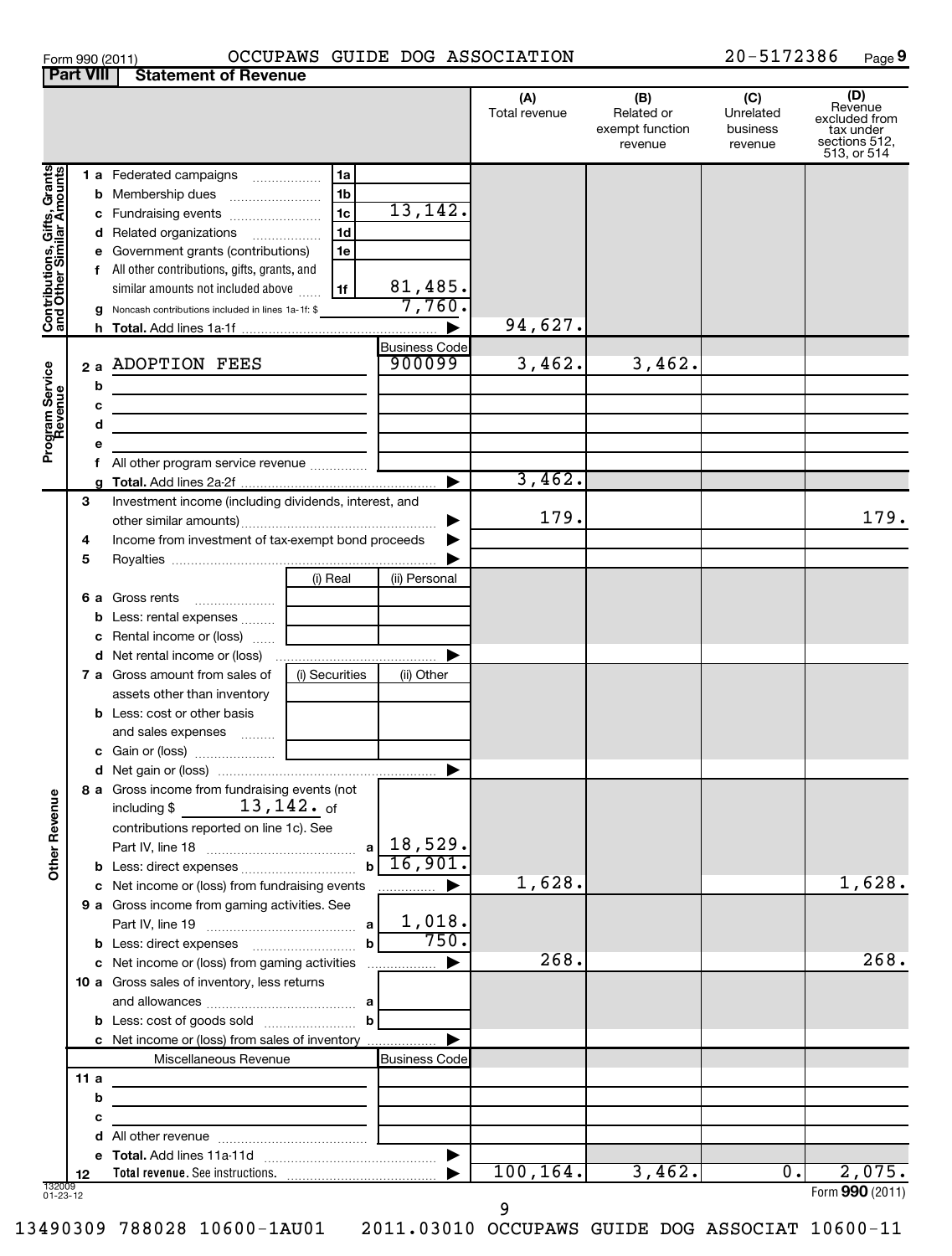## **Part IX Statement of Functional Expenses**

*Section 501(c)(3) and 501(c)(4) organizations must complete all columns. All other organizations must complete column (A) but are not required to complete columns (B), (C), and (D).*

|              | Check if Schedule O contains a response to any question in this Part IX [11] manufactured in the Schedule O contains a response to any question in this Part IX [11] manufactured in the Schedule O contains a response to any |                       |                                    |                                                      |                                |  |  |  |  |  |
|--------------|--------------------------------------------------------------------------------------------------------------------------------------------------------------------------------------------------------------------------------|-----------------------|------------------------------------|------------------------------------------------------|--------------------------------|--|--|--|--|--|
|              | Do not include amounts reported on lines 6b,<br>7b, 8b, 9b, and 10b of Part VIII.                                                                                                                                              | (A)<br>Total expenses | (B)<br>Program service<br>expenses | $\overline{C}$<br>Management and<br>general expenses | (D)<br>Fundraising<br>expenses |  |  |  |  |  |
| 1.           | Grants and other assistance to governments and                                                                                                                                                                                 |                       |                                    |                                                      |                                |  |  |  |  |  |
|              | organizations in the United States. See Part IV, line 21                                                                                                                                                                       |                       |                                    |                                                      |                                |  |  |  |  |  |
| $\mathbf{2}$ | Grants and other assistance to individuals in                                                                                                                                                                                  |                       |                                    |                                                      |                                |  |  |  |  |  |
|              | the United States. See Part IV, line 22                                                                                                                                                                                        |                       |                                    |                                                      |                                |  |  |  |  |  |
| 3            | Grants and other assistance to governments,                                                                                                                                                                                    |                       |                                    |                                                      |                                |  |  |  |  |  |
|              | organizations, and individuals outside the                                                                                                                                                                                     |                       |                                    |                                                      |                                |  |  |  |  |  |
|              | United States. See Part IV, lines 15 and 16                                                                                                                                                                                    |                       |                                    |                                                      |                                |  |  |  |  |  |
| 4            | Benefits paid to or for members                                                                                                                                                                                                |                       |                                    |                                                      |                                |  |  |  |  |  |
| 5            | Compensation of current officers, directors,                                                                                                                                                                                   |                       |                                    |                                                      |                                |  |  |  |  |  |
|              | trustees, and key employees                                                                                                                                                                                                    |                       |                                    |                                                      |                                |  |  |  |  |  |
| 6            | Compensation not included above, to disqualified                                                                                                                                                                               |                       |                                    |                                                      |                                |  |  |  |  |  |
|              | persons (as defined under section 4958(f)(1)) and                                                                                                                                                                              |                       |                                    |                                                      |                                |  |  |  |  |  |
|              | persons described in section 4958(c)(3)(B)                                                                                                                                                                                     |                       |                                    |                                                      |                                |  |  |  |  |  |
| 7            | Other salaries and wages                                                                                                                                                                                                       | 41,475.               | 40,646.                            | 829.                                                 |                                |  |  |  |  |  |
| 8            | Pension plan accruals and contributions (include)                                                                                                                                                                              |                       |                                    |                                                      |                                |  |  |  |  |  |
|              | section 401(k) and section 403(b) employer contributions)                                                                                                                                                                      | 3,752.                | 3,677.                             | 75.                                                  |                                |  |  |  |  |  |
| 9            |                                                                                                                                                                                                                                | 3,172.                | 3,109.                             | 63.                                                  |                                |  |  |  |  |  |
| 10           |                                                                                                                                                                                                                                |                       |                                    |                                                      |                                |  |  |  |  |  |
| 11           | Fees for services (non-employees):                                                                                                                                                                                             |                       |                                    |                                                      |                                |  |  |  |  |  |
| a            |                                                                                                                                                                                                                                | 380.                  |                                    | 380.                                                 |                                |  |  |  |  |  |
| b            |                                                                                                                                                                                                                                |                       |                                    |                                                      |                                |  |  |  |  |  |
| c            |                                                                                                                                                                                                                                |                       |                                    |                                                      |                                |  |  |  |  |  |
| d<br>e       | Professional fundraising services. See Part IV, line 17                                                                                                                                                                        |                       |                                    |                                                      |                                |  |  |  |  |  |
| f            | Investment management fees                                                                                                                                                                                                     |                       |                                    |                                                      |                                |  |  |  |  |  |
| g            |                                                                                                                                                                                                                                | 8,094.                | 8,094.                             |                                                      |                                |  |  |  |  |  |
| 12           |                                                                                                                                                                                                                                | 3,364.                | 2,691.                             |                                                      | 673.                           |  |  |  |  |  |
| 13           |                                                                                                                                                                                                                                | 12,865.               | 11,171.                            | 932.                                                 | 762.                           |  |  |  |  |  |
| 14           |                                                                                                                                                                                                                                | 1,580.                | 1,264.                             | $\overline{158}$                                     | 158.                           |  |  |  |  |  |
| 15           |                                                                                                                                                                                                                                |                       |                                    |                                                      |                                |  |  |  |  |  |
| 16           |                                                                                                                                                                                                                                |                       |                                    |                                                      |                                |  |  |  |  |  |
| 17           |                                                                                                                                                                                                                                | 10,959.               | 9,495.                             | 732.                                                 | 732.                           |  |  |  |  |  |
| 18           | Payments of travel or entertainment expenses                                                                                                                                                                                   |                       |                                    |                                                      |                                |  |  |  |  |  |
|              | for any federal, state, or local public officials                                                                                                                                                                              |                       |                                    |                                                      |                                |  |  |  |  |  |
| 19           | Conferences, conventions, and meetings                                                                                                                                                                                         | 2,311.                | 1,849.                             | 231                                                  | 231.                           |  |  |  |  |  |
| 20           | Interest                                                                                                                                                                                                                       |                       |                                    |                                                      |                                |  |  |  |  |  |
| 21           |                                                                                                                                                                                                                                |                       |                                    |                                                      |                                |  |  |  |  |  |
| 22           | Depreciation, depletion, and amortization                                                                                                                                                                                      | $\overline{56}$ .     | $\overline{54}$ .                  | $1$ .                                                | 1.                             |  |  |  |  |  |
| 23           | Insurance                                                                                                                                                                                                                      | 1,012.                | 810.                               | $\overline{101}$ .                                   | 101.                           |  |  |  |  |  |
| 24           | Other expenses. Itemize expenses not covered<br>above. (List miscellaneous expenses in line 24e. If line<br>24e amount exceeds 10% of line 25, column (A)<br>amount, list line 24e expenses on Schedule O.) [                  |                       |                                    |                                                      |                                |  |  |  |  |  |
| a            | MISCELLANEOUS EXPENSES                                                                                                                                                                                                         | 2,224.                | 1,780.                             | $\overline{222}$ .                                   | 222.                           |  |  |  |  |  |
| b            | the control of the control of the control of the control of the control of                                                                                                                                                     |                       |                                    |                                                      |                                |  |  |  |  |  |
| c            | the control of the control of the control of the control of the control of                                                                                                                                                     |                       |                                    |                                                      |                                |  |  |  |  |  |
| d            | <u> 1980 - Johann Barbara, martin a</u>                                                                                                                                                                                        |                       |                                    |                                                      |                                |  |  |  |  |  |
| е            | All other expenses                                                                                                                                                                                                             |                       |                                    |                                                      |                                |  |  |  |  |  |
| 25           | Total functional expenses. Add lines 1 through 24e                                                                                                                                                                             | 91, 244.              | 84,640.                            | 3,724.                                               | 2,880.                         |  |  |  |  |  |
| 26           | <b>Joint costs.</b> Complete this line only if the organization                                                                                                                                                                |                       |                                    |                                                      |                                |  |  |  |  |  |
|              | reported in column (B) joint costs from a combined                                                                                                                                                                             |                       |                                    |                                                      |                                |  |  |  |  |  |
|              | educational campaign and fundraising solicitation.                                                                                                                                                                             |                       |                                    |                                                      |                                |  |  |  |  |  |
|              | Check here $\blacktriangleright$<br>if following SOP 98-2 (ASC 958-720)                                                                                                                                                        |                       |                                    |                                                      |                                |  |  |  |  |  |

132010 01-23-12

Form (2011) **990**

10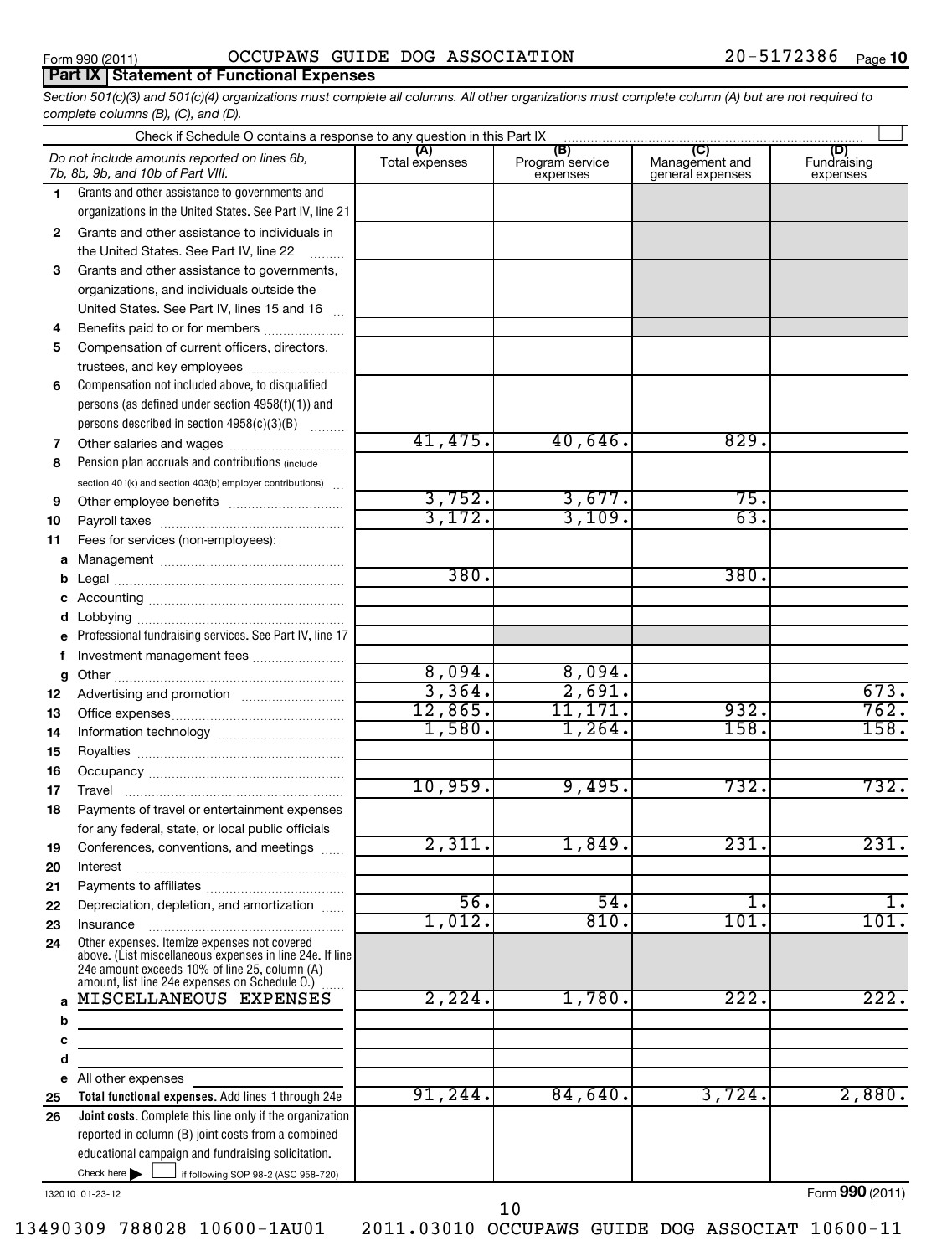13490309 788028 10600-1AU01 2011.03010 OCCUPAWS GUIDE DOG ASSOCIAT 10600-11 11

| Form 990 (2011) |  | OCCUPAWS GUIDE DOG ASSOCIATION | 20-5172386 | Page 11 |
|-----------------|--|--------------------------------|------------|---------|

|                             |    | OCCUPAWS GUIDE DOG ASSOCIATION<br>Form 990 (2011)                                          |                   |                          |                 | 20-5172386<br>Page <b>11</b> |
|-----------------------------|----|--------------------------------------------------------------------------------------------|-------------------|--------------------------|-----------------|------------------------------|
|                             |    | <b>Part X   Balance Sheet</b>                                                              |                   |                          |                 |                              |
|                             |    |                                                                                            |                   | (A)<br>Beginning of year |                 | (B)<br>End of year           |
|                             | 1  |                                                                                            |                   | 26,818.                  | 1               | 37,260.                      |
|                             | 2  |                                                                                            |                   | 29,991.                  | $\mathbf{2}$    | 26,082.                      |
|                             | 3  |                                                                                            |                   |                          | 3               |                              |
|                             | 4  |                                                                                            |                   | 147.                     | 4               | 186.                         |
|                             | 5  | Receivables from current and former officers, directors, trustees, key                     |                   |                          |                 |                              |
|                             |    | employees, and highest compensated employees. Complete Part II                             |                   |                          |                 |                              |
|                             |    | of Schedule L                                                                              |                   |                          | 5               |                              |
|                             | 6  | Receivables from other disqualified persons (as defined under section                      |                   |                          |                 |                              |
|                             |    | 4958(f)(1)), persons described in section 4958(c)(3)(B), and contributing                  |                   |                          |                 |                              |
|                             |    | employers and sponsoring organizations of section 501(c)(9) voluntary                      |                   |                          |                 |                              |
|                             |    |                                                                                            |                   |                          | 6               |                              |
| Assets                      | 7  |                                                                                            |                   |                          | 7               |                              |
|                             | 8  |                                                                                            |                   |                          | 8               |                              |
|                             | 9  | Prepaid expenses and deferred charges                                                      |                   | 464.                     | 9               | 939.                         |
|                             |    | 10a Land, buildings, and equipment: cost or other                                          |                   |                          |                 |                              |
|                             |    | basis. Complete Part VI of Schedule D  10a                                                 | 2,000.            |                          |                 |                              |
|                             |    |                                                                                            | $\overline{56}$ . | 0.                       | 10 <sub>c</sub> | 1,944.                       |
|                             | 11 |                                                                                            |                   |                          | 11              |                              |
|                             | 12 |                                                                                            |                   |                          | 12              |                              |
|                             | 13 |                                                                                            |                   |                          | 13              |                              |
|                             | 14 |                                                                                            |                   |                          | 14              |                              |
|                             | 15 |                                                                                            |                   |                          | 15              |                              |
|                             | 16 |                                                                                            |                   | 57,420.                  | 16              | 66,411.                      |
|                             | 17 |                                                                                            |                   | 1,145.                   | 17              | 1,216.                       |
|                             | 18 |                                                                                            |                   |                          | 18              |                              |
|                             | 19 |                                                                                            |                   |                          | 19              |                              |
|                             | 20 |                                                                                            |                   |                          | 20              |                              |
|                             | 21 | Escrow or custodial account liability. Complete Part IV of Schedule D                      |                   |                          | 21              |                              |
|                             | 22 | Payables to current and former officers, directors, trustees, key employees,               |                   |                          |                 |                              |
| Liabilities                 |    | highest compensated employees, and disqualified persons. Complete Part II<br>of Schedule L |                   |                          | 22              |                              |
|                             | 23 | Secured mortgages and notes payable to unrelated third parties                             |                   |                          | 23              |                              |
|                             |    |                                                                                            |                   |                          | 24              |                              |
|                             | 24 | Other liabilities (including federal income tax, payables to related third                 |                   |                          |                 |                              |
|                             | 25 | parties, and other liabilities not included on lines 17-24). Complete Part X of            |                   |                          |                 |                              |
|                             |    | Schedule D                                                                                 |                   |                          | 25              |                              |
|                             | 26 | Total liabilities. Add lines 17 through 25                                                 |                   | 1,145.                   | 26              | 1,216.                       |
|                             |    | Organizations that follow SFAS 117, check here $\blacktriangleright \Box X$ and complete   |                   |                          |                 |                              |
|                             |    | lines 27 through 29, and lines 33 and 34.                                                  |                   |                          |                 |                              |
|                             | 27 |                                                                                            |                   | 38,126.                  | 27              | 65, 195.                     |
|                             | 28 |                                                                                            |                   | 18, 149.                 | 28              | 0.                           |
|                             | 29 | Permanently restricted net assets                                                          |                   |                          | 29              |                              |
|                             |    | Organizations that do not follow SFAS 117, check here $\blacktriangleright$                | and               |                          |                 |                              |
|                             |    | complete lines 30 through 34.                                                              |                   |                          |                 |                              |
|                             | 30 |                                                                                            |                   |                          | 30              |                              |
|                             | 31 | Paid-in or capital surplus, or land, building, or equipment fund                           |                   |                          | 31              |                              |
| Net Assets or Fund Balances | 32 | Retained earnings, endowment, accumulated income, or other funds                           |                   |                          | 32              |                              |
|                             | 33 |                                                                                            |                   | 56, 275.                 | 33              | 65, 195.                     |
|                             | 34 |                                                                                            |                   | 57,420.                  | 34              | 66,411.                      |
|                             |    |                                                                                            |                   |                          |                 |                              |

Form (2011) **990**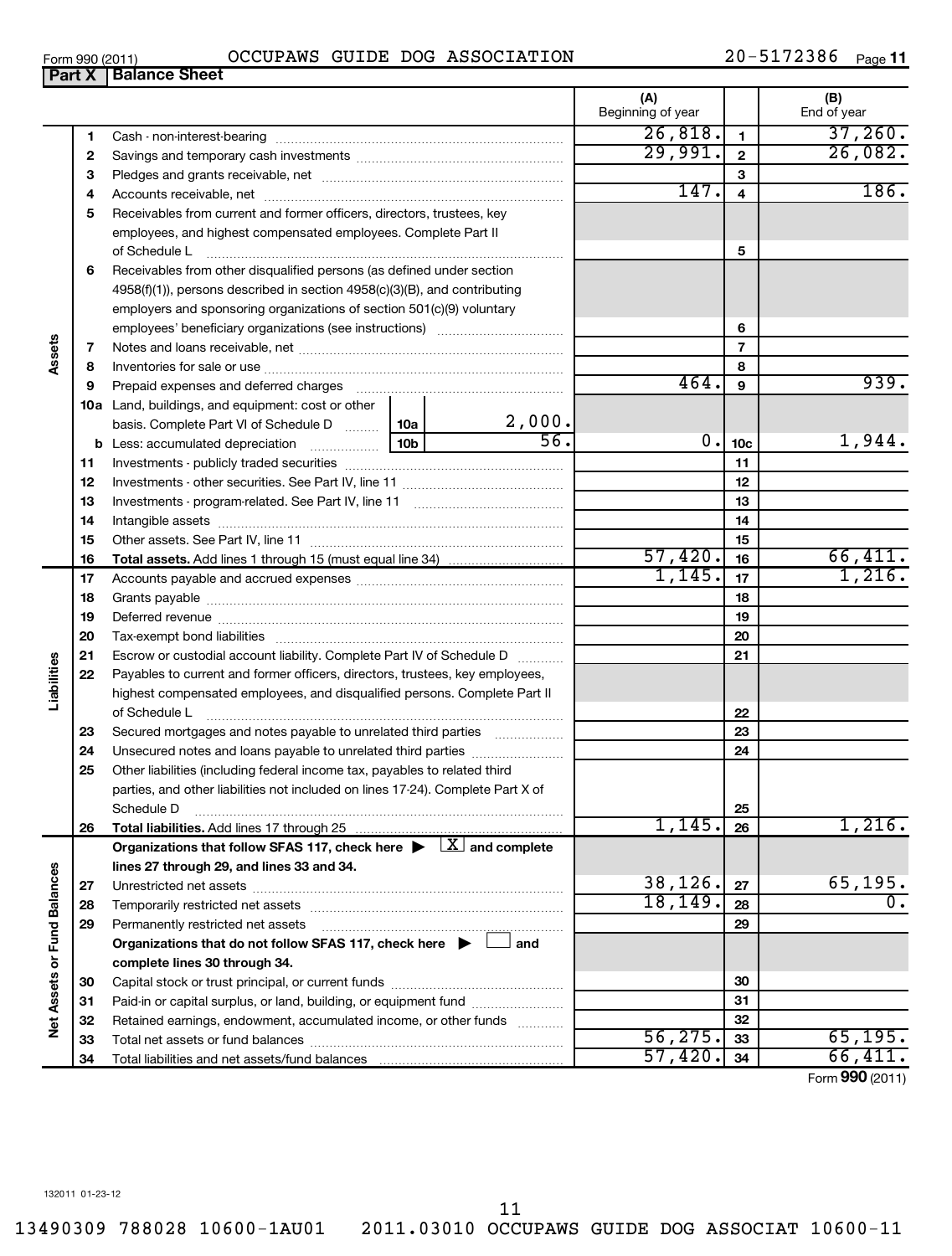13490309 788028 10600-1AU01 2011.03010 OCCUPAWS GUIDE DOG ASSOCIAT 10600-11 12

|    |                                                                                                                |   | 100 |
|----|----------------------------------------------------------------------------------------------------------------|---|-----|
|    | Total expenses (must equal Part IX, column (A), line 25)                                                       | ◠ |     |
| з  | Revenue less expenses. Subtract line 2 from line 1                                                             | ◠ |     |
|    | Net assets or fund balances at beginning of year (must equal Part X, line 33, column (A))                      |   |     |
| 5. | Other changes in net assets or fund balances (explain in Schedule O)                                           | 5 |     |
| 6  | Net assets or fund balances at end of year. Combine lines 3, 4, and 5 (must equal Part X, line 33, column (B)) |   |     |
|    | <b>Part XII Financial Statements and Reporting</b>                                                             |   |     |

|    |                                                                                                                                      |                | Yes                           | <b>No</b> |
|----|--------------------------------------------------------------------------------------------------------------------------------------|----------------|-------------------------------|-----------|
|    | Accounting method used to prepare the Form 990: $\Box$ Cash $\Box X$ Accrual<br>Other                                                |                |                               |           |
|    | If the organization changed its method of accounting from a prior year or checked "Other," explain in Schedule O.                    |                |                               |           |
| 2a | Were the organization's financial statements compiled or reviewed by an independent accountant?                                      | 2a             |                               | х         |
| b  |                                                                                                                                      | 2 <sub>b</sub> | х                             |           |
|    | c If "Yes" to line 2a or 2b, does the organization have a committee that assumes responsibility for oversight of the audit,          |                |                               |           |
|    |                                                                                                                                      | 2c             |                               |           |
|    | If the organization changed either its oversight process or selection process during the tax year, explain in Schedule O.            |                |                               |           |
|    | d If "Yes" to line 2a or 2b, check a box below to indicate whether the financial statements for the year were issued on a            |                |                               |           |
|    | separate basis, consolidated basis, or both:                                                                                         |                |                               |           |
|    | $\lfloor \mathbf{X} \rfloor$ Separate basis $\lfloor \ \rfloor$ Consolidated basis<br>Both consolidated and separate basis           |                |                               |           |
|    | 3a As a result of a federal award, was the organization required to undergo an audit or audits as set forth in the Single Audit      |                |                               |           |
|    | Act and OMB Circular A-133?                                                                                                          | За             |                               |           |
|    | <b>b</b> If "Yes," did the organization undergo the required audit or audits? If the organization did not undergo the required audit |                |                               |           |
|    |                                                                                                                                      | 3b             |                               |           |
|    |                                                                                                                                      |                | $\mathsf{F}$ 000 $\mathsf{F}$ |           |

Check if Schedule O contains a response to any question in this Part XII

Form (2011) **990**

 $\sim$ 

100,164. 91,244. 8,920. 56,275.

65,195.

 $\sim$ 

 $\overline{0}$ .

Form 990 (2011)  $OCCUPANS$   $GUIDE$   $DOG$   $ASSOCIATION$   $20-5172386$   $Page$ 

**Part XI** Reconciliation of Net Assets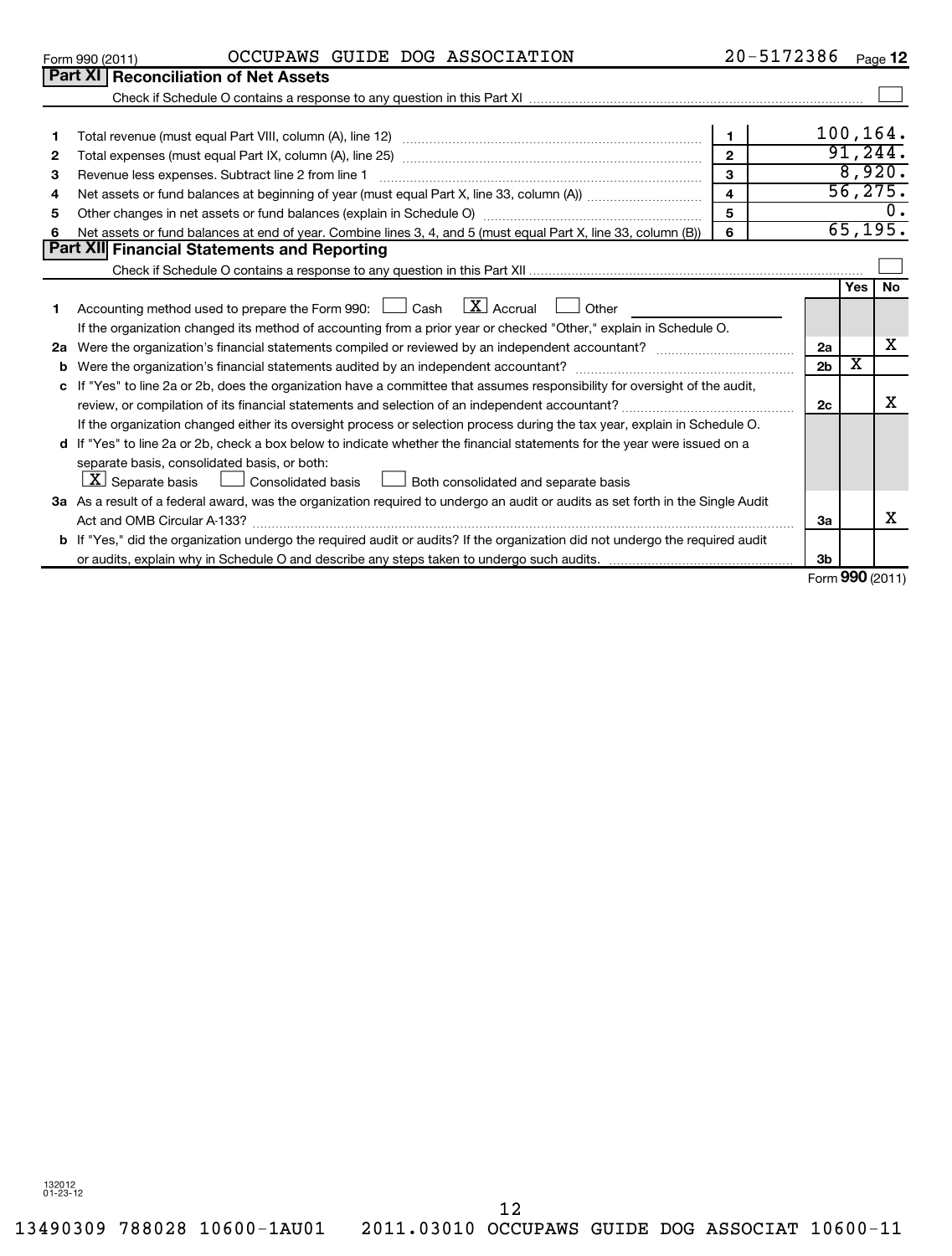| <b>SCHEDULE A</b>              | (Form 990 or 990-EZ)                  |                                               | <b>Public Charity Status and Public Support</b>                                                                                                                                          |                     |                                                   |                      |           |                                     |                                       | OMB No. 1545-0047     |            |    |
|--------------------------------|---------------------------------------|-----------------------------------------------|------------------------------------------------------------------------------------------------------------------------------------------------------------------------------------------|---------------------|---------------------------------------------------|----------------------|-----------|-------------------------------------|---------------------------------------|-----------------------|------------|----|
| Internal Revenue Service       | Department of the Treasury            |                                               | Complete if the organization is a section 501(c)(3) organization or a section<br>4947(a)(1) nonexempt charitable trust.<br>Attach to Form 990 or Form 990-EZ. See separate instructions. |                     |                                                   |                      |           |                                     |                                       | <b>Open to Public</b> | Inspection |    |
|                                | Name of the organization              |                                               |                                                                                                                                                                                          |                     |                                                   |                      |           |                                     | <b>Employer identification number</b> |                       |            |    |
|                                |                                       |                                               | OCCUPAWS GUIDE DOG ASSOCIATION                                                                                                                                                           |                     |                                                   |                      |           |                                     |                                       | 20-5172386            |            |    |
| Part I                         |                                       |                                               | Reason for Public Charity Status (All organizations must complete this part.) See instructions.                                                                                          |                     |                                                   |                      |           |                                     |                                       |                       |            |    |
|                                |                                       |                                               | The organization is not a private foundation because it is: (For lines 1 through 11, check only one box.)                                                                                |                     |                                                   |                      |           |                                     |                                       |                       |            |    |
| 1                              |                                       |                                               | A church, convention of churches, or association of churches described in section 170(b)(1)(A)(i).                                                                                       |                     |                                                   |                      |           |                                     |                                       |                       |            |    |
| 2                              |                                       |                                               | A school described in section 170(b)(1)(A)(ii). (Attach Schedule E.)                                                                                                                     |                     |                                                   |                      |           |                                     |                                       |                       |            |    |
| З                              |                                       |                                               | A hospital or a cooperative hospital service organization described in section 170(b)(1)(A)(iii).                                                                                        |                     |                                                   |                      |           |                                     |                                       |                       |            |    |
| 4                              |                                       |                                               | A medical research organization operated in conjunction with a hospital described in section 170(b)(1)(A)(iii). Enter the hospital's name,                                               |                     |                                                   |                      |           |                                     |                                       |                       |            |    |
|                                | city, and state:                      |                                               |                                                                                                                                                                                          |                     |                                                   |                      |           |                                     |                                       |                       |            |    |
| 5                              |                                       |                                               | An organization operated for the benefit of a college or university owned or operated by a governmental unit described in                                                                |                     |                                                   |                      |           |                                     |                                       |                       |            |    |
|                                |                                       | section 170(b)(1)(A)(iv). (Complete Part II.) |                                                                                                                                                                                          |                     |                                                   |                      |           |                                     |                                       |                       |            |    |
| 6                              |                                       |                                               | A federal, state, or local government or governmental unit described in section 170(b)(1)(A)(v).                                                                                         |                     |                                                   |                      |           |                                     |                                       |                       |            |    |
| $\mathbf{X}$<br>$\overline{7}$ |                                       |                                               | An organization that normally receives a substantial part of its support from a governmental unit or from the general public described in                                                |                     |                                                   |                      |           |                                     |                                       |                       |            |    |
|                                |                                       | section 170(b)(1)(A)(vi). (Complete Part II.) |                                                                                                                                                                                          |                     |                                                   |                      |           |                                     |                                       |                       |            |    |
| 8                              |                                       |                                               | A community trust described in section 170(b)(1)(A)(vi). (Complete Part II.)                                                                                                             |                     |                                                   |                      |           |                                     |                                       |                       |            |    |
| 9                              |                                       |                                               | An organization that normally receives: (1) more than 33 1/3% of its support from contributions, membership fees, and gross receipts from                                                |                     |                                                   |                      |           |                                     |                                       |                       |            |    |
|                                |                                       |                                               | activities related to its exempt functions - subject to certain exceptions, and (2) no more than 33 1/3% of its support from gross investment                                            |                     |                                                   |                      |           |                                     |                                       |                       |            |    |
|                                |                                       |                                               | income and unrelated business taxable income (less section 511 tax) from businesses acquired by the organization after June 30, 1975.                                                    |                     |                                                   |                      |           |                                     |                                       |                       |            |    |
|                                |                                       | See section 509(a)(2). (Complete Part III.)   |                                                                                                                                                                                          |                     |                                                   |                      |           |                                     |                                       |                       |            |    |
| 10                             |                                       |                                               | An organization organized and operated exclusively to test for public safety. See section 509(a)(4).                                                                                     |                     |                                                   |                      |           |                                     |                                       |                       |            |    |
| 11                             |                                       |                                               | An organization organized and operated exclusively for the benefit of, to perform the functions of, or to carry out the purposes of one or                                               |                     |                                                   |                      |           |                                     |                                       |                       |            |    |
|                                |                                       |                                               | more publicly supported organizations described in section 509(a)(1) or section 509(a)(2). See section 509(a)(3). Check the box that                                                     |                     |                                                   |                      |           |                                     |                                       |                       |            |    |
|                                |                                       |                                               | describes the type of supporting organization and complete lines 11e through 11h.                                                                                                        |                     |                                                   |                      |           |                                     |                                       |                       |            |    |
|                                | $a \Box$ Type I                       | b <sub>l</sub>                                | Type II                                                                                                                                                                                  | c l                 | Type III - Functionally integrated                |                      |           |                                     | d l                                   | Type III - Other      |            |    |
| e                              |                                       |                                               | By checking this box, I certify that the organization is not controlled directly or indirectly by one or more disqualified persons other than                                            |                     |                                                   |                      |           |                                     |                                       |                       |            |    |
|                                |                                       |                                               | foundation managers and other than one or more publicly supported organizations described in section 509(a)(1) or section 509(a)(2).                                                     |                     |                                                   |                      |           |                                     |                                       |                       |            |    |
| f                              |                                       |                                               | If the organization received a written determination from the IRS that it is a Type I, Type II, or Type III                                                                              |                     |                                                   |                      |           |                                     |                                       |                       |            |    |
|                                |                                       | supporting organization, check this box       |                                                                                                                                                                                          |                     |                                                   |                      |           |                                     |                                       |                       |            |    |
| g                              |                                       |                                               | Since August 17, 2006, has the organization accepted any gift or contribution from any of the following persons?                                                                         |                     |                                                   |                      |           |                                     |                                       |                       |            |    |
|                                | (i)                                   |                                               | A person who directly or indirectly controls, either alone or together with persons described in (ii) and (iii) below,                                                                   |                     |                                                   |                      |           |                                     |                                       |                       | Yes        | No |
|                                |                                       |                                               | the governing body of the supported organization?                                                                                                                                        |                     |                                                   |                      |           |                                     |                                       | 11g(i)                |            |    |
|                                | (ii)                                  |                                               | A family member of a person described in (i) above?                                                                                                                                      |                     |                                                   |                      |           |                                     |                                       | 11g(ii)               |            |    |
|                                |                                       |                                               |                                                                                                                                                                                          |                     |                                                   |                      |           |                                     |                                       | 11g(iii)              |            |    |
| h                              |                                       |                                               | Provide the following information about the supported organization(s).                                                                                                                   |                     |                                                   |                      |           |                                     |                                       |                       |            |    |
|                                |                                       |                                               | (iii) Type of                                                                                                                                                                            |                     | (iv) is the organization $(v)$ Did you notify the |                      |           |                                     |                                       |                       |            |    |
|                                | (i) Name of supported<br>organization | (ii) EIN                                      | organization                                                                                                                                                                             |                     | in col. (i) listed in your                        | organization in col. |           | (vi) Is the<br>organization in col. |                                       | (vii) Amount of       | support    |    |
|                                |                                       |                                               | (described on lines 1-9                                                                                                                                                                  | governing document? |                                                   | (i) of your support? |           | (i) organized in the<br>U.S.?       |                                       |                       |            |    |
|                                |                                       |                                               | above or IRC section<br>(see instructions))                                                                                                                                              | Yes                 | No                                                | Yes                  | <b>No</b> | Yes                                 | No                                    |                       |            |    |
|                                |                                       |                                               |                                                                                                                                                                                          |                     |                                                   |                      |           |                                     |                                       |                       |            |    |
|                                |                                       |                                               |                                                                                                                                                                                          |                     |                                                   |                      |           |                                     |                                       |                       |            |    |
|                                |                                       |                                               |                                                                                                                                                                                          |                     |                                                   |                      |           |                                     |                                       |                       |            |    |
|                                |                                       |                                               |                                                                                                                                                                                          |                     |                                                   |                      |           |                                     |                                       |                       |            |    |
|                                |                                       |                                               |                                                                                                                                                                                          |                     |                                                   |                      |           |                                     |                                       |                       |            |    |
|                                |                                       |                                               |                                                                                                                                                                                          |                     |                                                   |                      |           |                                     |                                       |                       |            |    |

|  | TARANGAN YARNYA TUPON-T <del>U</del> NOT |  |
|--|------------------------------------------|--|
|  |                                          |  |

LHA **For Paperwork Reduction Act Notice, see the Instructions for** 

132021 01-24-12

**Form 990 or 990-EZ.**

**Total**

13

13490309 788028 10600-1AU01 2011.03010 OCCUPAWS GUIDE DOG ASSOCIAT 10600-11

**Schedule A (Form 990 or 990-EZ) 2011**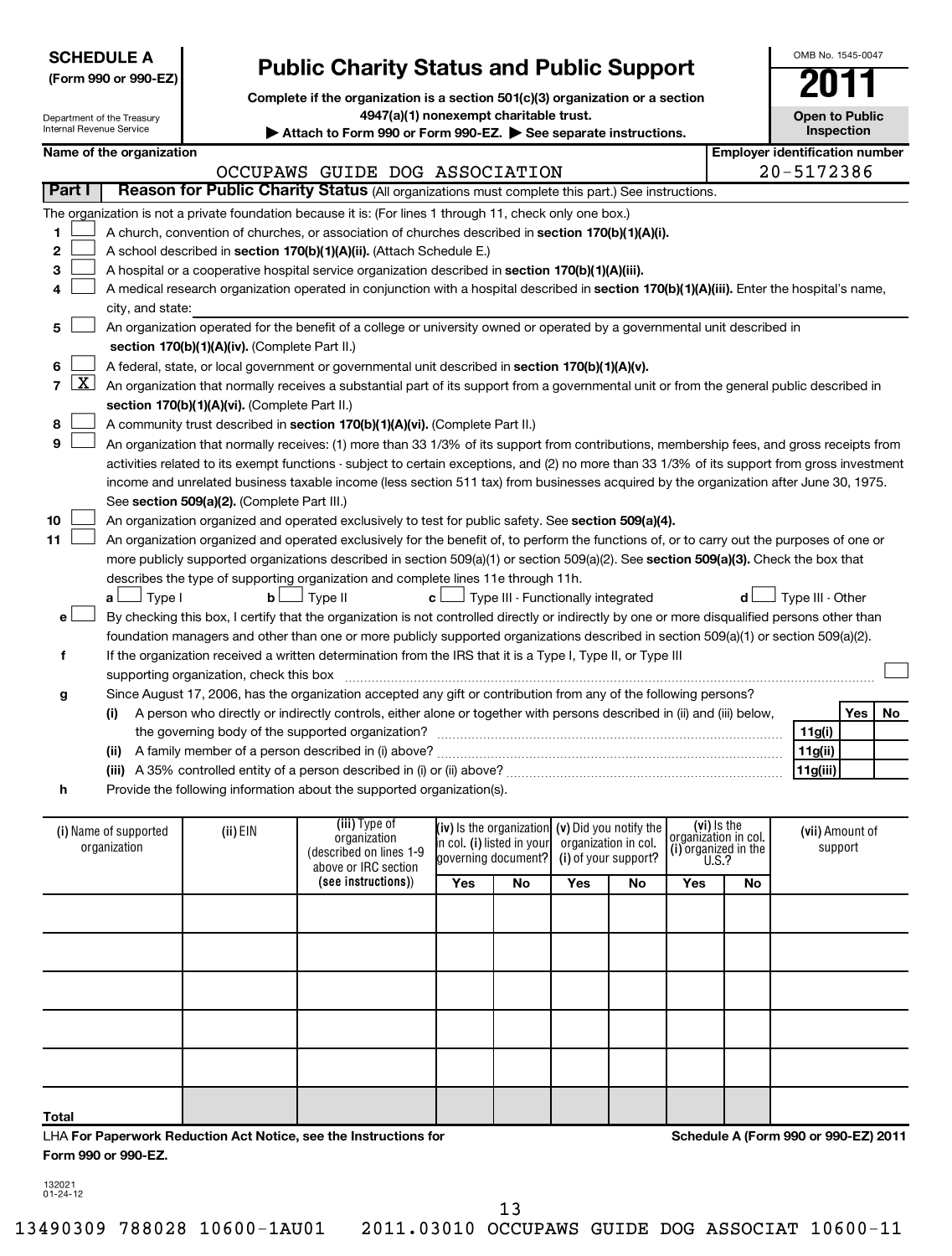## Schedule A (Form 990 or 990-EZ) 2011 Page OCCUPAWS GUIDE DOG ASSOCIATION 20-5172386

20-5172386 Page 2

(Complete only if you checked the box on line 5, 7, or 8 of Part I or if the organization failed to qualify under Part III. If the organization fails to qualify under the tests listed below, please complete Part III.) **Part II Support Schedule for Organizations Described in Sections 170(b)(1)(A)(iv) and 170(b)(1)(A)(vi)**

|    | <b>Section A. Public Support</b>                                                                                                                                                                                              |          |                           |                       |            |                                      |                                          |
|----|-------------------------------------------------------------------------------------------------------------------------------------------------------------------------------------------------------------------------------|----------|---------------------------|-----------------------|------------|--------------------------------------|------------------------------------------|
|    | Calendar year (or fiscal year beginning in)                                                                                                                                                                                   | (a) 2007 | (b) 2008                  | (c) 2009              | $(d)$ 2010 | (e) 2011                             | (f) Total                                |
|    | 1 Gifts, grants, contributions, and                                                                                                                                                                                           |          |                           |                       |            |                                      |                                          |
|    | membership fees received. (Do not                                                                                                                                                                                             |          |                           |                       |            |                                      |                                          |
|    | include any "unusual grants.")                                                                                                                                                                                                |          | 42,213.                   | 39, 218.              | 138,869.   | 94,627.                              | 314,927.                                 |
|    | 2 Tax revenues levied for the organ-                                                                                                                                                                                          |          |                           |                       |            |                                      |                                          |
|    | ization's benefit and either paid to                                                                                                                                                                                          |          |                           |                       |            |                                      |                                          |
|    | or expended on its behalf                                                                                                                                                                                                     |          |                           |                       |            |                                      |                                          |
|    | 3 The value of services or facilities                                                                                                                                                                                         |          |                           |                       |            |                                      |                                          |
|    | furnished by a governmental unit to                                                                                                                                                                                           |          |                           |                       |            |                                      |                                          |
|    | the organization without charge                                                                                                                                                                                               |          |                           |                       |            |                                      |                                          |
|    | 4 Total. Add lines 1 through 3                                                                                                                                                                                                |          | 42, 213.                  | 39, 218.              | 138,869.   | 94,627.                              | 314,927.                                 |
| 5. | The portion of total contributions                                                                                                                                                                                            |          |                           |                       |            |                                      |                                          |
|    | by each person (other than a                                                                                                                                                                                                  |          |                           |                       |            |                                      |                                          |
|    | governmental unit or publicly                                                                                                                                                                                                 |          |                           |                       |            |                                      |                                          |
|    | supported organization) included                                                                                                                                                                                              |          |                           |                       |            |                                      |                                          |
|    | on line 1 that exceeds 2% of the                                                                                                                                                                                              |          |                           |                       |            |                                      |                                          |
|    | amount shown on line 11,                                                                                                                                                                                                      |          |                           |                       |            |                                      |                                          |
|    | column (f)                                                                                                                                                                                                                    |          |                           |                       |            |                                      |                                          |
|    | 6 Public support. Subtract line 5 from line 4.                                                                                                                                                                                |          |                           |                       |            |                                      | $\frac{71,648}{243,279}$ .               |
|    | <b>Section B. Total Support</b>                                                                                                                                                                                               |          |                           |                       |            |                                      |                                          |
|    | Calendar year (or fiscal year beginning in)                                                                                                                                                                                   | (a) 2007 |                           |                       | $(d)$ 2010 | (e) 2011                             |                                          |
|    | 7 Amounts from line 4                                                                                                                                                                                                         |          | (b) $2008$<br>$42, 213$ . | $\frac{c}{39}$ , 218. | 138,869.   | 94,627.                              | (f) Total $314, 927$ .                   |
| 8  | Gross income from interest,                                                                                                                                                                                                   |          |                           |                       |            |                                      |                                          |
|    | dividends, payments received on                                                                                                                                                                                               |          |                           |                       |            |                                      |                                          |
|    | securities loans, rents, royalties                                                                                                                                                                                            |          |                           |                       |            |                                      |                                          |
|    | and income from similar sources                                                                                                                                                                                               |          |                           |                       | 192.       | 179.                                 | 371.                                     |
|    | <b>9</b> Net income from unrelated business                                                                                                                                                                                   |          |                           |                       |            |                                      |                                          |
|    | activities, whether or not the                                                                                                                                                                                                |          |                           |                       |            |                                      |                                          |
|    | business is regularly carried on                                                                                                                                                                                              |          |                           |                       |            |                                      |                                          |
|    | 10 Other income. Do not include gain                                                                                                                                                                                          |          |                           |                       |            |                                      |                                          |
|    | or loss from the sale of capital                                                                                                                                                                                              |          |                           |                       |            |                                      |                                          |
|    | assets (Explain in Part IV.)                                                                                                                                                                                                  |          |                           |                       |            |                                      |                                          |
|    | 11 Total support. Add lines 7 through 10                                                                                                                                                                                      |          |                           |                       |            |                                      | 315, 298.                                |
|    | <b>12</b> Gross receipts from related activities, etc. (see instructions)                                                                                                                                                     |          |                           |                       |            | 12                                   | 63,656.                                  |
|    | 13 First five years. If the Form 990 is for the organization's first, second, third, fourth, or fifth tax year as a section 501(c)(3)                                                                                         |          |                           |                       |            |                                      |                                          |
|    | organization, check this box and stop here                                                                                                                                                                                    |          |                           |                       |            |                                      |                                          |
|    | Section C. Computation of Public Support Percentage                                                                                                                                                                           |          |                           |                       |            |                                      |                                          |
|    |                                                                                                                                                                                                                               |          |                           |                       |            | 14                                   | 77.16<br>%                               |
|    |                                                                                                                                                                                                                               |          |                           |                       |            | 15                                   | %                                        |
|    | 16a 33 1/3% support test - 2011. If the organization did not check the box on line 13, and line 14 is 33 1/3% or more, check this box and                                                                                     |          |                           |                       |            |                                      |                                          |
|    | stop here. The organization qualifies as a publicly supported organization manufaction manufacture or the organization manufacture or the organization manufacture or the organization of the state of the state of the state |          |                           |                       |            |                                      | $\blacktriangleright$ $\boxed{\text{X}}$ |
|    | b 33 1/3% support test - 2010. If the organization did not check a box on line 13 or 16a, and line 15 is 33 1/3% or more, check this box                                                                                      |          |                           |                       |            |                                      |                                          |
|    |                                                                                                                                                                                                                               |          |                           |                       |            |                                      |                                          |
|    | 17a 10% -facts-and-circumstances test - 2011. If the organization did not check a box on line 13, 16a, or 16b, and line 14 is 10% or more,                                                                                    |          |                           |                       |            |                                      |                                          |
|    | and if the organization meets the "facts-and-circumstances" test, check this box and stop here. Explain in Part IV how the organization                                                                                       |          |                           |                       |            |                                      |                                          |
|    |                                                                                                                                                                                                                               |          |                           |                       |            |                                      |                                          |
|    | b 10% -facts-and-circumstances test - 2010. If the organization did not check a box on line 13, 16a, 16b, or 17a, and line 15 is 10% or                                                                                       |          |                           |                       |            |                                      |                                          |
|    | more, and if the organization meets the "facts-and-circumstances" test, check this box and stop here. Explain in Part IV how the                                                                                              |          |                           |                       |            |                                      |                                          |
|    | organization meets the "facts-and-circumstances" test. The organization qualifies as a publicly supported organization                                                                                                        |          |                           |                       |            |                                      |                                          |
| 18 | Private foundation. If the organization did not check a box on line 13, 16a, 16b, 17a, or 17b, check this box and see instructions                                                                                            |          |                           |                       |            |                                      |                                          |
|    |                                                                                                                                                                                                                               |          |                           |                       |            | Schedule A (Form 990 or 990-EZ) 2011 |                                          |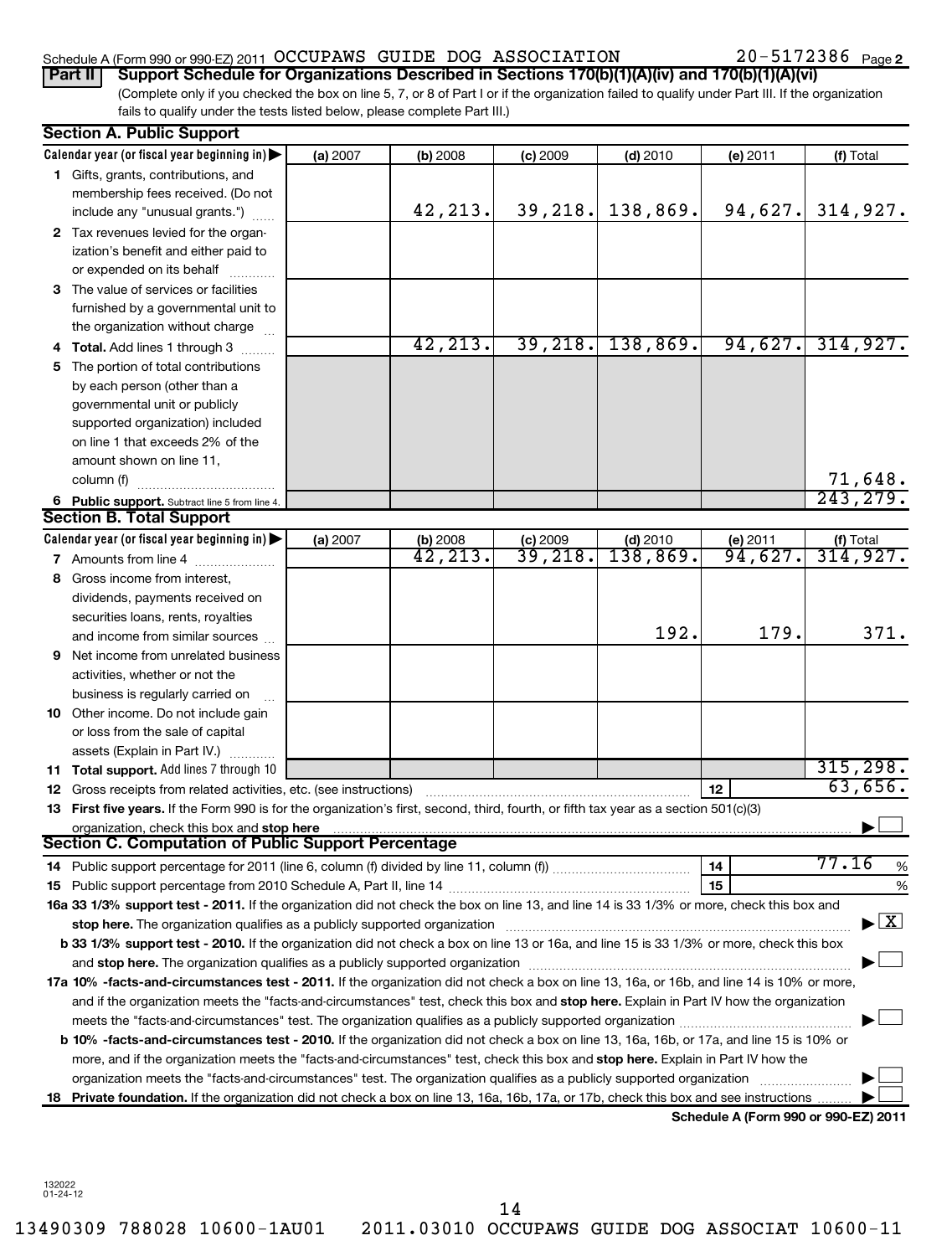## **Part III** Support Schedule for Organizations Described in Section 509(a)(2)

(Complete only if you checked the box on line 9 of Part I or if the organization failed to qualify under Part II. If the organization fails to qualify under the tests listed below, please complete Part II.)

|    | <b>Section A. Public Support</b>                                                                                                                                                                |          |          |            |            |                                      |           |
|----|-------------------------------------------------------------------------------------------------------------------------------------------------------------------------------------------------|----------|----------|------------|------------|--------------------------------------|-----------|
|    | Calendar year (or fiscal year beginning in)                                                                                                                                                     | (a) 2007 | (b) 2008 | $(c)$ 2009 | $(d)$ 2010 | (e) 2011                             | (f) Total |
|    | 1 Gifts, grants, contributions, and                                                                                                                                                             |          |          |            |            |                                      |           |
|    | membership fees received. (Do not                                                                                                                                                               |          |          |            |            |                                      |           |
|    | include any "unusual grants.")                                                                                                                                                                  |          |          |            |            |                                      |           |
|    | <b>2</b> Gross receipts from admissions,<br>merchandise sold or services per-<br>formed, or facilities furnished in<br>any activity that is related to the<br>organization's tax-exempt purpose |          |          |            |            |                                      |           |
|    | 3 Gross receipts from activities that<br>are not an unrelated trade or bus-                                                                                                                     |          |          |            |            |                                      |           |
|    | iness under section 513                                                                                                                                                                         |          |          |            |            |                                      |           |
| 4  | Tax revenues levied for the organ-                                                                                                                                                              |          |          |            |            |                                      |           |
|    | ization's benefit and either paid to<br>or expended on its behalf                                                                                                                               |          |          |            |            |                                      |           |
|    | 5 The value of services or facilities                                                                                                                                                           |          |          |            |            |                                      |           |
|    | furnished by a governmental unit to<br>the organization without charge                                                                                                                          |          |          |            |            |                                      |           |
|    | <b>6 Total.</b> Add lines 1 through 5                                                                                                                                                           |          |          |            |            |                                      |           |
|    | 7a Amounts included on lines 1, 2, and                                                                                                                                                          |          |          |            |            |                                      |           |
|    | 3 received from disqualified persons                                                                                                                                                            |          |          |            |            |                                      |           |
|    | <b>b</b> Amounts included on lines 2 and 3 received<br>from other than disqualified persons that<br>exceed the greater of \$5,000 or 1% of the<br>amount on line 13 for the year                |          |          |            |            |                                      |           |
|    | c Add lines 7a and 7b                                                                                                                                                                           |          |          |            |            |                                      |           |
|    | 8 Public support (Subtract line 7c from line 6.)                                                                                                                                                |          |          |            |            |                                      |           |
|    | <b>Section B. Total Support</b>                                                                                                                                                                 |          |          |            |            |                                      |           |
|    | Calendar year (or fiscal year beginning in)                                                                                                                                                     | (a) 2007 | (b) 2008 | $(c)$ 2009 | $(d)$ 2010 | (e) 2011                             | (f) Total |
|    | 9 Amounts from line 6                                                                                                                                                                           |          |          |            |            |                                      |           |
|    | <b>10a</b> Gross income from interest,<br>dividends, payments received on<br>securities loans, rents, royalties<br>and income from similar sources                                              |          |          |            |            |                                      |           |
|    | <b>b</b> Unrelated business taxable income                                                                                                                                                      |          |          |            |            |                                      |           |
|    | (less section 511 taxes) from businesses<br>acquired after June 30, 1975<br>$\overline{\phantom{a}}$                                                                                            |          |          |            |            |                                      |           |
|    | c Add lines 10a and 10b                                                                                                                                                                         |          |          |            |            |                                      |           |
|    | <b>11</b> Net income from unrelated business<br>activities not included in line 10b,<br>whether or not the business is<br>regularly carried on                                                  |          |          |            |            |                                      |           |
|    | 12 Other income. Do not include gain<br>or loss from the sale of capital                                                                                                                        |          |          |            |            |                                      |           |
|    | assets (Explain in Part IV.)<br>13 Total support (Add lines 9, 10c, 11, and 12.)                                                                                                                |          |          |            |            |                                      |           |
|    | 14 First five years. If the Form 990 is for the organization's first, second, third, fourth, or fifth tax year as a section 501(c)(3) organization,                                             |          |          |            |            |                                      |           |
|    |                                                                                                                                                                                                 |          |          |            |            |                                      |           |
|    | <b>Section C. Computation of Public Support Percentage</b>                                                                                                                                      |          |          |            |            |                                      |           |
|    |                                                                                                                                                                                                 |          |          |            |            | 15                                   | %         |
|    |                                                                                                                                                                                                 |          |          |            |            | 16                                   | %         |
|    | Section D. Computation of Investment Income Percentage                                                                                                                                          |          |          |            |            |                                      |           |
|    |                                                                                                                                                                                                 |          |          |            |            | 17                                   | %         |
|    | 18 Investment income percentage from 2010 Schedule A, Part III, line 17                                                                                                                         |          |          |            |            | 18                                   | %         |
|    | 19a 33 1/3% support tests - 2011. If the organization did not check the box on line 14, and line 15 is more than 33 1/3%, and line 17 is not                                                    |          |          |            |            |                                      |           |
|    | more than 33 1/3%, check this box and stop here. The organization qualifies as a publicly supported organization                                                                                |          |          |            |            |                                      |           |
|    | b 33 1/3% support tests - 2010. If the organization did not check a box on line 14 or line 19a, and line 16 is more than 33 1/3%, and                                                           |          |          |            |            |                                      |           |
|    | line 18 is not more than 33 1/3%, check this box and stop here. The organization qualifies as a publicly supported organization                                                                 |          |          |            |            |                                      |           |
| 20 |                                                                                                                                                                                                 |          |          |            |            |                                      |           |
|    | 132023 01-24-12                                                                                                                                                                                 |          |          | 1 E        |            | Schedule A (Form 990 or 990-EZ) 2011 |           |

15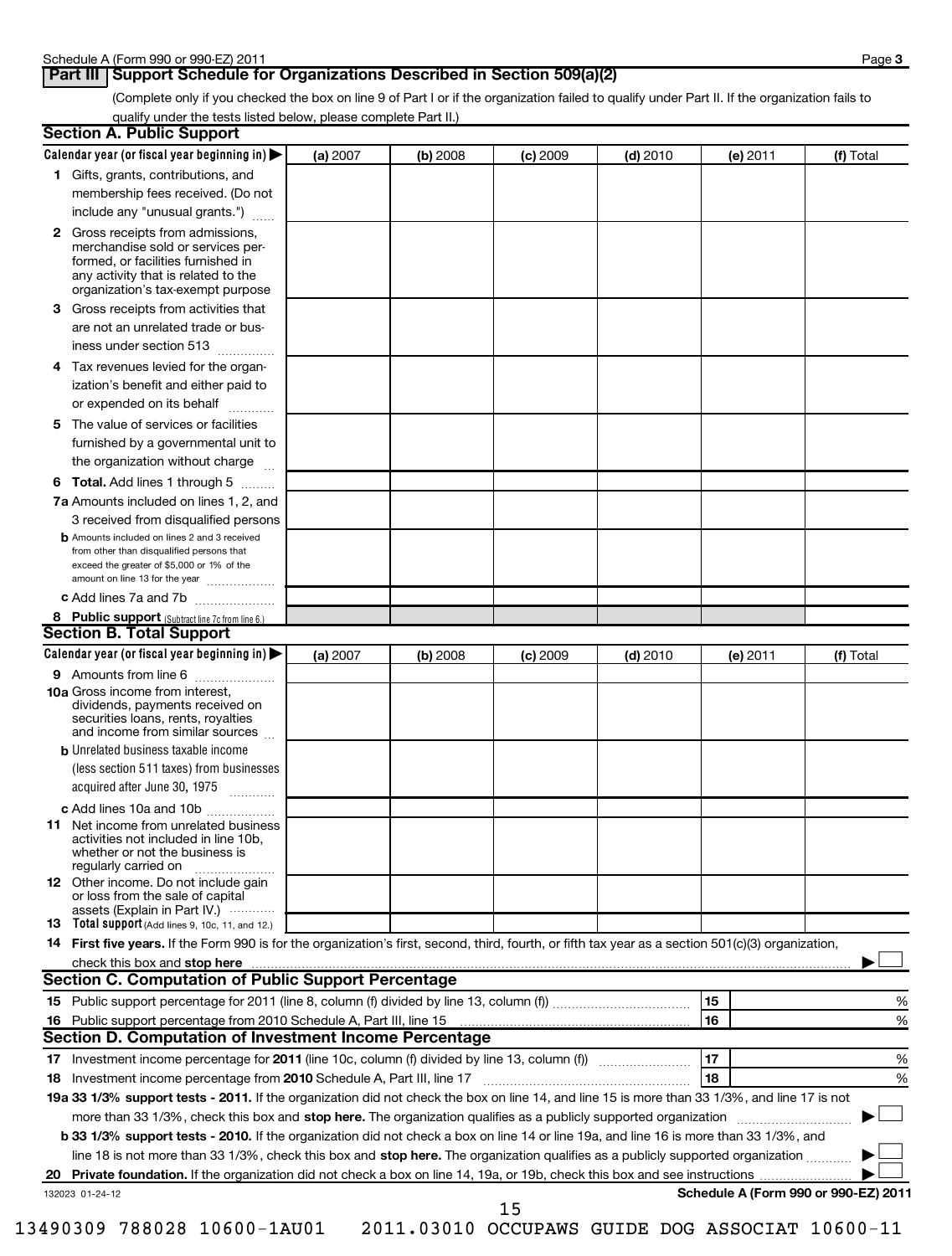# **Schedule B Schedule of Contributors**

**or 990-PF) | Attach to Form 990, Form 990-EZ, or Form 990-PF.**

OMB No. 1545-0047

#### **Name of the organization Employer identification number**

Department of the Treasury Internal Revenue Service

|                                       | OCCUPAWS GUIDE DOG ASSOCIATION                                            | 20-5172386 |
|---------------------------------------|---------------------------------------------------------------------------|------------|
| <b>Organization type (check one):</b> |                                                                           |            |
| Filers of:                            | Section:                                                                  |            |
| Form 990 or 990-EZ                    | $\lfloor x \rfloor$<br>501(c)( $3$ ) (enter number) organization          |            |
|                                       | 4947(a)(1) nonexempt charitable trust not treated as a private foundation |            |
|                                       | 527 political organization                                                |            |
| Form 990-PF                           | 501(c)(3) exempt private foundation                                       |            |
|                                       | 4947(a)(1) nonexempt charitable trust treated as a private foundation     |            |
|                                       | 501(c)(3) taxable private foundation                                      |            |

Check if your organization is covered by the General Rule or a Special Rule. **Note.**  Only a section 501(c)(7), (8), or (10) organization can check boxes for both the General Rule and a Special Rule. See instructions.

#### **General Rule**

 $\pm$ 

For an organization filing Form 990, 990-EZ, or 990-PF that received, during the year, \$5,000 or more (in money or property) from any one contributor. Complete Parts I and II.

#### **Special Rules**

509(a)(1) and 170(b)(1)(A)(vi) and received from any one contributor, during the year, a contribution of the greater of (1**)** \$5,000 or (**2**) 2%  $\boxed{\textbf{X}}$  For a section 501(c)(3) organization filing Form 990 or 990-EZ that met the 33 1/3% support test of the regulations under sections of the amount on (i) Form 990, Part VIII, line 1h, or (ii) Form 990-EZ, line 1. Complete Parts I and II.

total contributions of more than \$1,000 for use exclusively for religious, charitable, scientific, literary, or educational purposes, or For a section 501(c)(7), (8), or (10) organization filing Form 990 or 990-EZ that received from any one contributor, during the year, the prevention of cruelty to children or animals. Complete Parts I, II, and III.  $\pm$ 

purpose. Do not complete any of the parts unless the General Rule applies to this organization because it received nonexclusively contributions for use exclusively for religious, charitable, etc., purposes, but these contributions did not total to more than \$1,000. If this box is checked, enter here the total contributions that were received during the year for an exclusively religious, charitable, etc., For a section 501(c)(7), (8), or (10) organization filing Form 990 or 990-EZ that received from any one contributor, during the year, religious, charitable, etc., contributions of \$5,000 or more during the year. ~~~~~~~~~~~~~~~~~ | \$  $\pm$ 

**Caution.** An organization that is not covered by the General Rule and/or the Special Rules does not file Schedule B (Form 990, 990-EZ, or 990-PF), but it **must** answer "No" on Part IV, line 2, of its Form 990; or check the box on line H of its Form 990-EZ or on Part I, line 2 of its Form 990-PF, to certify that it does not meet the filing requirements of Schedule B (Form 990, 990-EZ, or 990-PF).

LHA For Paperwork Reduction Act Notice, see the Instructions for Form 990, 990-EZ, or 990-PF. Schedule B (Form 990, 990-EZ, or 990-PF) (2011)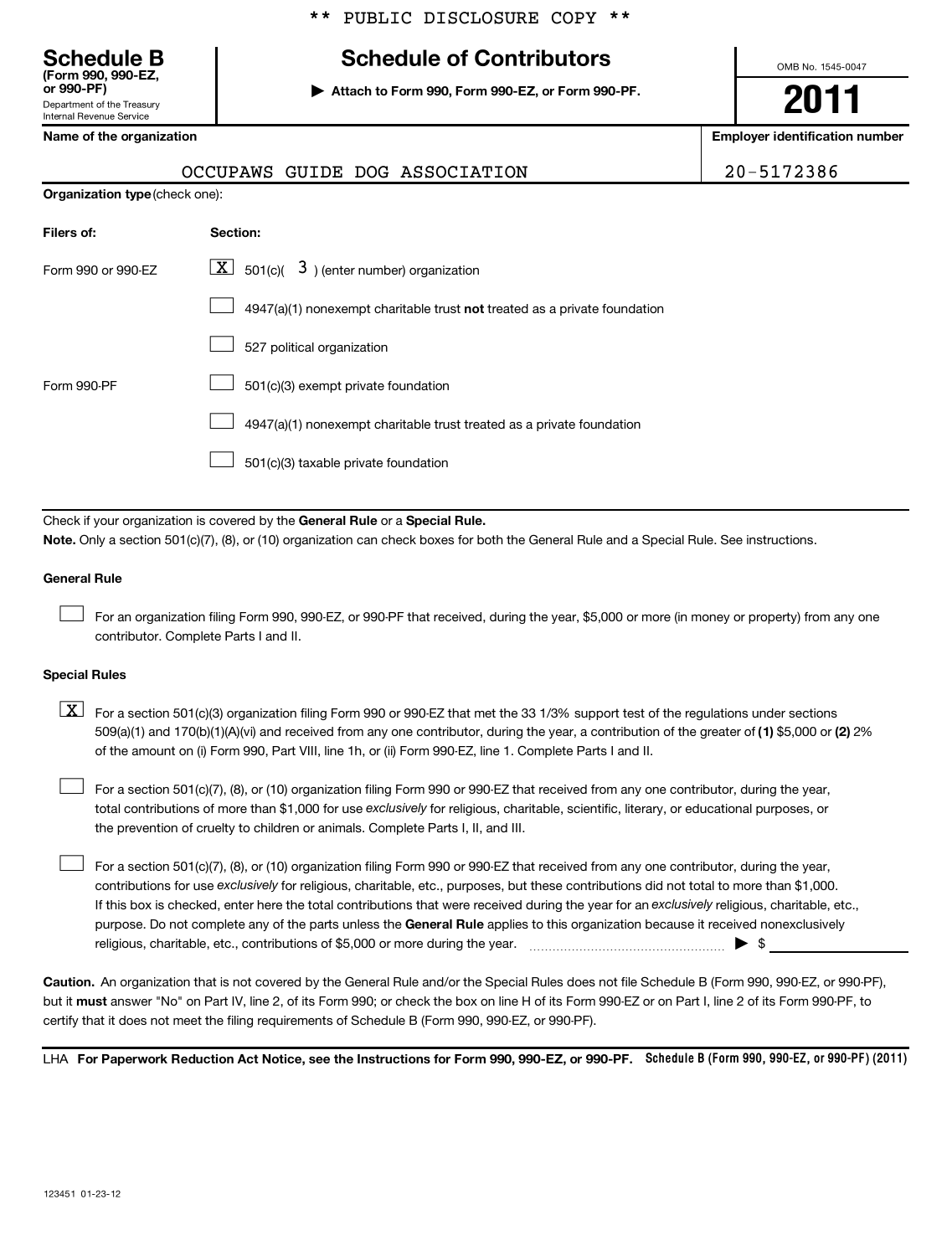| Schedule B (Form 990, 990-EZ, or 990-PF) (2011) | Page |
|-------------------------------------------------|------|
|-------------------------------------------------|------|

**Name of organization Employer identification number**

#### OCCUPAWS GUIDE DOG ASSOCIATION | 20-5172386

| Part I          | <b>Contributors</b> (see instructions). Use duplicate copies of Part I if additional space is needed. |                                   |                                                                                                                                                     |
|-----------------|-------------------------------------------------------------------------------------------------------|-----------------------------------|-----------------------------------------------------------------------------------------------------------------------------------------------------|
| (a)<br>No.      | (b)<br>Name, address, and ZIP + 4                                                                     | (c)<br><b>Total contributions</b> | (d)<br>Type of contribution                                                                                                                         |
| 1               |                                                                                                       | 25,857.<br>\$                     | $\overline{\mathbf{X}}$<br>Person<br>Payroll<br>Noncash<br>(Complete Part II if there<br>is a noncash contribution.)                                |
| (a)<br>No.      | (b)<br>Name, address, and ZIP + 4                                                                     | (c)<br><b>Total contributions</b> | (d)<br>Type of contribution                                                                                                                         |
| 2               |                                                                                                       | 8,000.<br>\$                      | $\overline{\mathbf{X}}$<br>Person<br>Payroll<br>Noncash<br>(Complete Part II if there<br>is a noncash contribution.)                                |
| (a)<br>No.      | (b)<br>Name, address, and ZIP + 4                                                                     | (c)<br><b>Total contributions</b> | (d)<br>Type of contribution                                                                                                                         |
|                 |                                                                                                       | \$                                | Person<br>Payroll<br>Noncash<br>(Complete Part II if there<br>is a noncash contribution.)                                                           |
| (a)<br>No.      | (b)<br>Name, address, and ZIP + 4                                                                     | (c)<br><b>Total contributions</b> | (d)<br>Type of contribution                                                                                                                         |
|                 |                                                                                                       | \$                                | Person<br>Payroll<br><b>Noncash</b><br>(Complete Part II if there<br>is a noncash contribution.)                                                    |
| (a)<br>No.      | (b)<br>Name, address, and ZIP + 4                                                                     | (c)<br><b>Total contributions</b> | (d)<br>Type of contribution                                                                                                                         |
|                 |                                                                                                       | \$                                | Person<br>Payroll<br><b>Noncash</b><br>(Complete Part II if there<br>is a noncash contribution.)                                                    |
| (a)<br>No.      | (b)<br>Name, address, and ZIP + 4                                                                     | (c)<br><b>Total contributions</b> | (d)<br>Type of contribution                                                                                                                         |
| 123452 01-23-12 |                                                                                                       | \$                                | Person<br>Payroll<br><b>Noncash</b><br>(Complete Part II if there<br>is a noncash contribution.)<br>Schedule B (Form 990, 990-EZ, or 990-PF) (2011) |

17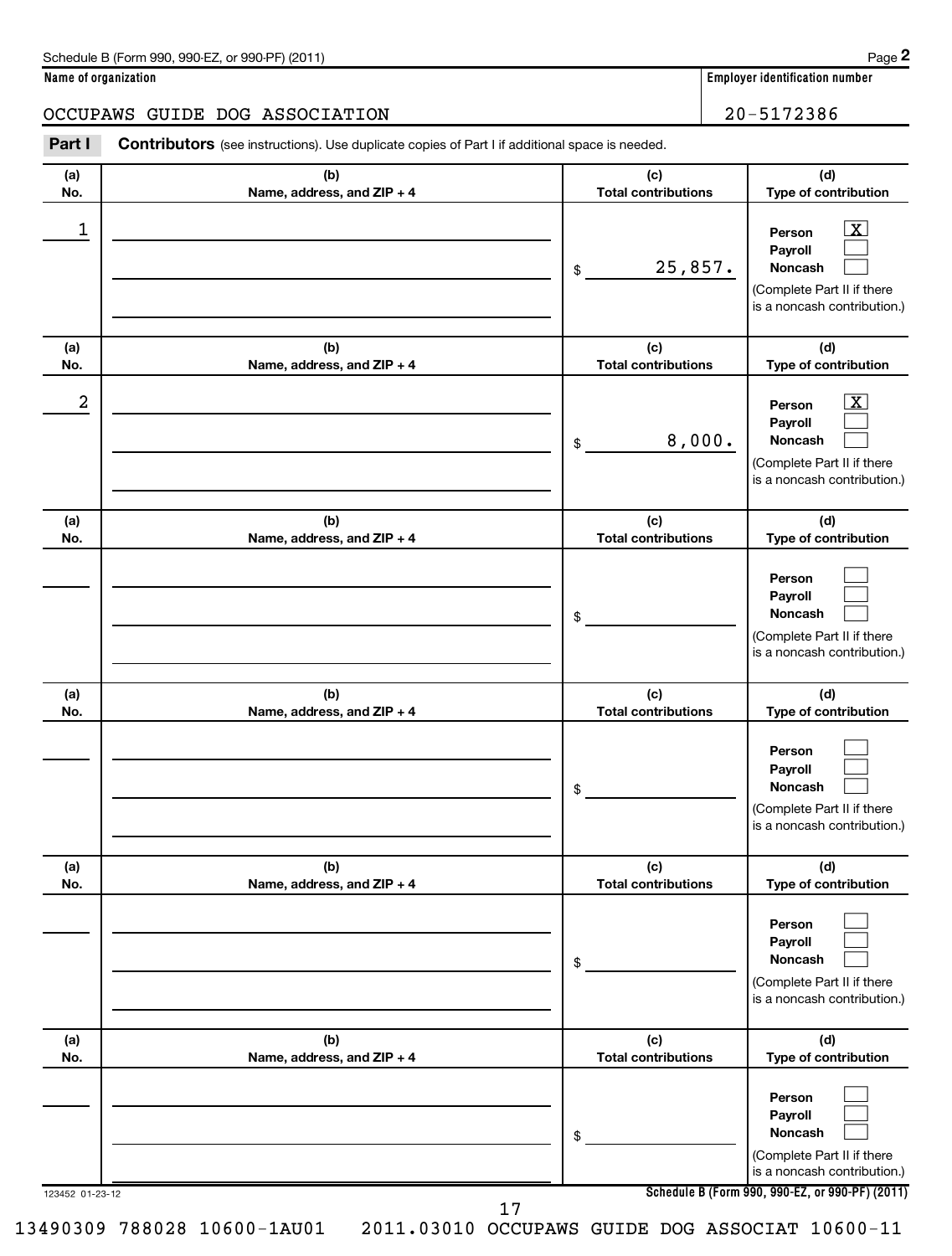| Schedule B (Form 990, 990-EZ, or 990-PF) (2011) | Page 3                         |
|-------------------------------------------------|--------------------------------|
| Name of organization                            | Employer identification number |
|                                                 |                                |
| OCCUPAWS GUIDE DOG ASSOCIATION                  | 20-5172386                     |

Part II Noncash Property (see instructions). Use duplicate copies of Part II if additional space is needed.

| (a)<br>No.<br>from<br>Part I | (b)<br>Description of noncash property given | (c)<br>FMV (or estimate)<br>(see instructions) | (d)<br>Date received                            |
|------------------------------|----------------------------------------------|------------------------------------------------|-------------------------------------------------|
|                              |                                              | $\frac{1}{2}$                                  |                                                 |
|                              |                                              |                                                |                                                 |
| (a)<br>No.<br>from<br>Part I | (b)<br>Description of noncash property given | (c)<br>FMV (or estimate)<br>(see instructions) | (d)<br>Date received                            |
|                              |                                              |                                                |                                                 |
|                              |                                              | $\frac{1}{2}$                                  |                                                 |
| (a)<br>No.<br>from<br>Part I | (b)<br>Description of noncash property given | (c)<br>FMV (or estimate)<br>(see instructions) | (d)<br>Date received                            |
|                              |                                              |                                                |                                                 |
|                              |                                              |                                                |                                                 |
|                              |                                              |                                                |                                                 |
|                              |                                              | $\frac{1}{2}$                                  |                                                 |
| (a)<br>No.<br>from<br>Part I | (b)<br>Description of noncash property given | (c)<br>FMV (or estimate)<br>(see instructions) | (d)<br>Date received                            |
|                              |                                              |                                                |                                                 |
|                              |                                              |                                                |                                                 |
|                              |                                              |                                                |                                                 |
|                              |                                              | $$ -$                                          |                                                 |
| (a)<br>No.<br>from<br>Part I | (b)<br>Description of noncash property given | (c)<br>FMV (or estimate)<br>(see instructions) | (d)<br>Date received                            |
|                              |                                              |                                                |                                                 |
|                              |                                              |                                                |                                                 |
|                              |                                              | $$^{\circ}$                                    |                                                 |
|                              |                                              |                                                |                                                 |
| (a)                          |                                              | (c)                                            |                                                 |
| No.<br>from                  | (b)<br>Description of noncash property given | FMV (or estimate)                              | (d)<br>Date received                            |
| Part I                       |                                              | (see instructions)                             |                                                 |
|                              |                                              |                                                |                                                 |
|                              |                                              |                                                |                                                 |
|                              |                                              |                                                |                                                 |
| 123453 01-23-12              |                                              | \$                                             | Schedule B (Form 990, 990-EZ, or 990-PF) (2011) |
|                              | 18                                           |                                                |                                                 |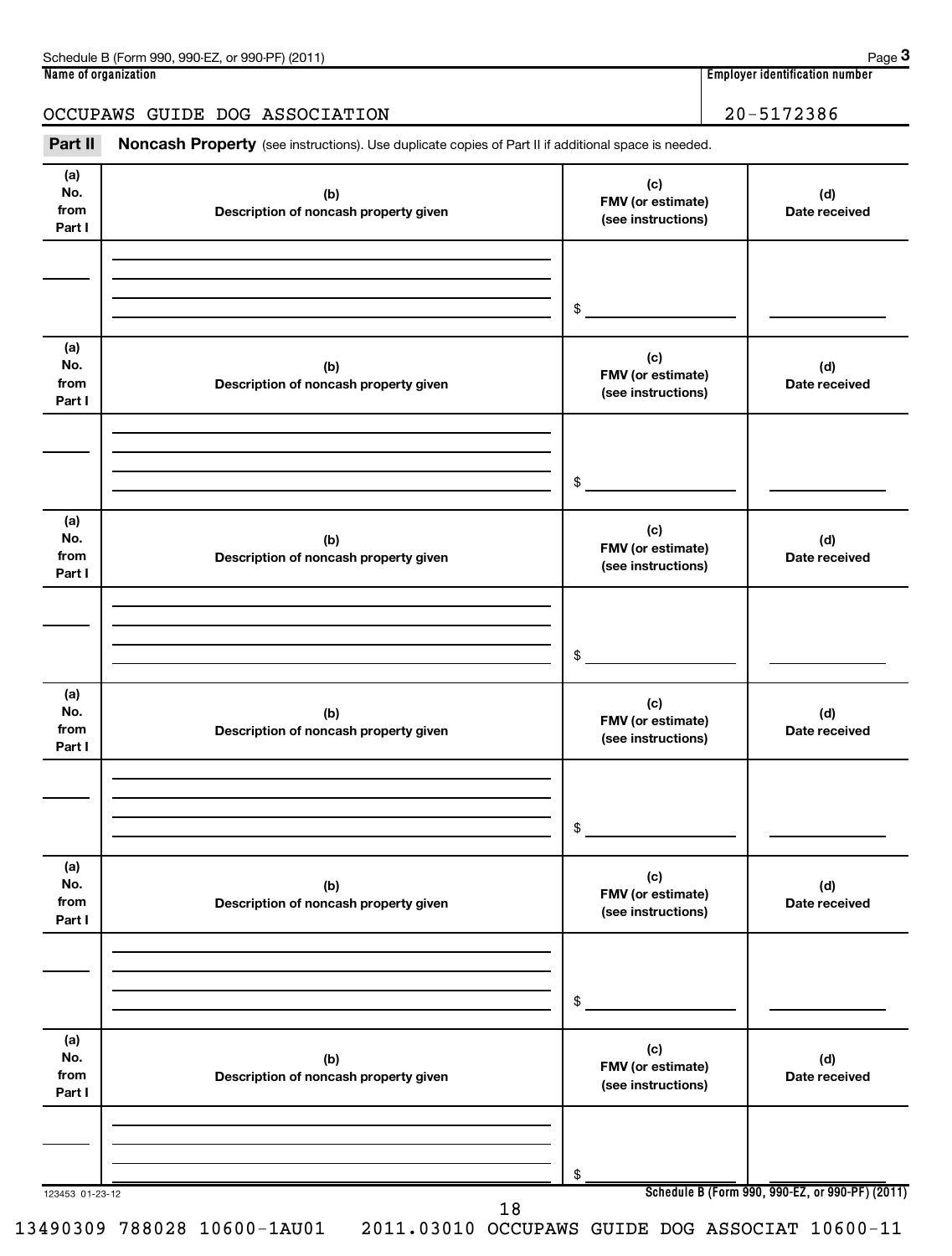| Name of organization      |                                                                                                                                                                                                        |                      | <b>Employer identification number</b>                                                                                                                                                                                              |
|---------------------------|--------------------------------------------------------------------------------------------------------------------------------------------------------------------------------------------------------|----------------------|------------------------------------------------------------------------------------------------------------------------------------------------------------------------------------------------------------------------------------|
|                           | OCCUPAWS GUIDE DOG ASSOCIATION                                                                                                                                                                         |                      | 20-5172386                                                                                                                                                                                                                         |
| Part III                  |                                                                                                                                                                                                        |                      | Exclusively religious, charitable, etc., individual contributions to section 501(c)(7), (8), or (10) organizations that total more than \$1,000 for the<br>year. Complete columns (a) through (e) and the following line entry. Fo |
|                           | the total of exclusively religious, charitable, etc., contributions of \$1,000 or less for the year. (Enter this information once.)<br>Use duplicate copies of Part III if additional space is needed. |                      | $\blacktriangleright$ \$                                                                                                                                                                                                           |
| (a) No.<br>from           |                                                                                                                                                                                                        |                      |                                                                                                                                                                                                                                    |
| Part I                    | (b) Purpose of gift                                                                                                                                                                                    | (c) Use of gift      | (d) Description of how gift is held                                                                                                                                                                                                |
|                           |                                                                                                                                                                                                        |                      |                                                                                                                                                                                                                                    |
|                           |                                                                                                                                                                                                        |                      |                                                                                                                                                                                                                                    |
|                           |                                                                                                                                                                                                        | (e) Transfer of gift |                                                                                                                                                                                                                                    |
|                           | Transferee's name, address, and ZIP + 4                                                                                                                                                                |                      | Relationship of transferor to transferee                                                                                                                                                                                           |
|                           |                                                                                                                                                                                                        |                      |                                                                                                                                                                                                                                    |
|                           |                                                                                                                                                                                                        |                      |                                                                                                                                                                                                                                    |
|                           |                                                                                                                                                                                                        |                      |                                                                                                                                                                                                                                    |
| (a) No.<br>from           | (b) Purpose of gift                                                                                                                                                                                    | (c) Use of gift      | (d) Description of how gift is held                                                                                                                                                                                                |
| Part I                    |                                                                                                                                                                                                        |                      |                                                                                                                                                                                                                                    |
|                           |                                                                                                                                                                                                        |                      |                                                                                                                                                                                                                                    |
|                           |                                                                                                                                                                                                        |                      |                                                                                                                                                                                                                                    |
|                           |                                                                                                                                                                                                        | (e) Transfer of gift |                                                                                                                                                                                                                                    |
|                           | Transferee's name, address, and ZIP + 4                                                                                                                                                                |                      | Relationship of transferor to transferee                                                                                                                                                                                           |
|                           |                                                                                                                                                                                                        |                      |                                                                                                                                                                                                                                    |
|                           |                                                                                                                                                                                                        |                      |                                                                                                                                                                                                                                    |
|                           |                                                                                                                                                                                                        |                      |                                                                                                                                                                                                                                    |
| (a) No.<br>from           | (b) Purpose of gift                                                                                                                                                                                    | (c) Use of gift      | (d) Description of how gift is held                                                                                                                                                                                                |
| Part I                    |                                                                                                                                                                                                        |                      |                                                                                                                                                                                                                                    |
|                           |                                                                                                                                                                                                        |                      |                                                                                                                                                                                                                                    |
|                           |                                                                                                                                                                                                        |                      |                                                                                                                                                                                                                                    |
|                           |                                                                                                                                                                                                        | (e) Transfer of gift |                                                                                                                                                                                                                                    |
|                           | Transferee's name, address, and ZIP + 4                                                                                                                                                                |                      | Relationship of transferor to transferee                                                                                                                                                                                           |
|                           |                                                                                                                                                                                                        |                      |                                                                                                                                                                                                                                    |
|                           |                                                                                                                                                                                                        |                      |                                                                                                                                                                                                                                    |
|                           |                                                                                                                                                                                                        |                      |                                                                                                                                                                                                                                    |
| (a) No.<br>from<br>Part I | (b) Purpose of gift                                                                                                                                                                                    | (c) Use of gift      | (d) Description of how gift is held                                                                                                                                                                                                |
|                           |                                                                                                                                                                                                        |                      |                                                                                                                                                                                                                                    |
|                           |                                                                                                                                                                                                        |                      |                                                                                                                                                                                                                                    |
|                           |                                                                                                                                                                                                        |                      |                                                                                                                                                                                                                                    |
|                           |                                                                                                                                                                                                        | (e) Transfer of gift |                                                                                                                                                                                                                                    |
|                           | Transferee's name, address, and ZIP + 4                                                                                                                                                                |                      | Relationship of transferor to transferee                                                                                                                                                                                           |
|                           |                                                                                                                                                                                                        |                      |                                                                                                                                                                                                                                    |
|                           |                                                                                                                                                                                                        |                      |                                                                                                                                                                                                                                    |
|                           |                                                                                                                                                                                                        |                      |                                                                                                                                                                                                                                    |
| 123454 01-23-12           |                                                                                                                                                                                                        |                      | Schedule B (Form 990, 990-EZ, or 990-PF) (2011)                                                                                                                                                                                    |

19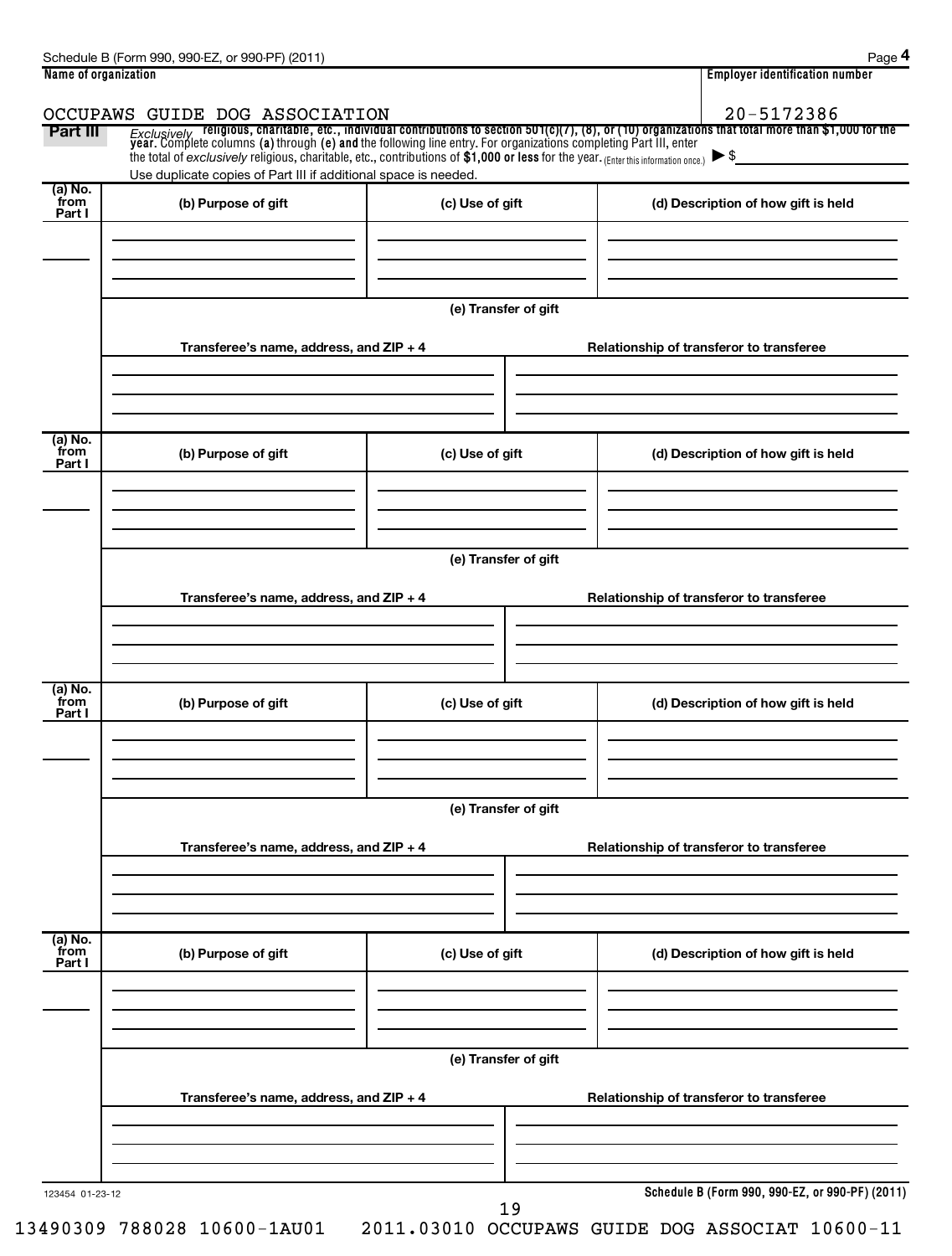Department of the Treasury Internal Revenue Service

OMB No. 1545-0047

**Open to Public Inspection**

**SCHEDULE D Supplemental Financial Statements 2011 Part IV, line 6, 7, 8, 9, 10, 11a, 11b, 11c, 11d, 11e, 11f, 12a, or 12b.**

**| Attach to Form 990. | See separate instructions.**

OCCUPAWS GUIDE DOG ASSOCIATION

# Name of the organization<br>  $OCCUPANS$  GUIDE DOG ASSOCIATION **Employer identification number**<br>  $20-5172386$

| 1.<br>2            |                                                                                                                                                                                                                | (a) Donor advised funds                                                                                         |                | (b) Funds and other accounts    |
|--------------------|----------------------------------------------------------------------------------------------------------------------------------------------------------------------------------------------------------------|-----------------------------------------------------------------------------------------------------------------|----------------|---------------------------------|
|                    |                                                                                                                                                                                                                |                                                                                                                 |                |                                 |
|                    |                                                                                                                                                                                                                |                                                                                                                 |                |                                 |
| з                  |                                                                                                                                                                                                                |                                                                                                                 |                |                                 |
| 4                  | Aggregate value at end of year                                                                                                                                                                                 |                                                                                                                 |                |                                 |
| 5                  | Did the organization inform all donors and donor advisors in writing that the assets held in donor advised funds                                                                                               |                                                                                                                 |                |                                 |
|                    |                                                                                                                                                                                                                |                                                                                                                 |                | Yes                             |
| 6                  | Did the organization inform all grantees, donors, and donor advisors in writing that grant funds can be used only                                                                                              |                                                                                                                 |                |                                 |
|                    | for charitable purposes and not for the benefit of the donor or donor advisor, or for any other purpose conferring                                                                                             |                                                                                                                 |                |                                 |
|                    |                                                                                                                                                                                                                |                                                                                                                 |                | Yes                             |
| Part II            | Conservation Easements. Complete if the organization answered "Yes" to Form 990, Part IV, line 7.                                                                                                              |                                                                                                                 |                |                                 |
|                    | Purpose(s) of conservation easements held by the organization (check all that apply).                                                                                                                          |                                                                                                                 |                |                                 |
|                    | Preservation of land for public use (e.g., recreation or education)                                                                                                                                            | Preservation of an historically important land area                                                             |                |                                 |
|                    | Protection of natural habitat                                                                                                                                                                                  | Preservation of a certified historic structure                                                                  |                |                                 |
|                    | Preservation of open space                                                                                                                                                                                     |                                                                                                                 |                |                                 |
| 2                  | Complete lines 2a through 2d if the organization held a qualified conservation contribution in the form of a conservation easement on the last                                                                 |                                                                                                                 |                |                                 |
|                    | day of the tax year.                                                                                                                                                                                           |                                                                                                                 |                |                                 |
|                    |                                                                                                                                                                                                                |                                                                                                                 |                | Held at the End of the Tax Year |
| а                  |                                                                                                                                                                                                                |                                                                                                                 | 2a             |                                 |
| b                  |                                                                                                                                                                                                                |                                                                                                                 | 2 <sub>b</sub> |                                 |
|                    | Number of conservation easements on a certified historic structure included in (a) manufacture included in (a)                                                                                                 |                                                                                                                 | 2c             |                                 |
|                    | d Number of conservation easements included in (c) acquired after 8/17/06, and not on a historic structure                                                                                                     |                                                                                                                 |                |                                 |
|                    |                                                                                                                                                                                                                |                                                                                                                 | 2d             |                                 |
| 3                  | Number of conservation easements modified, transferred, released, extinguished, or terminated by the organization during the tax                                                                               |                                                                                                                 |                |                                 |
|                    | year                                                                                                                                                                                                           |                                                                                                                 |                |                                 |
| 4                  | Number of states where property subject to conservation easement is located >                                                                                                                                  |                                                                                                                 |                |                                 |
| 5                  | Does the organization have a written policy regarding the periodic monitoring, inspection, handling of                                                                                                         |                                                                                                                 |                |                                 |
|                    |                                                                                                                                                                                                                |                                                                                                                 |                | Yes                             |
| 6                  | Staff and volunteer hours devoted to monitoring, inspecting, and enforcing conservation easements during the year $\blacktriangleright$                                                                        |                                                                                                                 |                |                                 |
| 7                  | Amount of expenses incurred in monitoring, inspecting, and enforcing conservation easements during the year $\triangleright$ \$                                                                                |                                                                                                                 |                |                                 |
|                    |                                                                                                                                                                                                                |                                                                                                                 |                |                                 |
|                    |                                                                                                                                                                                                                |                                                                                                                 |                |                                 |
|                    |                                                                                                                                                                                                                | Does each conservation easement reported on line 2(d) above satisfy the requirements of section 170(h)(4)(B)(i) |                |                                 |
| 8                  |                                                                                                                                                                                                                |                                                                                                                 |                | Yes                             |
| 9                  | In Part XIV, describe how the organization reports conservation easements in its revenue and expense statement, and balance sheet, and                                                                         |                                                                                                                 |                |                                 |
|                    | include, if applicable, the text of the footnote to the organization's financial statements that describes the organization's accounting for                                                                   |                                                                                                                 |                |                                 |
|                    | conservation easements.                                                                                                                                                                                        |                                                                                                                 |                |                                 |
|                    | Part III   Organizations Maintaining Collections of Art, Historical Treasures, or Other Similar Assets.                                                                                                        |                                                                                                                 |                |                                 |
|                    | Complete if the organization answered "Yes" to Form 990, Part IV, line 8.                                                                                                                                      |                                                                                                                 |                |                                 |
|                    | 1a If the organization elected, as permitted under SFAS 116 (ASC 958), not to report in its revenue statement and balance sheet works of art,                                                                  |                                                                                                                 |                |                                 |
|                    | historical treasures, or other similar assets held for public exhibition, education, or research in furtherance of public service, provide, in Part XIV,                                                       |                                                                                                                 |                |                                 |
|                    | the text of the footnote to its financial statements that describes these items.                                                                                                                               |                                                                                                                 |                |                                 |
|                    | b If the organization elected, as permitted under SFAS 116 (ASC 958), to report in its revenue statement and balance sheet works of art, historical                                                            |                                                                                                                 |                |                                 |
|                    | treasures, or other similar assets held for public exhibition, education, or research in furtherance of public service, provide the following amounts                                                          |                                                                                                                 |                |                                 |
|                    | relating to these items:                                                                                                                                                                                       |                                                                                                                 |                |                                 |
|                    |                                                                                                                                                                                                                |                                                                                                                 |                |                                 |
|                    |                                                                                                                                                                                                                |                                                                                                                 |                |                                 |
| 2                  | If the organization received or held works of art, historical treasures, or other similar assets for financial gain, provide                                                                                   |                                                                                                                 |                |                                 |
|                    | the following amounts required to be reported under SFAS 116 (ASC 958) relating to these items:                                                                                                                |                                                                                                                 |                |                                 |
| а                  |                                                                                                                                                                                                                |                                                                                                                 |                |                                 |
|                    | Revenues included in Form 990, Part VIII, line 1 <b>Construction and Construction</b> and Tevenues included in Form 990, Part VIII, line 1                                                                     |                                                                                                                 |                |                                 |
|                    | <b>b</b> Assets included in Form 990, Part X $\ldots$ $\ldots$ $\ldots$ $\ldots$ $\ldots$ $\ldots$ $\ldots$ $\ldots$ $\ldots$ $\ldots$ $\ldots$ $\ldots$ $\ldots$ $\ldots$ $\ldots$ $\ldots$ $\ldots$ $\ldots$ |                                                                                                                 |                |                                 |
|                    |                                                                                                                                                                                                                |                                                                                                                 |                |                                 |
| 132051<br>01-23-12 | LHA For Paperwork Reduction Act Notice, see the Instructions for Form 990.                                                                                                                                     |                                                                                                                 |                | Schedule D (Form 990) 2011      |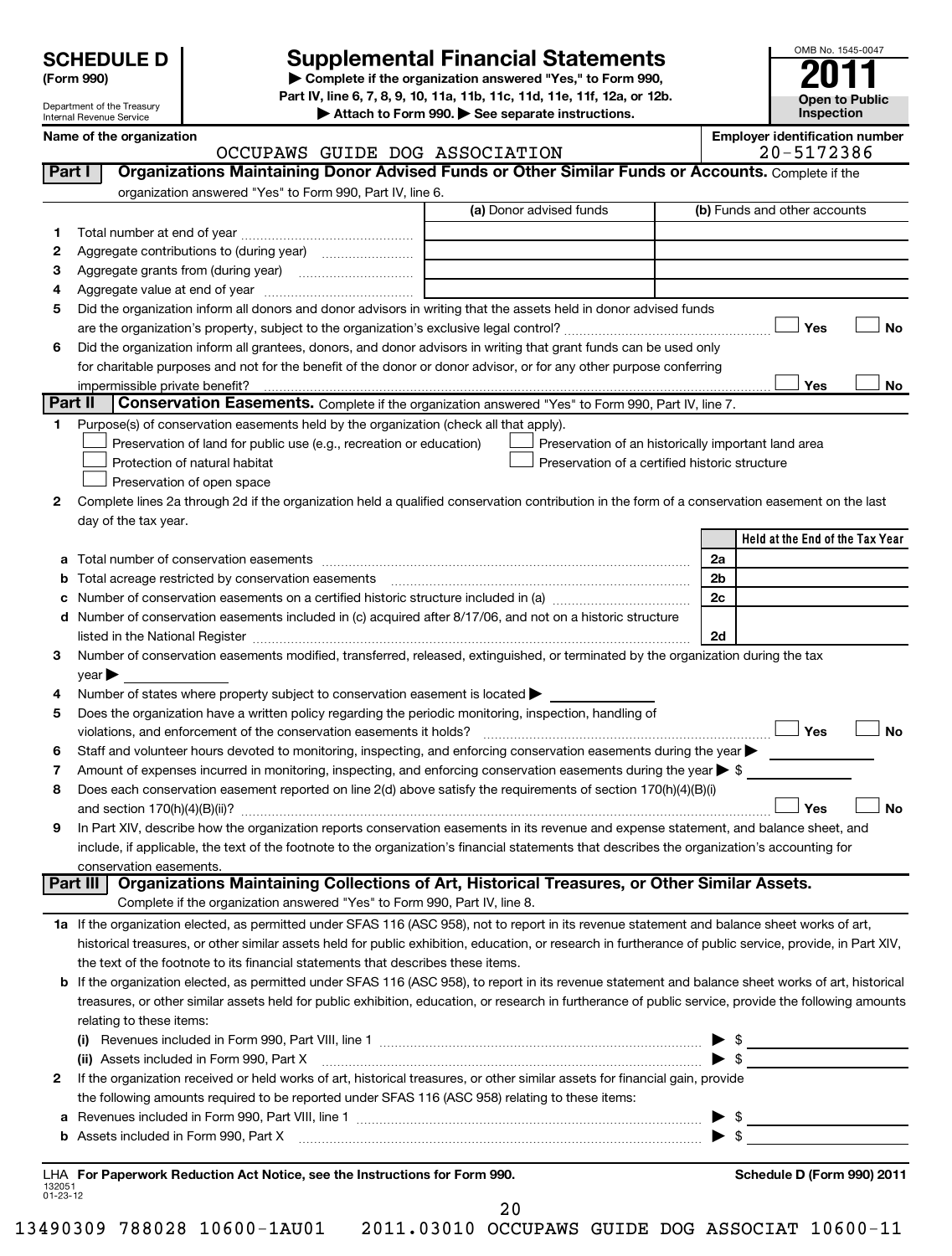|               | Schedule D (Form 990) 2011                                                                                                                                                                                                     | OCCUPAWS GUIDE DOG ASSOCIATION |                   |                                                                                                                                                                                                                               |                 |              |     |                | $20 - 5172386$ Page 2      |
|---------------|--------------------------------------------------------------------------------------------------------------------------------------------------------------------------------------------------------------------------------|--------------------------------|-------------------|-------------------------------------------------------------------------------------------------------------------------------------------------------------------------------------------------------------------------------|-----------------|--------------|-----|----------------|----------------------------|
|               | Part III<br>Organizations Maintaining Collections of Art, Historical Treasures, or Other Similar Assets (continued)                                                                                                            |                                |                   |                                                                                                                                                                                                                               |                 |              |     |                |                            |
| 3             | Using the organization's acquisition, accession, and other records, check any of the following that are a significant use of its collection items                                                                              |                                |                   |                                                                                                                                                                                                                               |                 |              |     |                |                            |
|               | (check all that apply):                                                                                                                                                                                                        |                                |                   |                                                                                                                                                                                                                               |                 |              |     |                |                            |
| a             | Public exhibition                                                                                                                                                                                                              |                                |                   | Loan or exchange programs                                                                                                                                                                                                     |                 |              |     |                |                            |
| b             | Scholarly research                                                                                                                                                                                                             | e                              |                   | Other and the contract of the contract of the contract of the contract of the contract of the contract of the contract of the contract of the contract of the contract of the contract of the contract of the contract of the |                 |              |     |                |                            |
| c             | Preservation for future generations                                                                                                                                                                                            |                                |                   |                                                                                                                                                                                                                               |                 |              |     |                |                            |
| 4             | Provide a description of the organization's collections and explain how they further the organization's exempt purpose in Part XIV.                                                                                            |                                |                   |                                                                                                                                                                                                                               |                 |              |     |                |                            |
| 5             | During the year, did the organization solicit or receive donations of art, historical treasures, or other similar assets                                                                                                       |                                |                   |                                                                                                                                                                                                                               |                 |              |     |                |                            |
|               |                                                                                                                                                                                                                                |                                |                   |                                                                                                                                                                                                                               |                 |              |     | Yes            | No                         |
|               | Part IV<br>Escrow and Custodial Arrangements. Complete if the organization answered "Yes" to Form 990, Part IV, line 9, or                                                                                                     |                                |                   |                                                                                                                                                                                                                               |                 |              |     |                |                            |
|               | reported an amount on Form 990, Part X, line 21.                                                                                                                                                                               |                                |                   |                                                                                                                                                                                                                               |                 |              |     |                |                            |
|               | 1a Is the organization an agent, trustee, custodian or other intermediary for contributions or other assets not included                                                                                                       |                                |                   |                                                                                                                                                                                                                               |                 |              |     |                |                            |
|               | on Form 990, Part X? [11] matter contracts and contracts and contracts are contracted as a function of Form 990, Part X?                                                                                                       |                                |                   |                                                                                                                                                                                                                               |                 |              |     | Yes            | No                         |
|               | b If "Yes," explain the arrangement in Part XIV and complete the following table:                                                                                                                                              |                                |                   |                                                                                                                                                                                                                               |                 |              |     |                |                            |
|               |                                                                                                                                                                                                                                |                                |                   |                                                                                                                                                                                                                               |                 |              |     | Amount         |                            |
|               | c Beginning balance measurements and the contract of the contract of the contract of the contract of the contract of the contract of the contract of the contract of the contract of the contract of the contract of the contr |                                |                   |                                                                                                                                                                                                                               |                 | 1c           |     |                |                            |
|               |                                                                                                                                                                                                                                |                                |                   |                                                                                                                                                                                                                               |                 | 1d           |     |                |                            |
|               | Distributions during the year manufactured and an account of the year manufactured and the year manufactured and the year manufactured and the year manufactured and the year manufactured and the year manufactured and the y |                                |                   |                                                                                                                                                                                                                               |                 | 1e           |     |                |                            |
|               |                                                                                                                                                                                                                                |                                |                   |                                                                                                                                                                                                                               |                 | 1f           |     |                |                            |
|               |                                                                                                                                                                                                                                |                                |                   |                                                                                                                                                                                                                               |                 |              |     | Yes            | No                         |
| <b>Part V</b> | <b>b</b> If "Yes," explain the arrangement in Part XIV.<br>Endowment Funds. Complete if the organization answered "Yes" to Form 990, Part IV, line 10.                                                                         |                                |                   |                                                                                                                                                                                                                               |                 |              |     |                |                            |
|               |                                                                                                                                                                                                                                | (a) Current year               | (b) Prior year    | (c) Two years back (d) Three years back                                                                                                                                                                                       |                 |              |     |                | (e) Four years back        |
|               |                                                                                                                                                                                                                                |                                |                   |                                                                                                                                                                                                                               |                 |              |     |                |                            |
|               | <b>1a</b> Beginning of year balance                                                                                                                                                                                            |                                |                   |                                                                                                                                                                                                                               |                 |              |     |                |                            |
|               | Net investment earnings, gains, and losses                                                                                                                                                                                     |                                |                   |                                                                                                                                                                                                                               |                 |              |     |                |                            |
|               |                                                                                                                                                                                                                                |                                |                   |                                                                                                                                                                                                                               |                 |              |     |                |                            |
|               | e Other expenditures for facilities                                                                                                                                                                                            |                                |                   |                                                                                                                                                                                                                               |                 |              |     |                |                            |
|               | and programs                                                                                                                                                                                                                   |                                |                   |                                                                                                                                                                                                                               |                 |              |     |                |                            |
|               |                                                                                                                                                                                                                                |                                |                   |                                                                                                                                                                                                                               |                 |              |     |                |                            |
| g             | End of year balance                                                                                                                                                                                                            |                                |                   |                                                                                                                                                                                                                               |                 |              |     |                |                            |
| 2             | Provide the estimated percentage of the current year end balance (line 1g, column (a)) held as:                                                                                                                                |                                |                   |                                                                                                                                                                                                                               |                 |              |     |                |                            |
| а             | Board designated or quasi-endowment >                                                                                                                                                                                          |                                |                   |                                                                                                                                                                                                                               |                 |              |     |                |                            |
|               | Permanent endowment                                                                                                                                                                                                            | $\frac{0}{0}$                  |                   |                                                                                                                                                                                                                               |                 |              |     |                |                            |
|               | Temporarily restricted endowment                                                                                                                                                                                               | %                              |                   |                                                                                                                                                                                                                               |                 |              |     |                |                            |
|               | The percentages in lines 2a, 2b, and 2c should equal 100%.                                                                                                                                                                     |                                |                   |                                                                                                                                                                                                                               |                 |              |     |                |                            |
|               | 3a Are there endowment funds not in the possession of the organization that are held and administered for the organization                                                                                                     |                                |                   |                                                                                                                                                                                                                               |                 |              |     |                |                            |
|               | by:                                                                                                                                                                                                                            |                                |                   |                                                                                                                                                                                                                               |                 |              |     |                | Yes<br>No                  |
|               | (i)                                                                                                                                                                                                                            |                                |                   |                                                                                                                                                                                                                               |                 |              |     | 3a(i)          |                            |
|               |                                                                                                                                                                                                                                |                                |                   |                                                                                                                                                                                                                               |                 |              |     | 3a(ii)         |                            |
|               |                                                                                                                                                                                                                                |                                |                   |                                                                                                                                                                                                                               |                 |              |     | Зb             |                            |
|               | Describe in Part XIV the intended uses of the organization's endowment funds.                                                                                                                                                  |                                |                   |                                                                                                                                                                                                                               |                 |              |     |                |                            |
|               | <b>Part VI</b><br>Land, Buildings, and Equipment. See Form 990, Part X, line 10.                                                                                                                                               |                                |                   |                                                                                                                                                                                                                               |                 |              |     |                |                            |
|               | Description of property                                                                                                                                                                                                        | (a) Cost or other              | (b) Cost or other |                                                                                                                                                                                                                               | (c) Accumulated |              |     | (d) Book value |                            |
|               |                                                                                                                                                                                                                                | basis (investment)             | basis (other)     |                                                                                                                                                                                                                               |                 | depreciation |     |                |                            |
|               |                                                                                                                                                                                                                                |                                |                   |                                                                                                                                                                                                                               |                 |              |     |                |                            |
|               |                                                                                                                                                                                                                                |                                |                   |                                                                                                                                                                                                                               |                 |              |     |                |                            |
|               |                                                                                                                                                                                                                                |                                |                   |                                                                                                                                                                                                                               |                 |              |     |                |                            |
|               |                                                                                                                                                                                                                                |                                |                   | 2,000.                                                                                                                                                                                                                        |                 |              | 56. |                | 1,944.                     |
|               |                                                                                                                                                                                                                                |                                |                   |                                                                                                                                                                                                                               |                 |              |     |                |                            |
|               | Total. Add lines 1a through 1e. (Column (d) must equal Form 990, Part X, column (B), line 10(c).)                                                                                                                              |                                |                   |                                                                                                                                                                                                                               |                 |              |     |                | 1,944.                     |
|               |                                                                                                                                                                                                                                |                                |                   |                                                                                                                                                                                                                               |                 |              |     |                | Schedule D (Form 990) 2011 |

**Schedule D (Form 990) 2011**

132052 01-23-12

21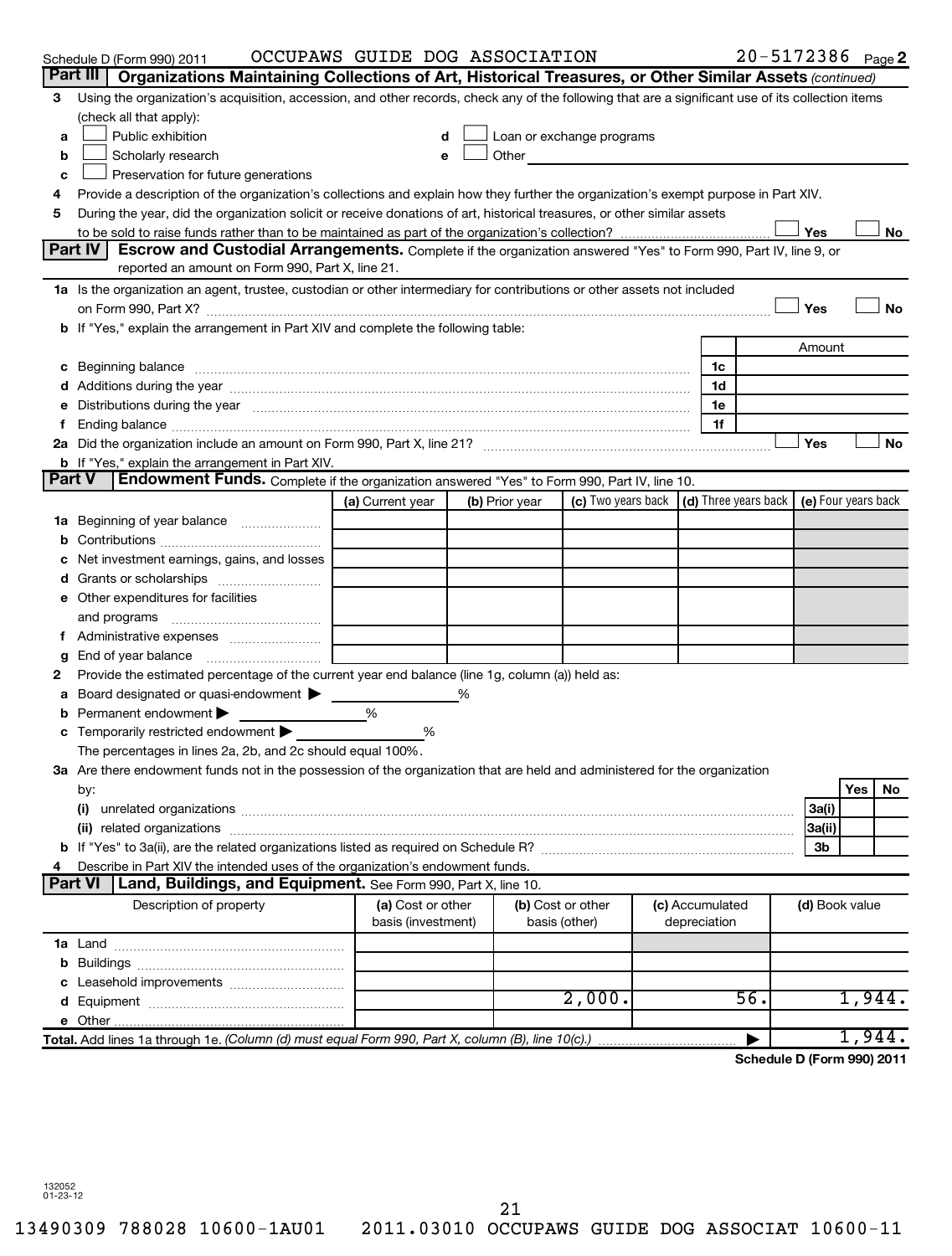| Schedule D (Form 990) 2011 |  |
|----------------------------|--|
|                            |  |

## Schedule D (Form 990) 2011  $\hbox{\rm OCCUPANS}$  GUIDE DOG ASSOCIATION  $20$  –  $5172386$  Page

|                                | Part VII Investments - Other Securities. See Form 990, Part X, line 12.                                                                                                                                                                                              |                 |                |                                                              |                            |
|--------------------------------|----------------------------------------------------------------------------------------------------------------------------------------------------------------------------------------------------------------------------------------------------------------------|-----------------|----------------|--------------------------------------------------------------|----------------------------|
|                                | (a) Description of security or category<br>(including name of security)                                                                                                                                                                                              | (b) Book value  |                | (c) Method of valuation:<br>Cost or end-of-year market value |                            |
| (1) Financial derivatives      |                                                                                                                                                                                                                                                                      |                 |                |                                                              |                            |
|                                |                                                                                                                                                                                                                                                                      |                 |                |                                                              |                            |
| (3) Other                      |                                                                                                                                                                                                                                                                      |                 |                |                                                              |                            |
| (A)                            |                                                                                                                                                                                                                                                                      |                 |                |                                                              |                            |
| (B)                            |                                                                                                                                                                                                                                                                      |                 |                |                                                              |                            |
| (C)                            |                                                                                                                                                                                                                                                                      |                 |                |                                                              |                            |
| (D)                            |                                                                                                                                                                                                                                                                      |                 |                |                                                              |                            |
| (E)                            |                                                                                                                                                                                                                                                                      |                 |                |                                                              |                            |
| (F)                            |                                                                                                                                                                                                                                                                      |                 |                |                                                              |                            |
| (G)                            |                                                                                                                                                                                                                                                                      |                 |                |                                                              |                            |
| (H)                            |                                                                                                                                                                                                                                                                      |                 |                |                                                              |                            |
| (1)                            |                                                                                                                                                                                                                                                                      |                 |                |                                                              |                            |
|                                | Total. (Col (b) must equal Form 990, Part X, col (B) line 12.) $\blacktriangleright$<br>Part VIII Investments - Program Related. See Form 990, Part X, line 13.                                                                                                      |                 |                |                                                              |                            |
|                                |                                                                                                                                                                                                                                                                      |                 |                | (c) Method of valuation:                                     |                            |
|                                | (a) Description of investment type                                                                                                                                                                                                                                   | (b) Book value  |                | Cost or end-of-year market value                             |                            |
| (1)                            |                                                                                                                                                                                                                                                                      |                 |                |                                                              |                            |
| (2)                            |                                                                                                                                                                                                                                                                      |                 |                |                                                              |                            |
| (3)                            |                                                                                                                                                                                                                                                                      |                 |                |                                                              |                            |
| (4)                            |                                                                                                                                                                                                                                                                      |                 |                |                                                              |                            |
| (5)                            |                                                                                                                                                                                                                                                                      |                 |                |                                                              |                            |
| (6)<br>(7)                     |                                                                                                                                                                                                                                                                      |                 |                |                                                              |                            |
| (8)                            |                                                                                                                                                                                                                                                                      |                 |                |                                                              |                            |
| (9)                            |                                                                                                                                                                                                                                                                      |                 |                |                                                              |                            |
| (10)                           |                                                                                                                                                                                                                                                                      |                 |                |                                                              |                            |
|                                | Total. (Col (b) must equal Form 990, Part X, col (B) line 13.)                                                                                                                                                                                                       |                 |                |                                                              |                            |
| Part IX                        | Other Assets. See Form 990, Part X, line 15.                                                                                                                                                                                                                         |                 |                |                                                              |                            |
|                                |                                                                                                                                                                                                                                                                      | (a) Description |                |                                                              | (b) Book value             |
| (1)                            |                                                                                                                                                                                                                                                                      |                 |                |                                                              |                            |
| (2)                            |                                                                                                                                                                                                                                                                      |                 |                |                                                              |                            |
| (3)                            |                                                                                                                                                                                                                                                                      |                 |                |                                                              |                            |
| (4)                            |                                                                                                                                                                                                                                                                      |                 |                |                                                              |                            |
| (5)                            |                                                                                                                                                                                                                                                                      |                 |                |                                                              |                            |
| (6)                            |                                                                                                                                                                                                                                                                      |                 |                |                                                              |                            |
| (7)                            |                                                                                                                                                                                                                                                                      |                 |                |                                                              |                            |
| (8)                            |                                                                                                                                                                                                                                                                      |                 |                |                                                              |                            |
| (9)                            |                                                                                                                                                                                                                                                                      |                 |                |                                                              |                            |
| (10)                           | Total. (Column (b) must equal Form 990, Part X, col (B) line 15.)                                                                                                                                                                                                    |                 |                |                                                              |                            |
| Part X                         | Other Liabilities. See Form 990, Part X, line 25.                                                                                                                                                                                                                    |                 |                |                                                              |                            |
| <u>1.</u>                      | (a) Description of liability                                                                                                                                                                                                                                         |                 | (b) Book value |                                                              |                            |
| (1)                            | Federal income taxes                                                                                                                                                                                                                                                 |                 |                |                                                              |                            |
| (2)                            |                                                                                                                                                                                                                                                                      |                 |                |                                                              |                            |
| (3)                            |                                                                                                                                                                                                                                                                      |                 |                |                                                              |                            |
| (4)                            |                                                                                                                                                                                                                                                                      |                 |                |                                                              |                            |
| (5)                            |                                                                                                                                                                                                                                                                      |                 |                |                                                              |                            |
| (6)                            |                                                                                                                                                                                                                                                                      |                 |                |                                                              |                            |
| (7)                            |                                                                                                                                                                                                                                                                      |                 |                |                                                              |                            |
| (8)                            |                                                                                                                                                                                                                                                                      |                 |                |                                                              |                            |
| (9)                            |                                                                                                                                                                                                                                                                      |                 |                |                                                              |                            |
| (10)                           |                                                                                                                                                                                                                                                                      |                 |                |                                                              |                            |
| (11)                           |                                                                                                                                                                                                                                                                      |                 |                |                                                              |                            |
|                                | Total. (Column (b) must equal Form 990, Part X, col (B) line 25.)<br>FIN 48 (ASC 740) Footnote. In Part XIV, provide the text of the footnote to the organization's financial statements that reports the organization's liability for uncertain tax positions under |                 |                |                                                              |                            |
| <b>2.</b> FIN 48 (ASC 740).    |                                                                                                                                                                                                                                                                      |                 |                |                                                              |                            |
| $\frac{1}{132053}$<br>01-23-12 |                                                                                                                                                                                                                                                                      |                 |                |                                                              | Schedule D (Form 990) 2011 |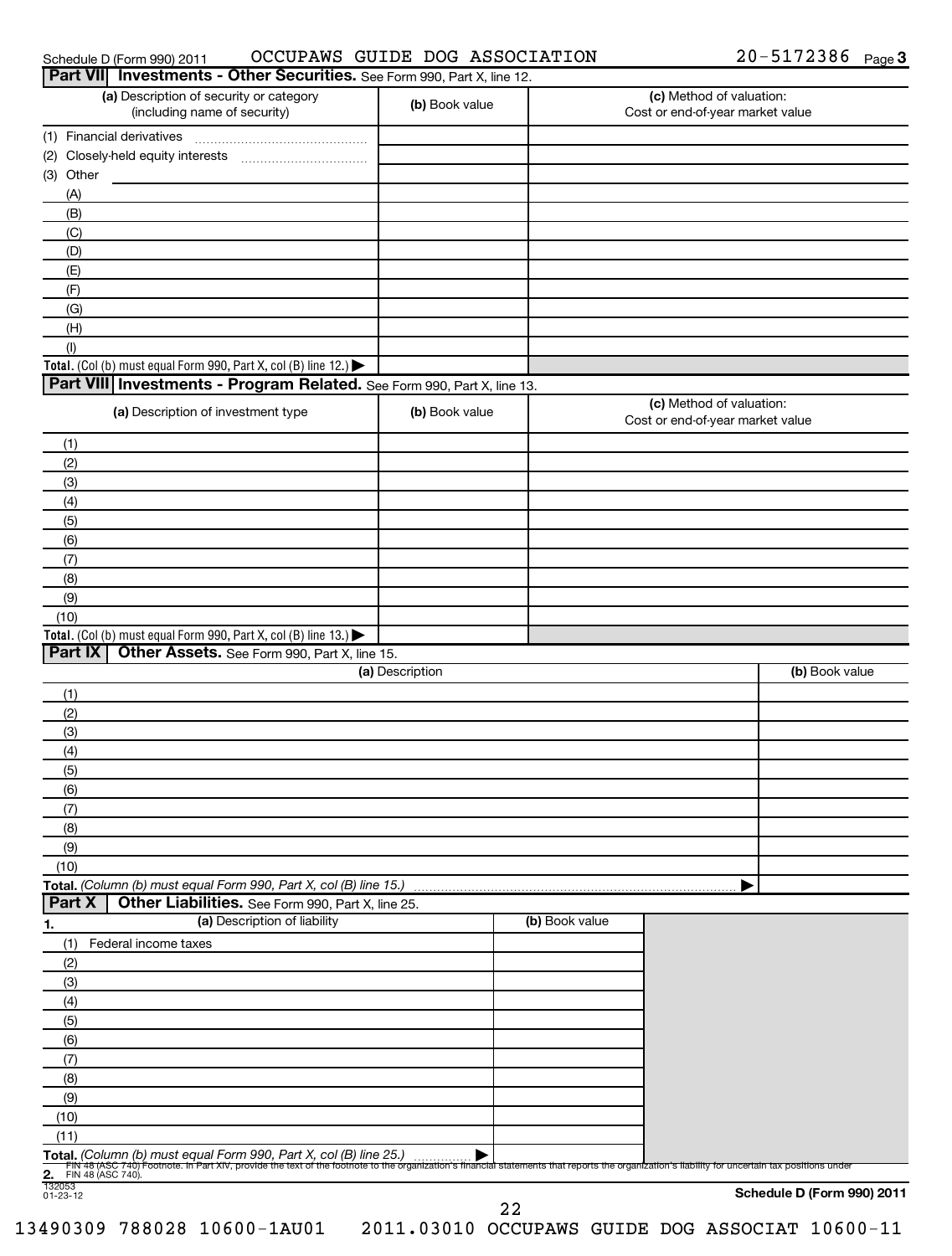|    | OCCUPAWS GUIDE DOG ASSOCIATION<br>Schedule D (Form 990) 2011                                                                                                                                                                         |                |                  |                | $20 - 5172386$ Page 4 |            |
|----|--------------------------------------------------------------------------------------------------------------------------------------------------------------------------------------------------------------------------------------|----------------|------------------|----------------|-----------------------|------------|
|    | Reconciliation of Change in Net Assets from Form 990 to Audited Financial Statements<br>Part XI                                                                                                                                      |                |                  |                |                       |            |
| 1  | Total revenue (Form 990, Part VIII, column (A), line 12)                                                                                                                                                                             |                | 1                |                |                       | 100, 164.  |
| 2  |                                                                                                                                                                                                                                      |                | $\mathbf{2}$     |                |                       | 91, 244.   |
| 3  |                                                                                                                                                                                                                                      |                | 3                |                |                       | 8,920.     |
| 4  | Net unrealized gains (losses) on investments [11] matter continuum matter and all the set of the set of the set of the set of the set of the set of the set of the set of the set of the set of the set of the set of the set        |                | 4                |                |                       |            |
| 5  |                                                                                                                                                                                                                                      |                | 5                |                |                       |            |
| 6  |                                                                                                                                                                                                                                      |                | 6                |                |                       |            |
| 7  |                                                                                                                                                                                                                                      |                | $\overline{7}$   |                |                       |            |
| 8  | Other (Describe in Part XIV.) <b>Product and Service Contract Contract Contract Contract Contract Contract Contract Contract Contract Contract Contract Contract Contract Contract Contract Contract Contract Contract Contract </b> |                | 8                |                |                       |            |
| 9  |                                                                                                                                                                                                                                      |                | 9                |                |                       |            |
| 10 | Excess or (deficit) for the year per audited financial statements. Combine lines 3 and 9                                                                                                                                             |                | 10 <sup>10</sup> |                |                       | 8,920.     |
|    | Part XII   Reconciliation of Revenue per Audited Financial Statements With Revenue per Return                                                                                                                                        |                |                  |                |                       |            |
| 1  | Total revenue, gains, and other support per audited financial statements                                                                                                                                                             |                |                  | $\blacksquare$ |                       | 171,544.   |
| 2  | Amounts included on line 1 but not on Form 990, Part VIII, line 12:                                                                                                                                                                  |                |                  |                |                       |            |
|    | a Net unrealized gains on investments [111] Martin Martin Martin Martin Martin Martin Martin Martin Martin Mar                                                                                                                       | 2a             |                  |                |                       |            |
|    |                                                                                                                                                                                                                                      | 2 <sub>b</sub> | 53,729.          |                |                       |            |
|    |                                                                                                                                                                                                                                      | 2c             |                  |                |                       |            |
| d  |                                                                                                                                                                                                                                      | 2d             |                  |                |                       |            |
| e  | Add lines 2a through 2d                                                                                                                                                                                                              |                |                  | 2e             |                       | 53,729.    |
| 3  |                                                                                                                                                                                                                                      |                |                  | 3              |                       | 117,815.   |
| 4  | Amounts included on Form 990, Part VIII, line 12, but not on line 1:                                                                                                                                                                 |                |                  |                |                       |            |
|    | a Investment expenses not included on Form 990, Part VIII, line 7b [11, 11, 11, 11]                                                                                                                                                  | 4a             |                  |                |                       |            |
|    |                                                                                                                                                                                                                                      | 4 <sub>b</sub> | $-17,651.$       |                |                       |            |
|    | c Add lines 4a and 4b                                                                                                                                                                                                                |                |                  | 4с             |                       | $-17,651.$ |
|    |                                                                                                                                                                                                                                      |                |                  | 5              |                       | 100, 164.  |
|    | Part XIII Reconciliation of Expenses per Audited Financial Statements With Expenses per Return                                                                                                                                       |                |                  |                |                       |            |
| 1  |                                                                                                                                                                                                                                      |                |                  | 1.             |                       | 162,624.   |
| 2  | Amounts included on line 1 but not on Form 990, Part IX, line 25:                                                                                                                                                                    |                |                  |                |                       |            |
|    |                                                                                                                                                                                                                                      | 2a             | 53,729.          |                |                       |            |
|    |                                                                                                                                                                                                                                      | 2 <sub>b</sub> |                  |                |                       |            |
|    | c Other losses                                                                                                                                                                                                                       | 2 <sub>c</sub> |                  |                |                       |            |
| d  |                                                                                                                                                                                                                                      | 2d             | 17,651.          |                |                       |            |
|    |                                                                                                                                                                                                                                      |                |                  | 2e             |                       | 71,380.    |
| 3  |                                                                                                                                                                                                                                      |                |                  | 3              |                       | 91, 244.   |
| 4  | Amounts included on Form 990, Part IX, line 25, but not on line 1:                                                                                                                                                                   |                |                  |                |                       |            |
|    |                                                                                                                                                                                                                                      | 4a             |                  |                |                       |            |
|    |                                                                                                                                                                                                                                      | 4 <sub>h</sub> |                  |                |                       |            |
|    | c Add lines 4a and 4b                                                                                                                                                                                                                |                |                  | 4c             |                       | Ο.         |
|    |                                                                                                                                                                                                                                      |                |                  | 5              |                       | 91,244.    |
|    | Part XIV Supplemental Information                                                                                                                                                                                                    |                |                  |                |                       |            |
|    | Complete this part to provide the descriptions required for Part II, lines 3, 5, and 9; Part III, lines 1a and 4; Part IV, lines 1b and 2b; Part V, line 4; Part                                                                     |                |                  |                |                       |            |

X, line 2; Part XI, line 8; Part XII, lines 2d and 4b; and Part XIII, lines 2d and 4b. Also complete this part to provide any additional information.

| PART XII, LINE 4B - OTHER ADJUSTMENTS:                   |            |
|----------------------------------------------------------|------------|
| DIRECT EXPENSES REPORTED ON FORM 990, PART VIII, LINE 8B | $-16,901.$ |
| DIRECT EXPENSES REPORTED ON FORM 990, PART VIII, LINE 9B | $-750.$    |
| TOTAL TO SCHEDULE D, PART XII, LINE 4B                   | $-17,651.$ |
|                                                          |            |
| PART XIII, LINE 2D - OTHER ADJUSTMENTS:                  |            |

# DIRECT EXPENSES REPORTED ON FORM 990, PART VIII, LINE 8B 16,901.

**Schedule D (Form 990) 2011**

132054 01-23-12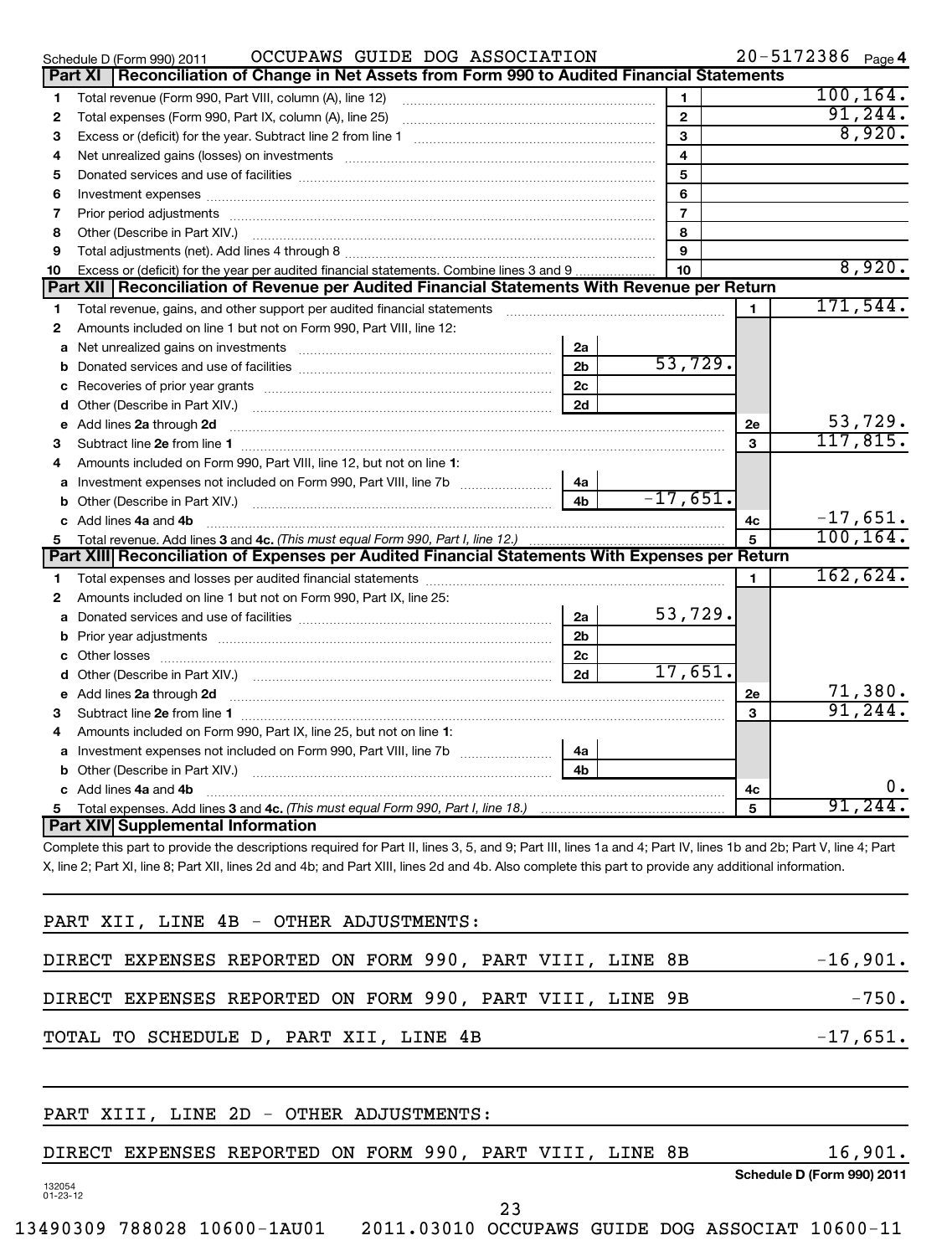| OCCUPAWS GUIDE DOG ASSOCIATION<br>Schedule D (Form 990) 2011 OCCUPAWS G<br>Part XIV Supplemental Information (continued) | 20-5172386 Page 5          |
|--------------------------------------------------------------------------------------------------------------------------|----------------------------|
| DIRECT EXPENSES REPORTED ON FORM 990, PART VIII, LINE 8B                                                                 | 750.                       |
| TOTAL TO SCHEDULE D, PART XIII, LINE 2D                                                                                  | 17,651.                    |
|                                                                                                                          |                            |
|                                                                                                                          |                            |
|                                                                                                                          |                            |
|                                                                                                                          |                            |
|                                                                                                                          |                            |
|                                                                                                                          |                            |
|                                                                                                                          |                            |
|                                                                                                                          |                            |
|                                                                                                                          |                            |
|                                                                                                                          |                            |
|                                                                                                                          |                            |
|                                                                                                                          |                            |
|                                                                                                                          |                            |
|                                                                                                                          |                            |
|                                                                                                                          |                            |
|                                                                                                                          |                            |
|                                                                                                                          | Schedule D (Form 990) 2011 |
| 132055<br>01-23-12<br>24                                                                                                 |                            |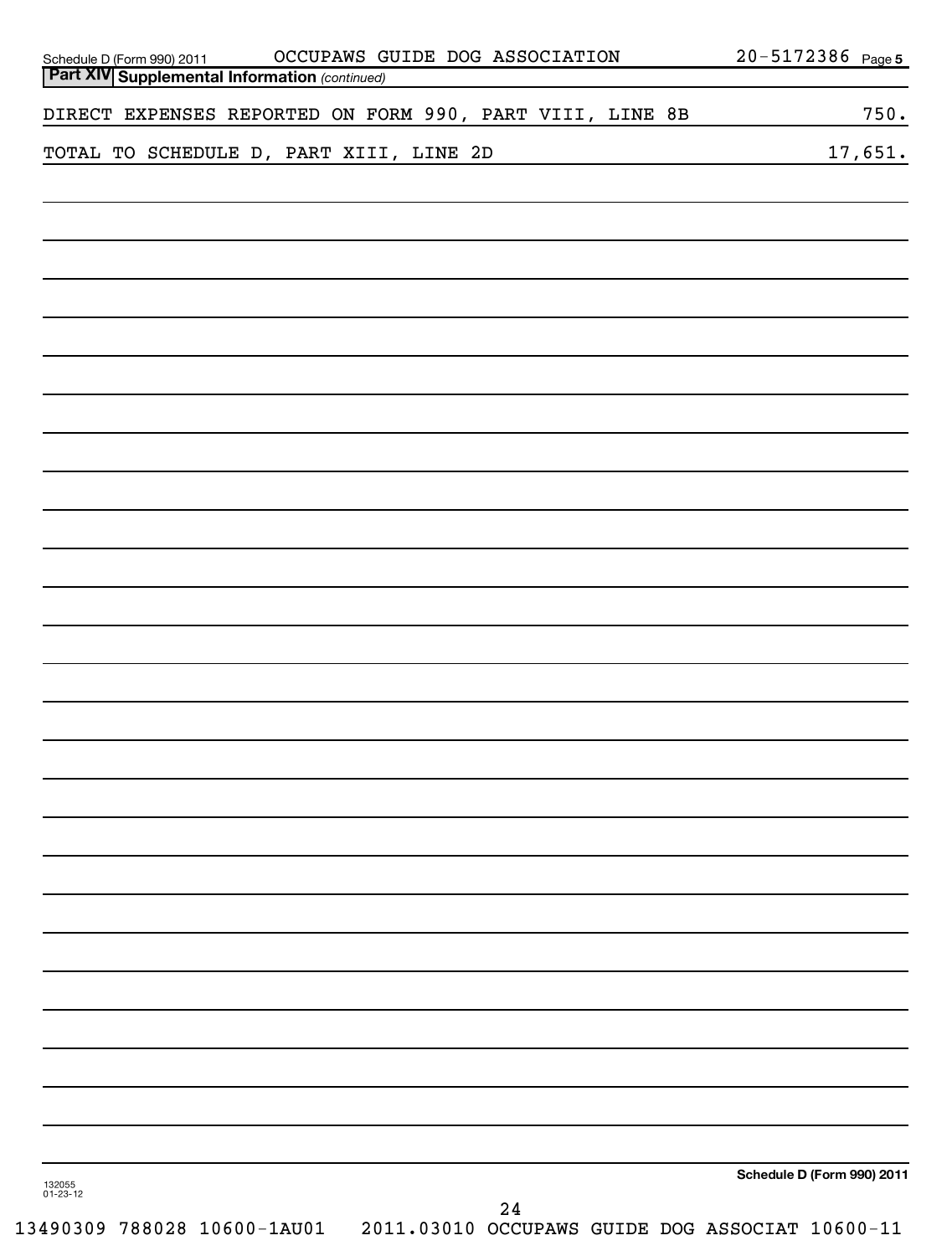| <b>SCHEDULE G</b> |
|-------------------|
|-------------------|

| (Form 990 or 990-EZ) |  |  |  |  |
|----------------------|--|--|--|--|
|----------------------|--|--|--|--|

Department of the Treasury Internal Revenue Service

# **Supplemental Information Regarding Fundraising or Gaming Activities**

**Complete if the organization answered "Yes" to Form 990, Part IV, lines 17, 18, or 19, or if the organization entered more than \$15,000 on Form 990-EZ, line 6a. | Attach to Form 990 or Form 990-EZ. | See separate instructions.**

**Open To Public Inspection**

**Employer identification number**

OMB No. 1545-0047

#### Name of the organization

|                                                                                                                                                                                                                                                                                                                                                                                                                                                                                                                                                                                                                                                                                            | OCCUPAWS GUIDE DOG ASSOCIATION                                                                                                |                                          |                                |                                                                            | 20-5172386                                                                 |                                                         |
|--------------------------------------------------------------------------------------------------------------------------------------------------------------------------------------------------------------------------------------------------------------------------------------------------------------------------------------------------------------------------------------------------------------------------------------------------------------------------------------------------------------------------------------------------------------------------------------------------------------------------------------------------------------------------------------------|-------------------------------------------------------------------------------------------------------------------------------|------------------------------------------|--------------------------------|----------------------------------------------------------------------------|----------------------------------------------------------------------------|---------------------------------------------------------|
| Part I<br>required to complete this part.                                                                                                                                                                                                                                                                                                                                                                                                                                                                                                                                                                                                                                                  | Fundraising Activities. Complete if the organization answered "Yes" to Form 990, Part IV, line 17. Form 990-EZ filers are not |                                          |                                |                                                                            |                                                                            |                                                         |
| 1 Indicate whether the organization raised funds through any of the following activities. Check all that apply.<br>Mail solicitations<br>a<br>Internet and email solicitations<br>b<br>Phone solicitations<br>C<br>In-person solicitations<br>d<br>2 a Did the organization have a written or oral agreement with any individual (including officers, directors, trustees or<br>key employees listed in Form 990, Part VII) or entity in connection with professional fundraising services?<br>b If "Yes," list the ten highest paid individuals or entities (fundraisers) pursuant to agreements under which the fundraiser is to be<br>compensated at least \$5,000 by the organization. | e<br>f<br>Special fundraising events<br>g                                                                                     |                                          |                                | Solicitation of non-government grants<br>Solicitation of government grants | Yes                                                                        | <b>No</b>                                               |
| (i) Name and address of individual<br>or entity (fundraiser)                                                                                                                                                                                                                                                                                                                                                                                                                                                                                                                                                                                                                               | (ii) Activity                                                                                                                 | (iii) Did<br>fundraiser<br>or control of | have custody<br>contributions? | (iv) Gross receipts<br>from activity                                       | (v) Amount paid<br>to (or retained by)<br>fundraiser<br>listed in col. (i) | (vi) Amount paid<br>to (or retained by)<br>organization |
|                                                                                                                                                                                                                                                                                                                                                                                                                                                                                                                                                                                                                                                                                            |                                                                                                                               | Yes                                      | No                             |                                                                            |                                                                            |                                                         |
|                                                                                                                                                                                                                                                                                                                                                                                                                                                                                                                                                                                                                                                                                            |                                                                                                                               |                                          |                                |                                                                            |                                                                            |                                                         |
|                                                                                                                                                                                                                                                                                                                                                                                                                                                                                                                                                                                                                                                                                            |                                                                                                                               |                                          |                                |                                                                            |                                                                            |                                                         |
|                                                                                                                                                                                                                                                                                                                                                                                                                                                                                                                                                                                                                                                                                            |                                                                                                                               |                                          |                                |                                                                            |                                                                            |                                                         |
|                                                                                                                                                                                                                                                                                                                                                                                                                                                                                                                                                                                                                                                                                            |                                                                                                                               |                                          |                                |                                                                            |                                                                            |                                                         |
|                                                                                                                                                                                                                                                                                                                                                                                                                                                                                                                                                                                                                                                                                            |                                                                                                                               |                                          |                                |                                                                            |                                                                            |                                                         |
|                                                                                                                                                                                                                                                                                                                                                                                                                                                                                                                                                                                                                                                                                            |                                                                                                                               |                                          |                                |                                                                            |                                                                            |                                                         |
|                                                                                                                                                                                                                                                                                                                                                                                                                                                                                                                                                                                                                                                                                            |                                                                                                                               |                                          |                                |                                                                            |                                                                            |                                                         |
|                                                                                                                                                                                                                                                                                                                                                                                                                                                                                                                                                                                                                                                                                            |                                                                                                                               |                                          |                                |                                                                            |                                                                            |                                                         |
|                                                                                                                                                                                                                                                                                                                                                                                                                                                                                                                                                                                                                                                                                            |                                                                                                                               |                                          |                                |                                                                            |                                                                            |                                                         |
| Total                                                                                                                                                                                                                                                                                                                                                                                                                                                                                                                                                                                                                                                                                      |                                                                                                                               |                                          |                                |                                                                            |                                                                            |                                                         |
| 3 List all states in which the organization is registered or licensed to solicit contributions or has been notified it is exempt from registration<br>or licensing.                                                                                                                                                                                                                                                                                                                                                                                                                                                                                                                        |                                                                                                                               |                                          |                                |                                                                            |                                                                            |                                                         |
|                                                                                                                                                                                                                                                                                                                                                                                                                                                                                                                                                                                                                                                                                            |                                                                                                                               |                                          |                                |                                                                            |                                                                            |                                                         |
|                                                                                                                                                                                                                                                                                                                                                                                                                                                                                                                                                                                                                                                                                            |                                                                                                                               |                                          |                                |                                                                            |                                                                            |                                                         |
|                                                                                                                                                                                                                                                                                                                                                                                                                                                                                                                                                                                                                                                                                            |                                                                                                                               |                                          |                                |                                                                            |                                                                            |                                                         |
|                                                                                                                                                                                                                                                                                                                                                                                                                                                                                                                                                                                                                                                                                            |                                                                                                                               |                                          |                                |                                                                            |                                                                            |                                                         |
|                                                                                                                                                                                                                                                                                                                                                                                                                                                                                                                                                                                                                                                                                            |                                                                                                                               |                                          |                                |                                                                            |                                                                            |                                                         |
|                                                                                                                                                                                                                                                                                                                                                                                                                                                                                                                                                                                                                                                                                            |                                                                                                                               |                                          |                                |                                                                            |                                                                            |                                                         |
|                                                                                                                                                                                                                                                                                                                                                                                                                                                                                                                                                                                                                                                                                            |                                                                                                                               |                                          |                                |                                                                            |                                                                            |                                                         |
|                                                                                                                                                                                                                                                                                                                                                                                                                                                                                                                                                                                                                                                                                            |                                                                                                                               |                                          |                                |                                                                            |                                                                            |                                                         |

**Paperwork Reduction Act Notice, see the Instructions for Form 990 or 990-EZ.** LHA

**Schedule G (Form 990 or 990-EZ) 2011**

132081 01-23-12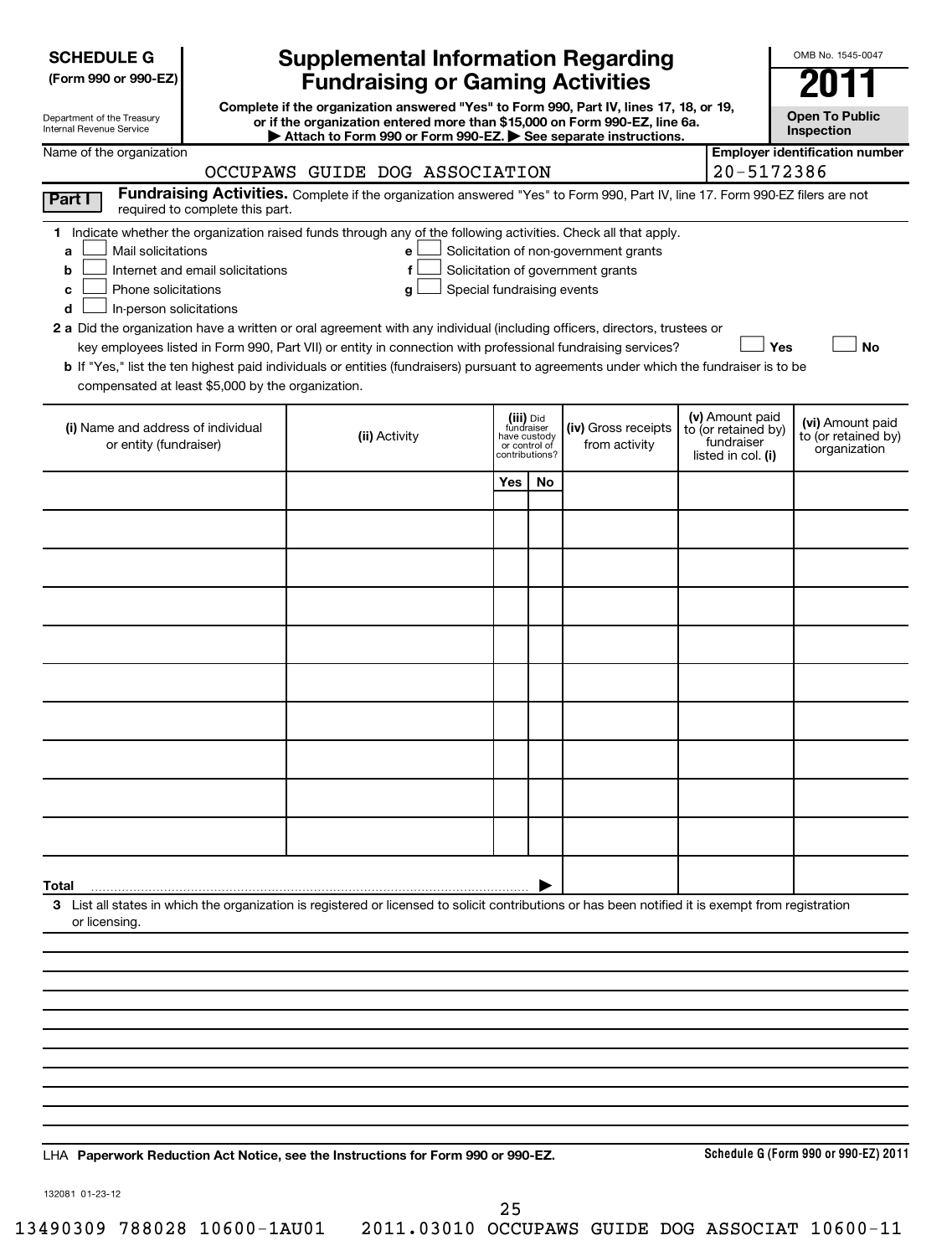|  |  |  |  | Schedule G (Form 990 or 990-EZ) 2011 OCCUPAWS GUIDE DOG ASSOCIATION | $20 - 5172386$ Page 2 |
|--|--|--|--|---------------------------------------------------------------------|-----------------------|
|--|--|--|--|---------------------------------------------------------------------|-----------------------|

| (a) Event $#1$<br>(b) Event #2<br>(c) Other events<br><b>NONE</b><br>MEAT RAFFLE<br>(total number)<br>(event type)<br>(event type)<br>Revenue<br>10,603.<br>1.<br>2,918.<br>2 Less: Charitable contributions<br>7,685.<br>Gross income (line 1 minus line 2)<br>З<br>4<br>7,196.<br>5<br><b>Direct Expenses</b><br>6<br>7<br>8<br>2,723.<br>9<br>Direct expense summary. Add lines 4 through 9 in column (d)<br>10<br><b>Part III</b><br>Gaming. Complete if the organization answered "Yes" to Form 990, Part IV, line 19, or reported more than<br>\$15,000 on Form 990-EZ, line 6a.<br>(b) Pull tabs/instant<br>Revenue<br>(a) Bingo<br>(c) Other gaming<br>bingo/progressive bingo<br>1<br>Direct Expenses<br>3<br>5.<br>Yes<br>Yes<br><b>Yes</b><br>%<br>%<br>%<br>6 Volunteer labor<br>No<br>No<br>No<br>$\mathbf{7}$<br><b>9</b> Enter the state(s) in which the organization operates gaming activities: | Part II | Fundraising Events. Complete if the organization answered "Yes" to Form 990, Part IV, line 18, or reported more than \$15,000<br>of fundraising event contributions and gross income on Form 990-EZ, lines 1 and 6b. List events with gross receipts greater than \$5,000. |  |                                           |
|------------------------------------------------------------------------------------------------------------------------------------------------------------------------------------------------------------------------------------------------------------------------------------------------------------------------------------------------------------------------------------------------------------------------------------------------------------------------------------------------------------------------------------------------------------------------------------------------------------------------------------------------------------------------------------------------------------------------------------------------------------------------------------------------------------------------------------------------------------------------------------------------------------------|---------|----------------------------------------------------------------------------------------------------------------------------------------------------------------------------------------------------------------------------------------------------------------------------|--|-------------------------------------------|
|                                                                                                                                                                                                                                                                                                                                                                                                                                                                                                                                                                                                                                                                                                                                                                                                                                                                                                                  |         |                                                                                                                                                                                                                                                                            |  | (d) Total events<br>(add col. (a) through |
|                                                                                                                                                                                                                                                                                                                                                                                                                                                                                                                                                                                                                                                                                                                                                                                                                                                                                                                  |         |                                                                                                                                                                                                                                                                            |  | col. (c))                                 |
|                                                                                                                                                                                                                                                                                                                                                                                                                                                                                                                                                                                                                                                                                                                                                                                                                                                                                                                  |         |                                                                                                                                                                                                                                                                            |  | 10,603.                                   |
|                                                                                                                                                                                                                                                                                                                                                                                                                                                                                                                                                                                                                                                                                                                                                                                                                                                                                                                  |         |                                                                                                                                                                                                                                                                            |  | 2,918.                                    |
|                                                                                                                                                                                                                                                                                                                                                                                                                                                                                                                                                                                                                                                                                                                                                                                                                                                                                                                  |         |                                                                                                                                                                                                                                                                            |  | 7,685.                                    |
|                                                                                                                                                                                                                                                                                                                                                                                                                                                                                                                                                                                                                                                                                                                                                                                                                                                                                                                  |         |                                                                                                                                                                                                                                                                            |  |                                           |
|                                                                                                                                                                                                                                                                                                                                                                                                                                                                                                                                                                                                                                                                                                                                                                                                                                                                                                                  |         |                                                                                                                                                                                                                                                                            |  | 7,196.                                    |
|                                                                                                                                                                                                                                                                                                                                                                                                                                                                                                                                                                                                                                                                                                                                                                                                                                                                                                                  |         |                                                                                                                                                                                                                                                                            |  |                                           |
|                                                                                                                                                                                                                                                                                                                                                                                                                                                                                                                                                                                                                                                                                                                                                                                                                                                                                                                  |         |                                                                                                                                                                                                                                                                            |  |                                           |
|                                                                                                                                                                                                                                                                                                                                                                                                                                                                                                                                                                                                                                                                                                                                                                                                                                                                                                                  |         |                                                                                                                                                                                                                                                                            |  |                                           |
|                                                                                                                                                                                                                                                                                                                                                                                                                                                                                                                                                                                                                                                                                                                                                                                                                                                                                                                  |         |                                                                                                                                                                                                                                                                            |  | 2,723.                                    |
|                                                                                                                                                                                                                                                                                                                                                                                                                                                                                                                                                                                                                                                                                                                                                                                                                                                                                                                  |         |                                                                                                                                                                                                                                                                            |  | 9,919,<br>$-2, 234.$                      |
|                                                                                                                                                                                                                                                                                                                                                                                                                                                                                                                                                                                                                                                                                                                                                                                                                                                                                                                  |         |                                                                                                                                                                                                                                                                            |  |                                           |
|                                                                                                                                                                                                                                                                                                                                                                                                                                                                                                                                                                                                                                                                                                                                                                                                                                                                                                                  |         |                                                                                                                                                                                                                                                                            |  |                                           |
|                                                                                                                                                                                                                                                                                                                                                                                                                                                                                                                                                                                                                                                                                                                                                                                                                                                                                                                  |         |                                                                                                                                                                                                                                                                            |  | (d) Total gaming (add                     |
|                                                                                                                                                                                                                                                                                                                                                                                                                                                                                                                                                                                                                                                                                                                                                                                                                                                                                                                  |         |                                                                                                                                                                                                                                                                            |  | col. (a) through col. (c))                |
|                                                                                                                                                                                                                                                                                                                                                                                                                                                                                                                                                                                                                                                                                                                                                                                                                                                                                                                  |         |                                                                                                                                                                                                                                                                            |  |                                           |
|                                                                                                                                                                                                                                                                                                                                                                                                                                                                                                                                                                                                                                                                                                                                                                                                                                                                                                                  |         |                                                                                                                                                                                                                                                                            |  |                                           |
|                                                                                                                                                                                                                                                                                                                                                                                                                                                                                                                                                                                                                                                                                                                                                                                                                                                                                                                  |         |                                                                                                                                                                                                                                                                            |  |                                           |
|                                                                                                                                                                                                                                                                                                                                                                                                                                                                                                                                                                                                                                                                                                                                                                                                                                                                                                                  |         |                                                                                                                                                                                                                                                                            |  |                                           |
|                                                                                                                                                                                                                                                                                                                                                                                                                                                                                                                                                                                                                                                                                                                                                                                                                                                                                                                  |         |                                                                                                                                                                                                                                                                            |  |                                           |
|                                                                                                                                                                                                                                                                                                                                                                                                                                                                                                                                                                                                                                                                                                                                                                                                                                                                                                                  |         |                                                                                                                                                                                                                                                                            |  |                                           |
|                                                                                                                                                                                                                                                                                                                                                                                                                                                                                                                                                                                                                                                                                                                                                                                                                                                                                                                  |         |                                                                                                                                                                                                                                                                            |  |                                           |
|                                                                                                                                                                                                                                                                                                                                                                                                                                                                                                                                                                                                                                                                                                                                                                                                                                                                                                                  |         |                                                                                                                                                                                                                                                                            |  |                                           |
|                                                                                                                                                                                                                                                                                                                                                                                                                                                                                                                                                                                                                                                                                                                                                                                                                                                                                                                  |         |                                                                                                                                                                                                                                                                            |  |                                           |
|                                                                                                                                                                                                                                                                                                                                                                                                                                                                                                                                                                                                                                                                                                                                                                                                                                                                                                                  |         |                                                                                                                                                                                                                                                                            |  |                                           |
|                                                                                                                                                                                                                                                                                                                                                                                                                                                                                                                                                                                                                                                                                                                                                                                                                                                                                                                  |         |                                                                                                                                                                                                                                                                            |  |                                           |
|                                                                                                                                                                                                                                                                                                                                                                                                                                                                                                                                                                                                                                                                                                                                                                                                                                                                                                                  |         |                                                                                                                                                                                                                                                                            |  | Yes<br><b>No</b>                          |
|                                                                                                                                                                                                                                                                                                                                                                                                                                                                                                                                                                                                                                                                                                                                                                                                                                                                                                                  |         |                                                                                                                                                                                                                                                                            |  |                                           |
|                                                                                                                                                                                                                                                                                                                                                                                                                                                                                                                                                                                                                                                                                                                                                                                                                                                                                                                  |         |                                                                                                                                                                                                                                                                            |  |                                           |
|                                                                                                                                                                                                                                                                                                                                                                                                                                                                                                                                                                                                                                                                                                                                                                                                                                                                                                                  |         |                                                                                                                                                                                                                                                                            |  | <b>Yes</b><br>No                          |
|                                                                                                                                                                                                                                                                                                                                                                                                                                                                                                                                                                                                                                                                                                                                                                                                                                                                                                                  |         |                                                                                                                                                                                                                                                                            |  |                                           |
| 132082 01-23-12                                                                                                                                                                                                                                                                                                                                                                                                                                                                                                                                                                                                                                                                                                                                                                                                                                                                                                  |         |                                                                                                                                                                                                                                                                            |  | Schedule G (Form 990 or 990-EZ) 2011      |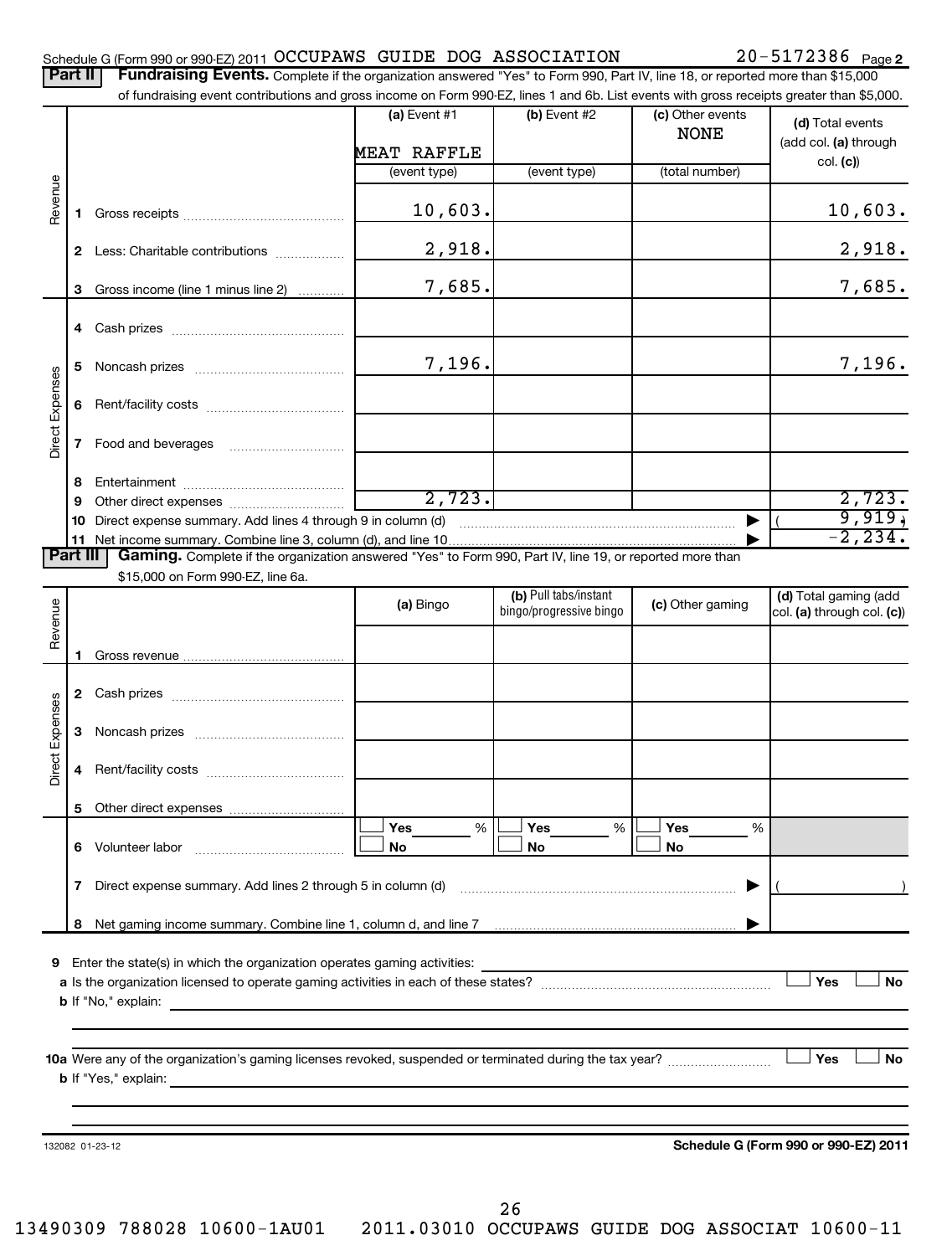|    | 20-5172386 Page 3<br>Schedule G (Form 990 or 990-EZ) 2011 OCCUPAWS GUIDE DOG ASSOCIATION                                                                                                                                             |     |           |
|----|--------------------------------------------------------------------------------------------------------------------------------------------------------------------------------------------------------------------------------------|-----|-----------|
|    |                                                                                                                                                                                                                                      | Yes | <b>No</b> |
|    | 12 Is the organization a grantor, beneficiary or trustee of a trust or a member of a partnership or other entity formed                                                                                                              |     |           |
|    |                                                                                                                                                                                                                                      | Yes | <b>No</b> |
|    | 13 Indicate the percentage of gaming activity operated in:                                                                                                                                                                           |     |           |
|    |                                                                                                                                                                                                                                      |     |           |
|    | b An outside facility [13b] [13b]                                                                                                                                                                                                    |     |           |
|    | 14 Enter the name and address of the person who prepares the organization's gaming/special events books and records:                                                                                                                 |     |           |
|    |                                                                                                                                                                                                                                      |     |           |
|    |                                                                                                                                                                                                                                      |     |           |
|    | 15a Does the organization have a contract with a third party from whom the organization receives gaming revenue?                                                                                                                     | Yes | <b>No</b> |
|    |                                                                                                                                                                                                                                      |     |           |
|    |                                                                                                                                                                                                                                      |     |           |
|    | of gaming revenue retained by the third party $\triangleright$ \$ _________________.                                                                                                                                                 |     |           |
|    | c If "Yes," enter name and address of the third party:                                                                                                                                                                               |     |           |
|    | Name <b>Decision and Contract Contract Contract Contract Contract Contract Contract Contract Contract Contract Contract Contract Contract Contract Contract Contract Contract Contract Contract Contract Contract Contract Contr</b> |     |           |
|    | Address $\blacktriangleright$                                                                                                                                                                                                        |     |           |
|    | 16 Gaming manager information:                                                                                                                                                                                                       |     |           |
|    |                                                                                                                                                                                                                                      |     |           |
|    |                                                                                                                                                                                                                                      |     |           |
|    | Gaming manager compensation > \$                                                                                                                                                                                                     |     |           |
|    |                                                                                                                                                                                                                                      |     |           |
|    |                                                                                                                                                                                                                                      |     |           |
|    |                                                                                                                                                                                                                                      |     |           |
|    |                                                                                                                                                                                                                                      |     |           |
|    | Director/officer<br>Employee<br>Independent contractor                                                                                                                                                                               |     |           |
|    |                                                                                                                                                                                                                                      |     |           |
| 17 | Mandatory distributions:                                                                                                                                                                                                             |     |           |
|    | a Is the organization required under state law to make charitable distributions from the gaming proceeds to                                                                                                                          |     |           |
|    | retain the state gaming license? $\Box$ No                                                                                                                                                                                           |     |           |
|    | <b>b</b> Enter the amount of distributions required under state law to be distributed to other exempt organizations or spent in the                                                                                                  |     |           |
|    | organization's own exempt activities during the tax year $\triangleright$ \$                                                                                                                                                         |     |           |
|    | <b>Part IV</b><br>Supplemental Information. Complete this part to provide the explanations required by Part I, line 2b, columns (iii) and (v), and Part III,                                                                         |     |           |
|    | lines 9, 9b, 10b, 15b, 15c, 16, and 17b, as applicable. Also complete this part to provide any additional information (see instructions).                                                                                            |     |           |
|    |                                                                                                                                                                                                                                      |     |           |
|    |                                                                                                                                                                                                                                      |     |           |
|    |                                                                                                                                                                                                                                      |     |           |
|    |                                                                                                                                                                                                                                      |     |           |
|    |                                                                                                                                                                                                                                      |     |           |
|    |                                                                                                                                                                                                                                      |     |           |
|    |                                                                                                                                                                                                                                      |     |           |
|    |                                                                                                                                                                                                                                      |     |           |
|    |                                                                                                                                                                                                                                      |     |           |
|    | Schedule G (Form 990 or 990-EZ) 2011<br>132083 01-23-12                                                                                                                                                                              |     |           |
|    | 27<br>13490309 788028 10600-1AU01<br>2011.03010 OCCUPAWS GUIDE DOG ASSOCIAT 10600-11                                                                                                                                                 |     |           |
|    |                                                                                                                                                                                                                                      |     |           |